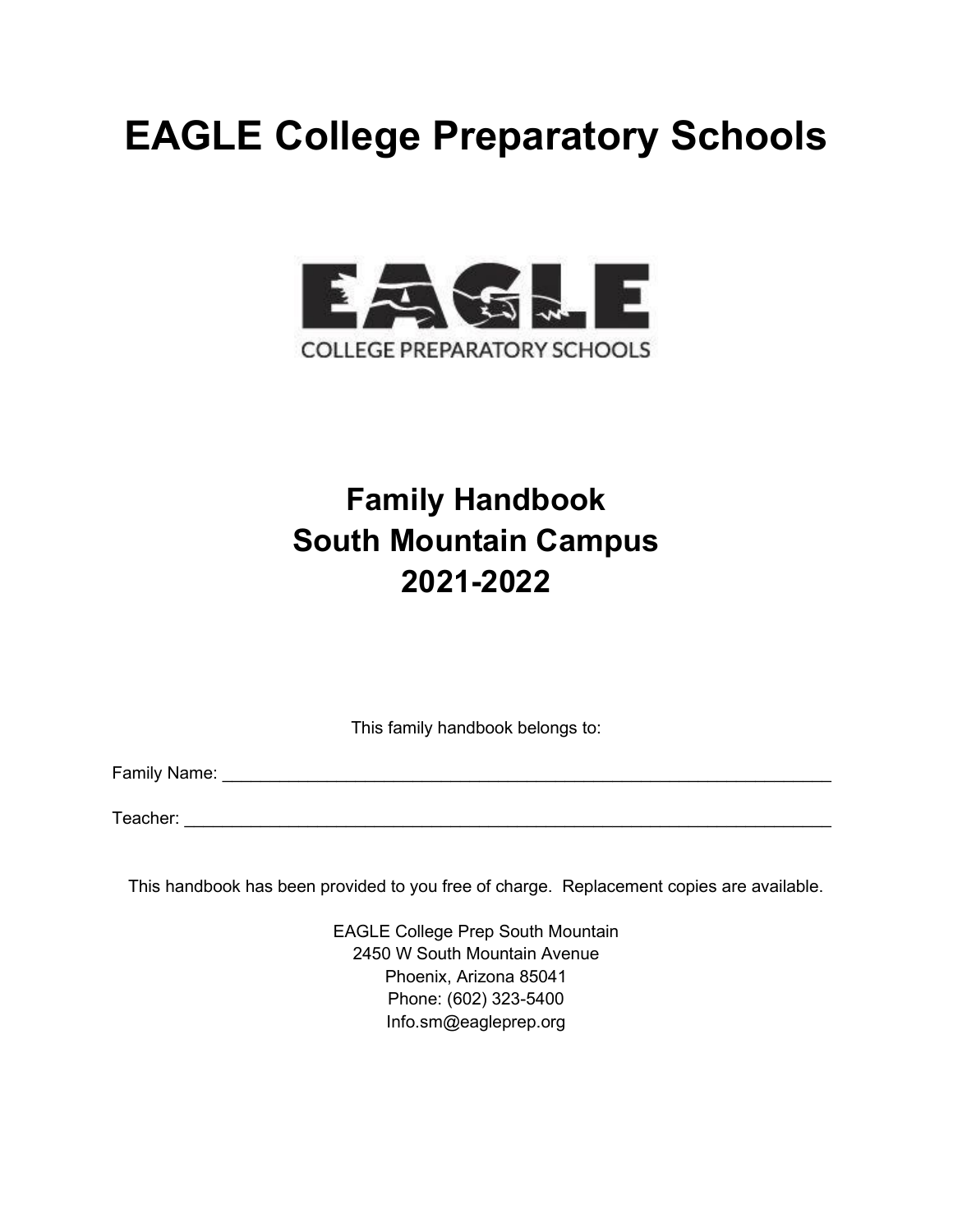Dear EAGLE College Prep Families:

Welcome to EAGLE College Prep! We are honored that you have selected us to partner with you in providing your child(ren) with an excellent education with the focus on College, Character, and Community.

#### **Our Mission**

**EAGLE College Prep** is a college prep elementary school whose mission is to work together with students, teachers, parents, and the community toward the pursuit of academic greatness and positive character development in a safe and supportive learning environment.

Our mission statement emphasizes the two-fold purpose of our school: To strive for **academic greatness** in an environment that fosters **positive character development***.* These two purposes go hand-in-hand and without one, the other is far more difficult to achieve and less meaningful even if it is achieved.

#### **Our Philosophy**

**EAGLE College Prep** believes that college preparation begins at an early age, not just the few years before college. The elementary years are formative years, years that set the groundwork for success in college. At EAGLE College Prep, students will be exposed to college early on through field trips, guest speakers, and by making lifelong learning part of the school culture and environment.

**EAGLE College Prep** believes that to achieve educational greatness, students need to spend more time focused on core courses to prepare them for success in college. We will spend extra time daily on reading, language arts, and mathematics using not only traditional, time-tested curricula, but also utilizing new programs that integrate the benefits of technology to meet the learning needs of all students. Students will develop a tenacious spirit to work long, hard, and efficiently at school.

**EAGLE College Prep** believes in building a foundation for student success by focusing on character development. The combination of high expectations, paying attention to detail, proactively celebrating success, developing a sense of team, and building self-efficacy will lead students to be prepared not only to excel academically, but also prepared for other challenges that are waiting for them throughout their lives.

**EAGLE College Prep** believes in the mission statement of Open Sky Education "driven by the love of others, creates learning communities which inspire, equip, and support serving leaders to transform the world."

We hold high academic expectations for our students with the intention that all of our students will not only go to college when they graduate high school, but will have a choice in where they attend. We partner our academic expectations with equally rigorous behavior expectations because a person's character is a measure of their worth.

As you read through the handbook, it will become evident that College, Character, and Community are integrated in all that we do. The handbook was written as a guide to answer questions and inform you of the way we do things at EAGLE College Prep.

Rebecca Hancock, M.Ed. Principal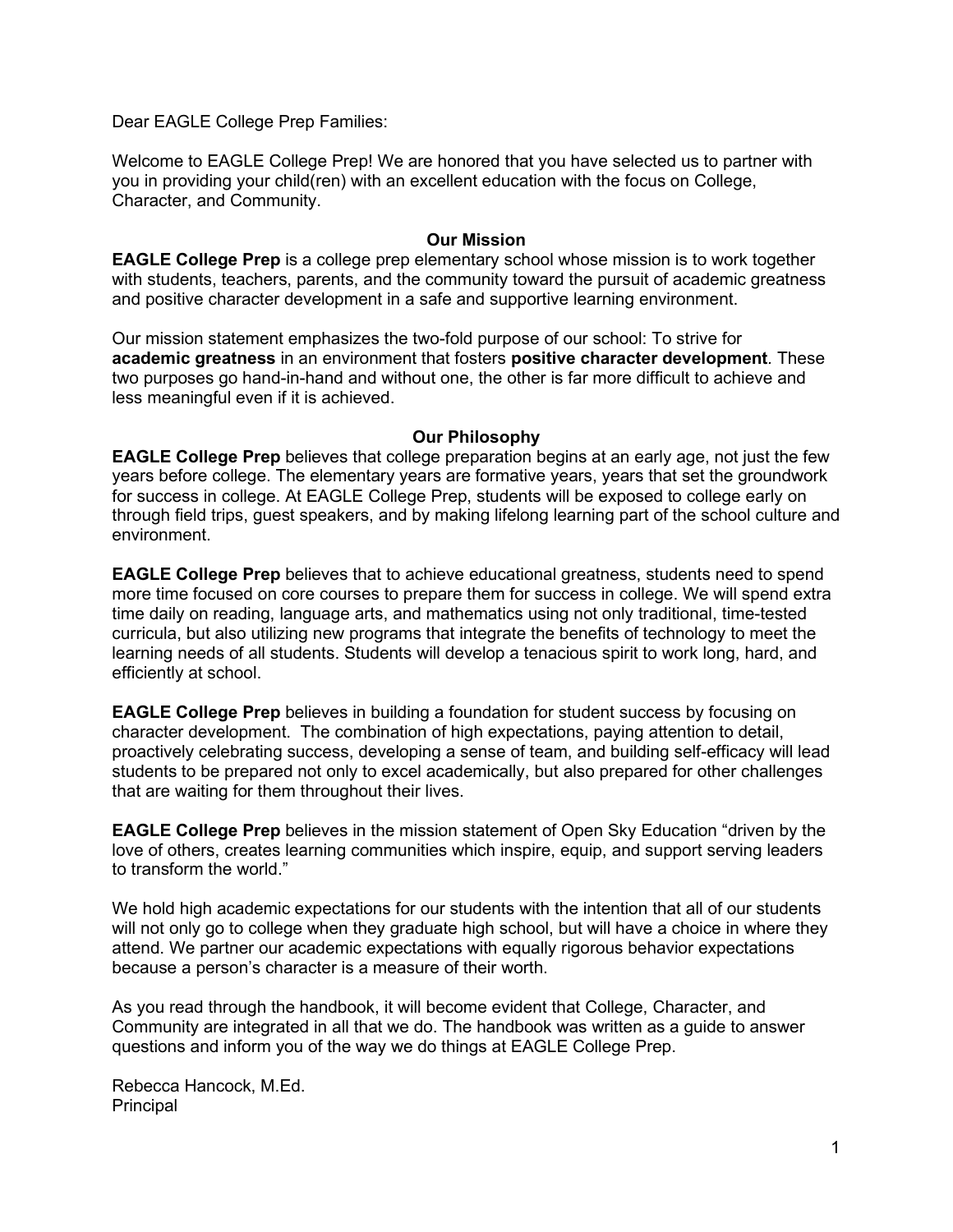# **WELCOME TO EAGLE COLLEGE PREP SOUTH MOUNTAIN**

2450 W. South Mountain Ave. Phoenix, AZ 85041 Phone: (602) 323-5400 Fax: (602) 323-5401 General Email: info.sm@eagleprep.org Attendance Hotline: (602) 323-5400, opt 1 Office Hours: 8:00 a.m.- 4:00 p.m. (2 p.m. on Wednesdays)

### **School Administration and Leadership**

**Principal** Rebecca Hancock, M.Ed. Rebecca.hancock@eagleprep.org

| <b>School Admissions Manager</b> Director of Operations |             | <b>Wellness Coordinator</b> |
|---------------------------------------------------------|-------------|-----------------------------|
| <b>Haley Vance</b>                                      | Leah Coffin | Reydesel Carbajal           |
|                                                         |             |                             |

[Haley.Vance@eagleprep.org](mailto:Haley.Vance@eagleprep.org) [Leah.Coffin@eagleprep.org](mailto:Leah.Coffin@eagleprep.org) [Reydesel.Carbajal@eagleprep.org](mailto:Reydesel.Carbajal@eagleprep.org)

**Dean of Students (Kinder-4th)** Breonne Tang-Taylor [breonne.tang-taylor@eagleprep.org](mailto:breonne.tang-taylor@eagleprep.org) **School Counselor** James Tippin [James.tippin@eagleprep.org](mailto:James.tippin@eagleprep.org)

**Dean of Students (Middle School)** JD Corey [Jeffrey.Corey@eagleprep.org](mailto:Jeffrey.Corey@eagleprep.org)

**Dean of Instruction** Melinda Wallace [Melinda.wallace@eagleprep.org](mailto:Melinda.wallace@eagleprep.org) **Office Manager** Michelle Paul [Michelle.paul@eagleprep.org](mailto:Michelle.paul@eagleprep.org)

# **School Day Schedule**

The school day begins at 8:30 a.m. and ends at 3:15 p.m. Monday, Tuesday, Thursday, and Friday. On Wednesday, the school day begins at 8:30 a.m. and ends at 1:45 p.m. See school calendar for dates of operation and exceptions to the school day.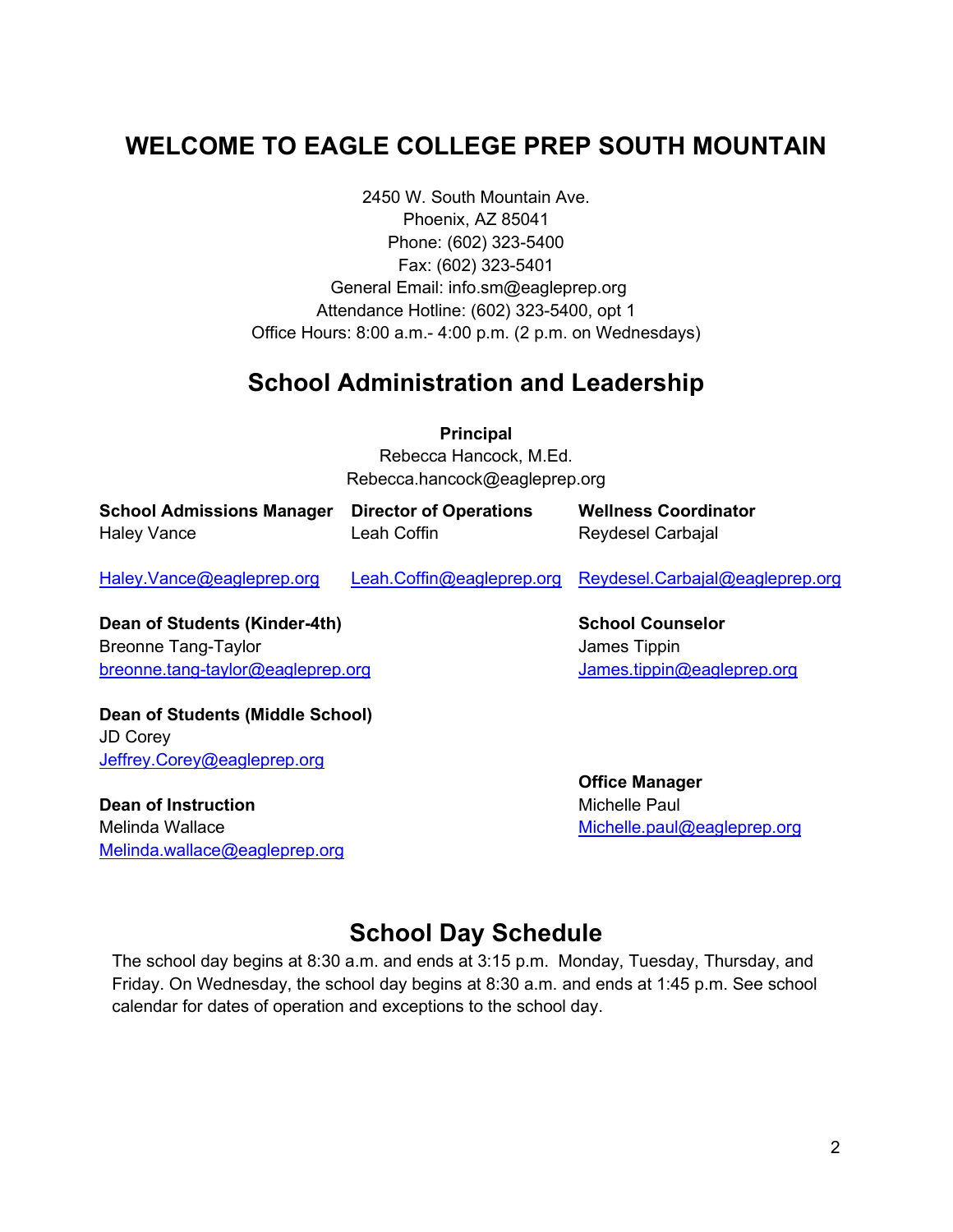# **Arrival Procedure**

To ensure that our students are safe from the time they arrive to EAGLE College Prep until their departure, the following arrival procedure has been put into place, and is to be followed by every student/family upon arriving (See drop off/pick up map):

- The doors to school open at 8:00 a.m. for breakfast and 8:15 a.m. for classrooms.
- Students are dropped off *curbside only*.
- All Parents must sign in from the office starting at 8:30 a.m.
- All K-4 students will enter through the southern door of building 1 and all 5-8 students will enter through the east main entrance door of building 2.
- Students will enter the building and go directly to their assigned classes.
- Students who are late to school (after 8:30 a.m.) must report to the school office to be signed in by their parent/guardian and receive a tardy pass.

# **Dismissal Procedure**

We believe it is our responsibility to protect our students as they come and go from school each day. To ensure our students get home safely, the following dismissal procedure has been put into place.

- Scholars are picked up **curbside only**. Parents may pull through or park and walk to the cones to pick up their scholars.
- Students are called out of the classroom for dismissal at 3:15 p.m.
- Proper identification is required to pick up a student (i.e., pick up tag) Any parent who has not claimed their Pick Up Tag must come into the main office to claim their number tag.
- At 3:30 p.m., students not picked up are walked to the school office and a phone call is made to the parents/guardians stating their child has not been picked up. If late pick-up becomes a chronic issue for a particular scholar, a \$20.00 late pick up fee per child beginning 30 minutes after their scheduled release. Failure to pay fees and fines may be sent to an outside collection agency (please see Fees and Fines).

#### **Traffic Procedure**

Car Drop Off and Pick Up

- Enter the parking lot from the east entrance and exit at the south only.
- Speed limit in the parking lot is 5 miles per hour.
- Follow all traffic signs and directions, including traffic arrows.
- Students are dropped off and picked up at *curbside only*.
- The crosswalks must be used if you choose to park in the parking lot.
- Refer to the Traffic Procedures document for more information.

Specific traffic procedures have been developed to minimize risk to the safety of the scholars, staff, community and school property. *Reckless, unsafe, willful or repeated traffic violations will result in corrective actions including a forfeit of the privilege to operate a vehicle on school grounds.*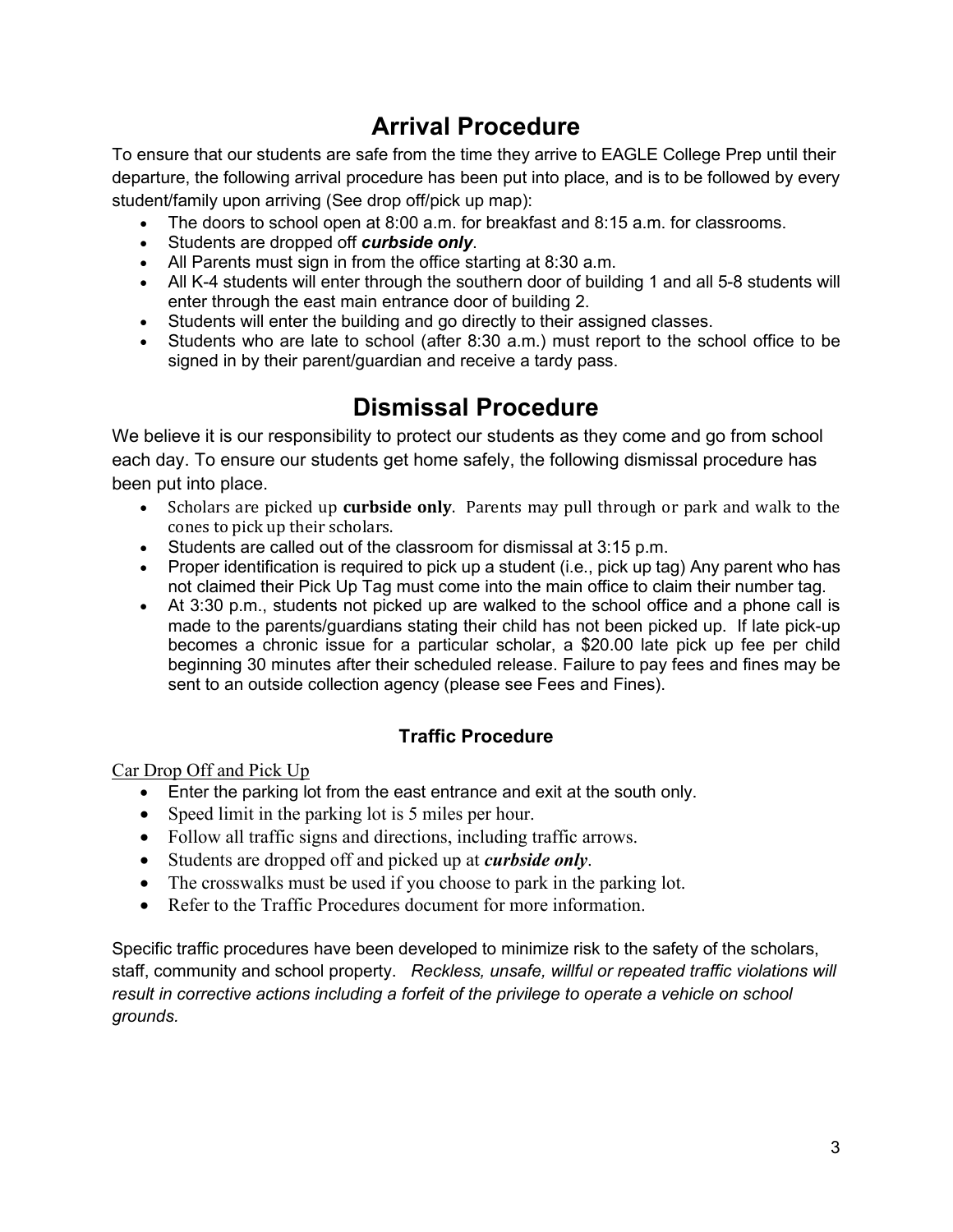# **EAGLE College Prep Student Pledge**

I pledge to prepare for college and my future by pursuing academic greatness and positive character.

I will love and respect myself and others.

I will take responsibility for my actions and my learning.



I am an EAGLE scholar! Watch me SOAR!

The "Bill of Rights" for all staff and students at EAGLE College Prep are as follows:

- Teachers have the right to teach without interference.
- Students have the right to learn without interference.
- Support staff have the right to perform their duties for the school without interference.
- All have the right to be treated with dignity and respect.
- All have the right and responsibility to be respectful, responsible, and safe.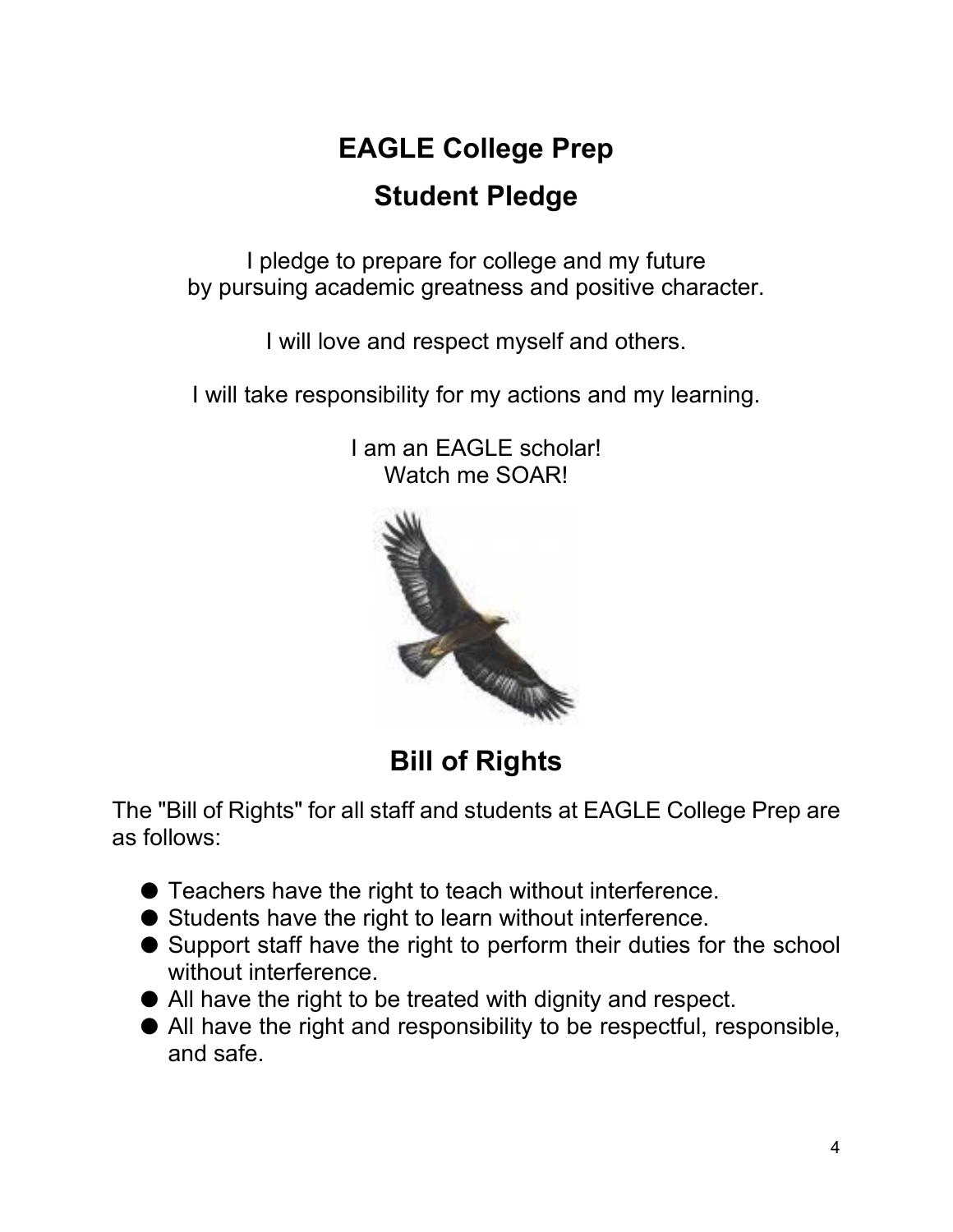### **Table of Contents**

| Annual Notification to Parents Regarding Confidentiality of Student Education Records and |  |
|-------------------------------------------------------------------------------------------|--|
|                                                                                           |  |
|                                                                                           |  |
|                                                                                           |  |
|                                                                                           |  |
|                                                                                           |  |
|                                                                                           |  |
|                                                                                           |  |
|                                                                                           |  |
|                                                                                           |  |
|                                                                                           |  |
|                                                                                           |  |
|                                                                                           |  |
|                                                                                           |  |
|                                                                                           |  |
|                                                                                           |  |
|                                                                                           |  |
|                                                                                           |  |
|                                                                                           |  |
|                                                                                           |  |
|                                                                                           |  |
|                                                                                           |  |
|                                                                                           |  |
|                                                                                           |  |
|                                                                                           |  |
|                                                                                           |  |
|                                                                                           |  |
|                                                                                           |  |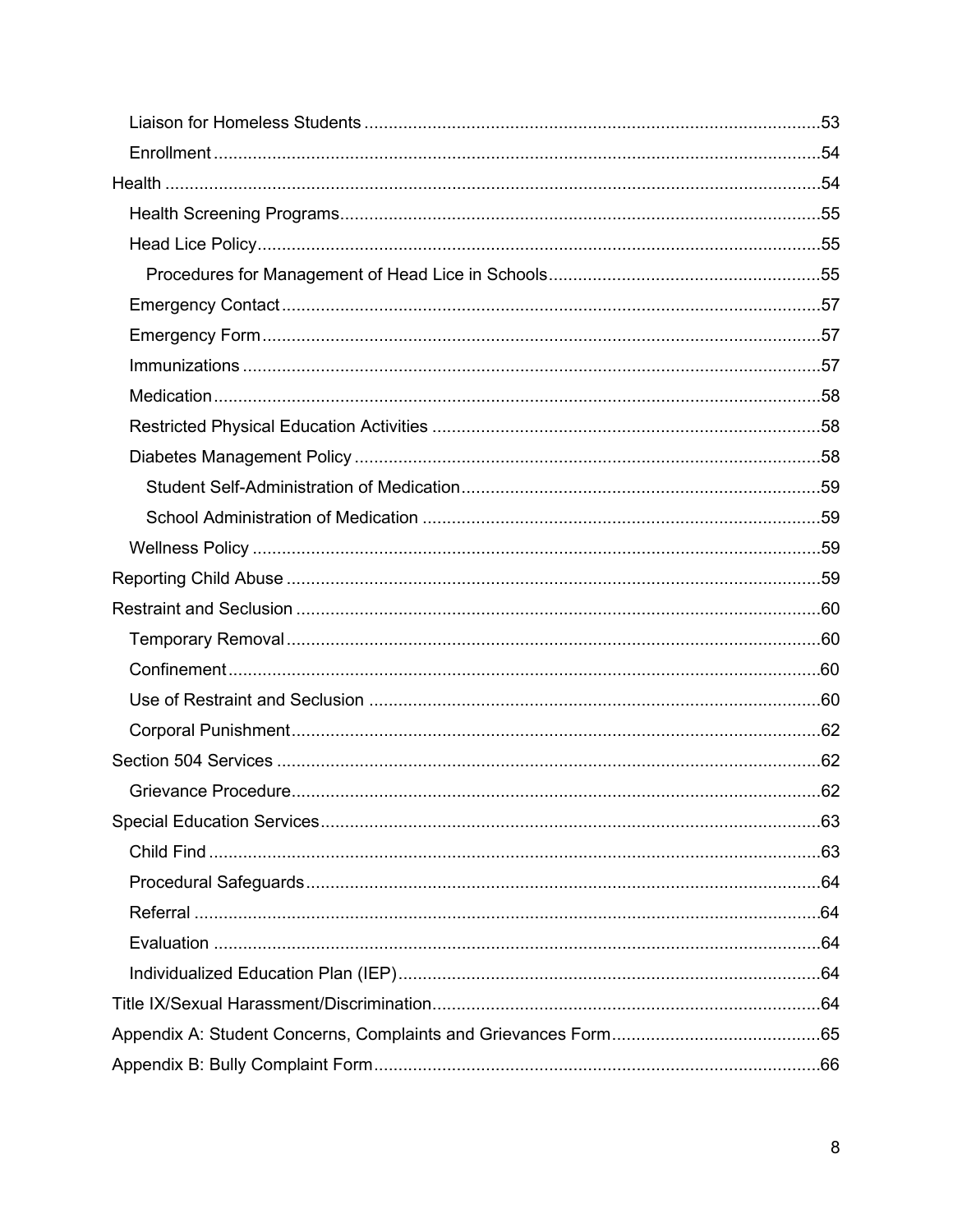| <b>JULY 2021</b><br><u>T W Th</u><br>F<br><sub>S</sub><br>M<br>S.<br>$\overline{2}$<br>$\mathfrak{Z}$<br>1<br>8<br>$\mathcal{P}$<br>10<br>5<br>$\overline{7}$<br>$\overline{4}$<br>6<br>11<br>12<br>14<br>15<br>13<br>16<br>17<br>18<br>19<br>20<br>21<br>22<br>23<br>24<br>30<br>26<br>27<br>28<br>29<br>31<br>25                                                                       | <b>19-30</b> Teacher Professional<br>Development<br>30 Flight Night                                                                                                                           | <b>School Resumes</b><br>3<br>5-7 Early Release for<br>Parent-Teacher<br>Conferences/Report<br>Cards<br>17 No School: MLK, Jr./Civil<br><b>Rights Day</b><br>3-28 FastBridge K-3                                                 | <b>JANUARY 2022</b><br>$W$ Th<br>F<br>$S$ $M$ $T$<br>$\mathbf{s}$<br>$\mathbf{1}$<br>$\,8\,$<br>$\overline{2}$<br>3<br>5<br>$\overline{4}$<br>7<br>6<br>9<br>$10\,$<br>11<br>12<br>13<br>15<br>14<br>18<br>19<br>22<br>16<br>17<br>20<br>21<br>25<br>26<br>27<br>28<br>29<br>24<br>23<br>31<br>30                                 |
|------------------------------------------------------------------------------------------------------------------------------------------------------------------------------------------------------------------------------------------------------------------------------------------------------------------------------------------------------------------------------------------|-----------------------------------------------------------------------------------------------------------------------------------------------------------------------------------------------|----------------------------------------------------------------------------------------------------------------------------------------------------------------------------------------------------------------------------------|-----------------------------------------------------------------------------------------------------------------------------------------------------------------------------------------------------------------------------------------------------------------------------------------------------------------------------------|
| <b>AUGUST 2021</b><br>T I<br>$W$ Th<br>S<br>M<br>F<br>$\mathbf{s}$<br>3<br>5<br>$\overline{7}$<br>$\overline{2}$<br>6<br>$\mathbf{1}$<br>$\overline{4}$<br>9<br>10 <sup>°</sup><br>12<br>13<br>8<br>11<br>14<br>17<br>18<br>19<br>20<br>21<br>15<br>16<br>24<br>25<br>26<br>23<br>27<br>28<br>22<br>29<br>31<br>30 <sup>°</sup>                                                          | 2-3 Teacher Professional<br>Development<br>First Day of School<br>4<br><b>9-20 NWEA MAP</b><br>23-Sep.10 FastBridge K-3<br>25 Open House<br>27 Coffee Talk<br>31 Progress Reports             | Progress Reports<br>1<br>18 Coffee Talk<br>21 No School: Presidents' Day<br>22 Wear Red/White/Blue<br>22-March 2 Galileo<br>28-March 3 Read Across<br>America Week                                                               | <b>FEBRUARY 2022</b><br>$\mathbf{r}$<br>$W$ Th<br>S<br>M<br>F<br>S.<br>$\overline{2}$<br>$\sqrt{5}$<br>3<br>$\overline{4}$<br>$\mathbf{1}$<br>9<br>12<br>$\overline{7}$<br>8<br>10<br>11<br>6<br>15<br>13<br>14<br>16<br>17<br>18<br>19<br>22<br>23<br>25<br>26<br>20<br>21<br>24<br>27<br>28                                     |
| <b>SEPTEMBER 2021</b><br>$S$ $M$ $\overline{I}$<br>$W$ Th $F$ $S$<br>$\mathsf 3$<br>$\mathbf{1}$<br>$\overline{2}$<br>$\overline{4}$<br>8<br>$\sqrt{5}$<br>$\overline{9}$<br>10 <sup>1</sup><br>11<br>$\epsilon$<br>7<br>13 14 <br>12<br>15<br>16<br>17<br>18<br>25<br>20<br>21<br>22<br>23<br>24<br>19<br>28<br>29<br>26<br>27<br>30                                                    | Aug.23-Sep.10 FastBridge K-3<br>6 No School: Labor Day<br>7 Wear Red/White/Blue<br>10 Family Literacy Night<br><b>20-29 Galileo</b><br>24 Sandra Day<br>O'Connor/Civics Day                   | No School: End of 3rd<br>4<br>Quarter (Staff Data Day)<br>7-11 No School: Spring Break<br>16-18 Early Release for<br>Parent-Teacher<br>Conferences/<br>Report Cards/<br><b>Book Fair/Art Show</b>                                | <b>MARCH 2022</b><br>$W$ Th<br>F.<br>$S$ $M$<br>$\mathbf{r}$<br>$\mathsf{s}$<br>$\overline{2}$<br>3<br>$\sqrt{5}$<br>$\overline{4}$<br>$\mathbf{1}$<br>$\bf8$<br>$\,9$<br>$\overline{7}$<br>10<br>12<br>6<br>11<br>15<br>19<br>14<br>16<br>17<br>18<br>13<br>22<br>23<br>24<br>25<br>26<br>20<br>21<br>28<br>29<br>31<br>27<br>30 |
| <b>OCTOBER 2021</b><br>w <sub>1</sub><br><b>Th</b><br>$S$   M<br>T<br>F<br><sub>S</sub><br>$\overline{2}$<br>8<br>$\overline{5}$<br>9<br>3<br>$\boldsymbol{6}$<br>7<br>4<br>12<br>13<br>14<br>15<br>16<br>10<br>11<br>19<br>20<br>21<br>17<br>18<br>22<br>23<br>26<br>27<br>28<br>29<br>24<br>25<br>30<br>31                                                                             | 1 No School: End of 1st<br>Quarter (Staff Data Day)<br>4-8 No School: Fall Break<br>13-15 Early Release for<br>Parent-Teacher<br>Conferences/Report<br>Cards/Book Fair<br>29 Street o' Treats | 12 Progress Reports<br>15 No School: April Break<br><b>TBD</b> AZM2 State Testing                                                                                                                                                | <b>APRIL 2022</b><br>$W$ Th<br>M<br>$\mathbf{r}$<br>F<br>S<br>S<br>$\overline{2}$<br>$\mathbf{1}$<br>5<br>9<br>3<br>8<br>4<br>6<br>7<br>12<br>15<br>$16\,$<br>11<br>13<br>10<br>14<br>$19$<br>21<br>18<br>20<br>22<br>23<br>17<br>26<br>27<br>25<br>28<br>29<br>24<br>30                                                          |
| <b>NOVEMBER 2021</b><br>$\mathbf{r}$<br>F<br>$\mathsf{S}$<br>M I<br>WITh<br>S<br>$\overline{2}$<br>$\ensuremath{\mathsf{3}}$<br>$\sqrt{5}$<br>$\overline{4}$<br>$\epsilon$<br>$\mathbf{1}$<br>9   10   11   12   13<br>8 <sup>1</sup><br>7 <sup>7</sup><br>20<br>15 16<br>$18$   19 <br> 4<br>17 <sup>2</sup><br>$22 \mid 23 \mid$<br>24<br>25<br>27<br>21<br>26<br>$28 \mid 29 \mid 30$ | Progress Reports<br>9<br>11 No School: Veterans Day<br>19 Coffee Talk<br>23 Turkey Trot<br>24-26 No School:<br><b>Thanksgiving Break</b><br>29-Dec.15 NWEA MAP and<br>Galileo                 | 6 Coffee Talk<br>9-18 NWEA MAP<br>11 Scholar Showcase/<br>Science Fair<br><b>24</b> End of Year Awards<br>25 Last Day of School/<br>K and 8 <sup>th</sup> Promotion Day<br>Have a Wonderful Summer!                              | <b>May 2022</b><br>W Th<br>M<br>$\mathbf{T}$<br>F.<br>S.<br>S<br>$\overline{2}$<br>3<br>$\overline{4}$<br>5<br>$\overline{7}$<br>$\mathbf{1}$<br>$\overline{6}$<br>8 9 10 11 12 13 14<br>20<br>21<br>15<br>17<br>19<br>16<br>18<br>25<br>26<br>23<br>24<br>22<br>27<br>28<br>$29 \mid 30 \mid 31$                                 |
| <b>DECEMBER 2021</b><br>$\mathbf{I}$<br>$S_{-}$<br>M<br>$W$ Ih<br>上<br>$\mathsf{s}$<br>$\mathbf{3}$<br>$\overline{2}$<br>$\overline{4}$<br>-1<br>10<br>$\overline{7}$<br>8<br>9<br>11<br>5<br>6<br>12<br>14<br>15<br>13<br>16<br>17<br>18<br>23<br>20 21<br>22<br>24<br>25<br>19<br>28<br>$29 \mid 30 \mid 31$<br>27 <sup>1</sup><br>26                                                  | 2 Family Math Night<br>17 No School: End of 2 <sup>nd</sup><br>Quarter (Staff Data Day)<br>20-31 No School: Winter<br><b>Break</b>                                                            | <b>School Day:</b><br>Mon., Tues., Thurs., Fri.<br>Wed. & any early release<br>Number of School Days by Quarter:<br>$1st$ Quarter - 41<br>$2nd$ Quarter - 45<br>3rd Quarter - 42<br>$4th$ Quarter - 52<br>Total School Days: 180 | $8:30$ am – $3:15$ pm<br>$8:30$ am - 1:45pm                                                                                                                                                                                                                                                                                       |

2021-2022 EAGLE School Year Calendar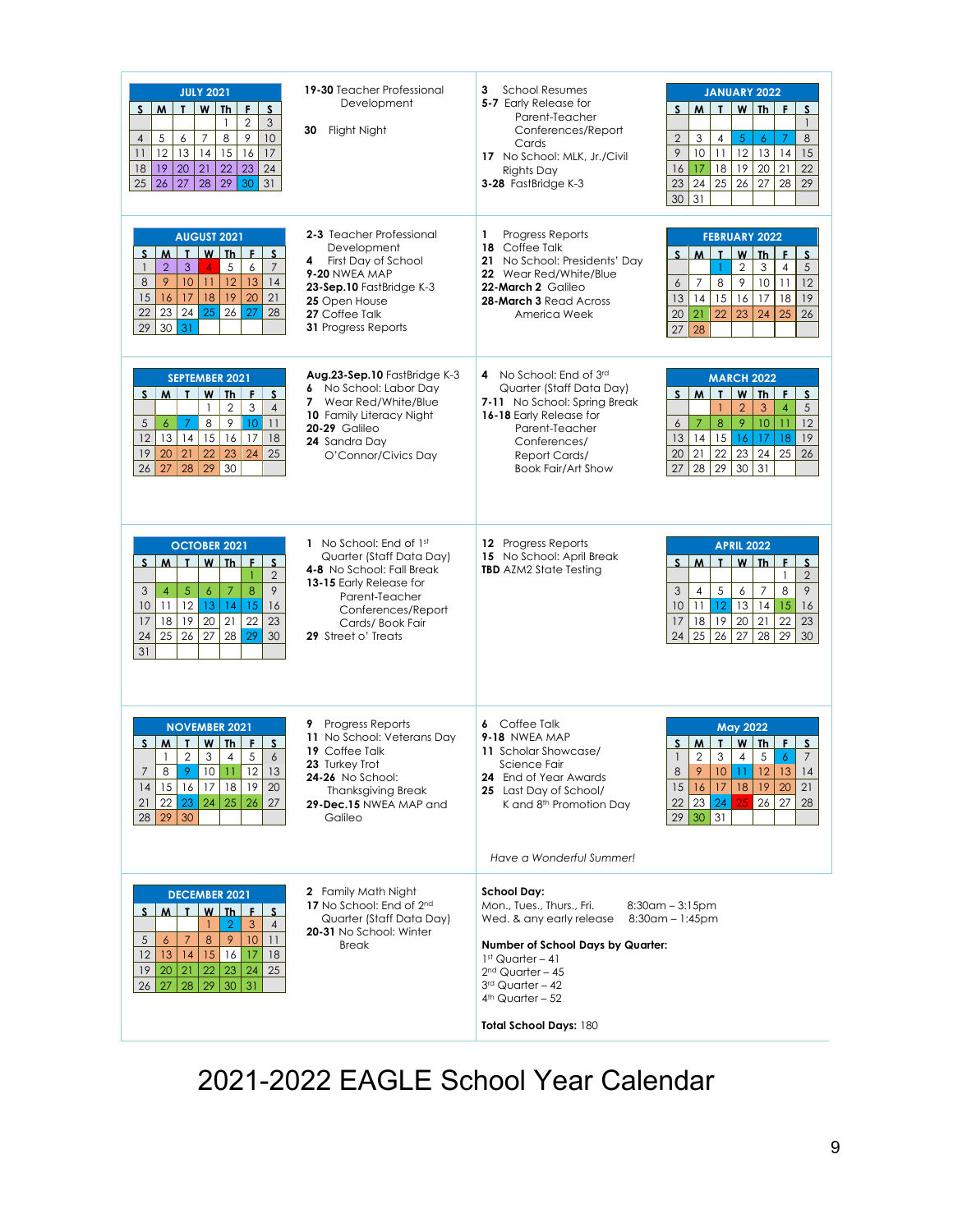#### <span id="page-10-1"></span><span id="page-10-0"></span>**Annual Notification to Parents Regarding Confidentiality of Student Education Records and School Directory Information**

Confidentiality of education records is a right of public school students and their parents. This right is provided for by two federal laws: the Individuals with Disabilities Education Act (IDEA), and the Family Education Rights and Privacy Act (FERPA). Under these laws, "education records" means those records that are: (1) directly related to a student; and (2) maintained by an educational agency or institution or by a party acting for the agency or institution.

Education records are maintained on every child enrolled in a public school. The types of information gathered and maintained may include, but is not limited to: the students and parent's names, address, and telephone number; the student's date and place of birth, date of enrollment in the school, records from previous schools attended, attendance record, subjects taken, grades, school activities, assessment results, number of credits earned, immunization records, disciplinary records, correspondence from parents, and Child Find and other screening results including hearing and vision screening results.

Children with disabilities may have additional education records which could include, among other things: evaluation and testing materials, medical and health information, each annual Individualized Education Program (IEP), notices to parents, notes regarding IEP meetings, parent consent documents, information provided by parents, progress reports, assessment results, materials related to disciplinary actions, and medical agreements.

The information is gathered from a number of sources, including the student's parents and the staff of the school of attendance. Also, with parental permission, information may be gathered from additional sources including doctors and other health care providers.

This information is collected to assure proper identification of a student and the student's parents/guardians, and the maintenance of accurate records of the student's progress and activities in school. For children with disabilities, additional information is collected in order to assure that the child is identified, evaluated, and provided a Free Appropriate Public Education in accordance with state and federal education laws.

Each agency participating under Part B of IDEA must assure that at all stages of gathering, stories, retaining, and disclosing education records to third parties that it complies with the federal confidentiality laws. In addition, the destruction of any education records of a child with a disability must be in accordance with IDEA regulatory requirements.

The federal Student Privacy Policy Office of the U.S. Department of Education has provided the following notice of parent's rights under FERPA. In accordance with IDEA, the rights of parents regarding education records are transferred to the student at age 18.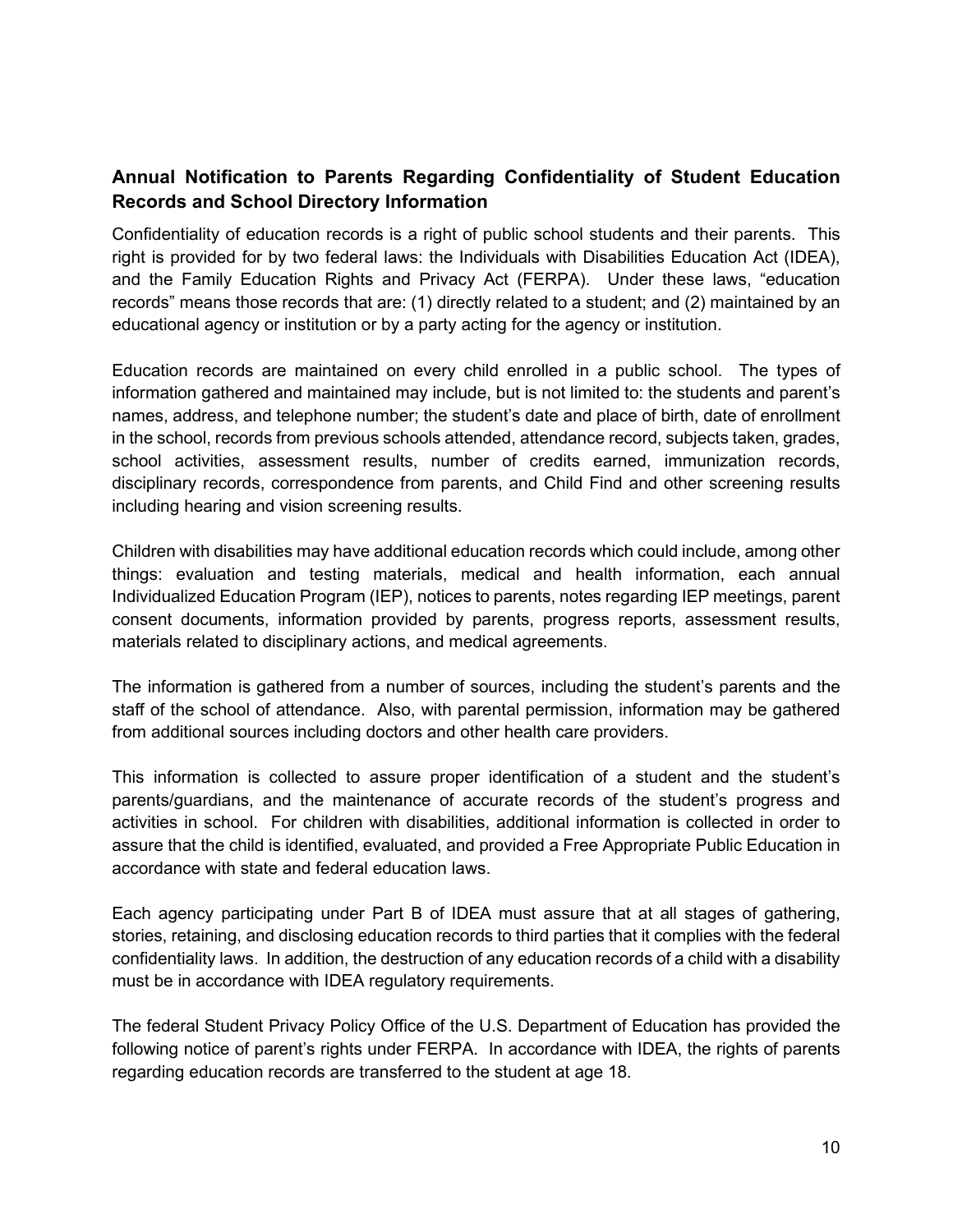FERPA affords parents and students over 18 years of age ("eligible students") certain rights with respect to the student's educational records. They are:

- 1. The right to inspect and review the student's education records within 45 calendar days from the day the school receives a request for access.
	- a. Parents or eligible students should submit to the school principal a written request that identifies the record(s) they wish to inspect. The principal will make arrangements for access and notify the parent or eligible student of the time and place where the records may be inspected.
- 2. The right to request the amendment of the student's education records that the parent or eligible student believes are inaccurate or misleading or otherwise in violation of the student's privacy rights.
	- a. Parents or eligible students may ask a school to amend a record that they believe is inaccurate or misleading or otherwise in violation of the student's privacy rights. They should write to the school principal, clearly identify the part of the record they want changed, and specify why it is inaccurate or misleading.
	- b. If the school decides not to amend the record as requested by the parent or eligible student, the school will notify the parent or eligible student of the decision and advise them of their right to a hearing regarding the request for amendment. Additional information regarding the hearing procedures will be provided to the parent or eligible student when notified of the right to a hearing.
- 3. The right to consent to disclosures of personally identifiable information contained in the student's education records, except to the extent that FERPA authorizes disclosure without consent.
	- a. The School designates the following information contained in a student's education records as "Directory Information" and may disclose it without parent consent, unless notified that the school is not to disclose the information without consent: the student's name, address, telephone listing, date and place of birth, electronic email address, photograph, grade level, major field of study, dates of attendance, enrollment status, participation in officially recognized activities and sports, weight and height if a member of an athletic team, honors and awards received, and the most recently attended educational agency or institution.
	- b. Parents have two weeks to advise the School in writing (a letter to the principal's office) of any or all of the items they refuse to permit the School to designated as Directory Information about that student. After this twoweek period, if the School has not received written refusal to allow the release of the Directory Information, the School will assume that it has their permission to release the above-mentioned information.
	- c. One exception, which permits disclosure without consent, is disclosure to school officials with legitimate educational interests. A school official is a person employed by the school as an administrator, supervisor, instructor, or support staff member(including health and medical staff and law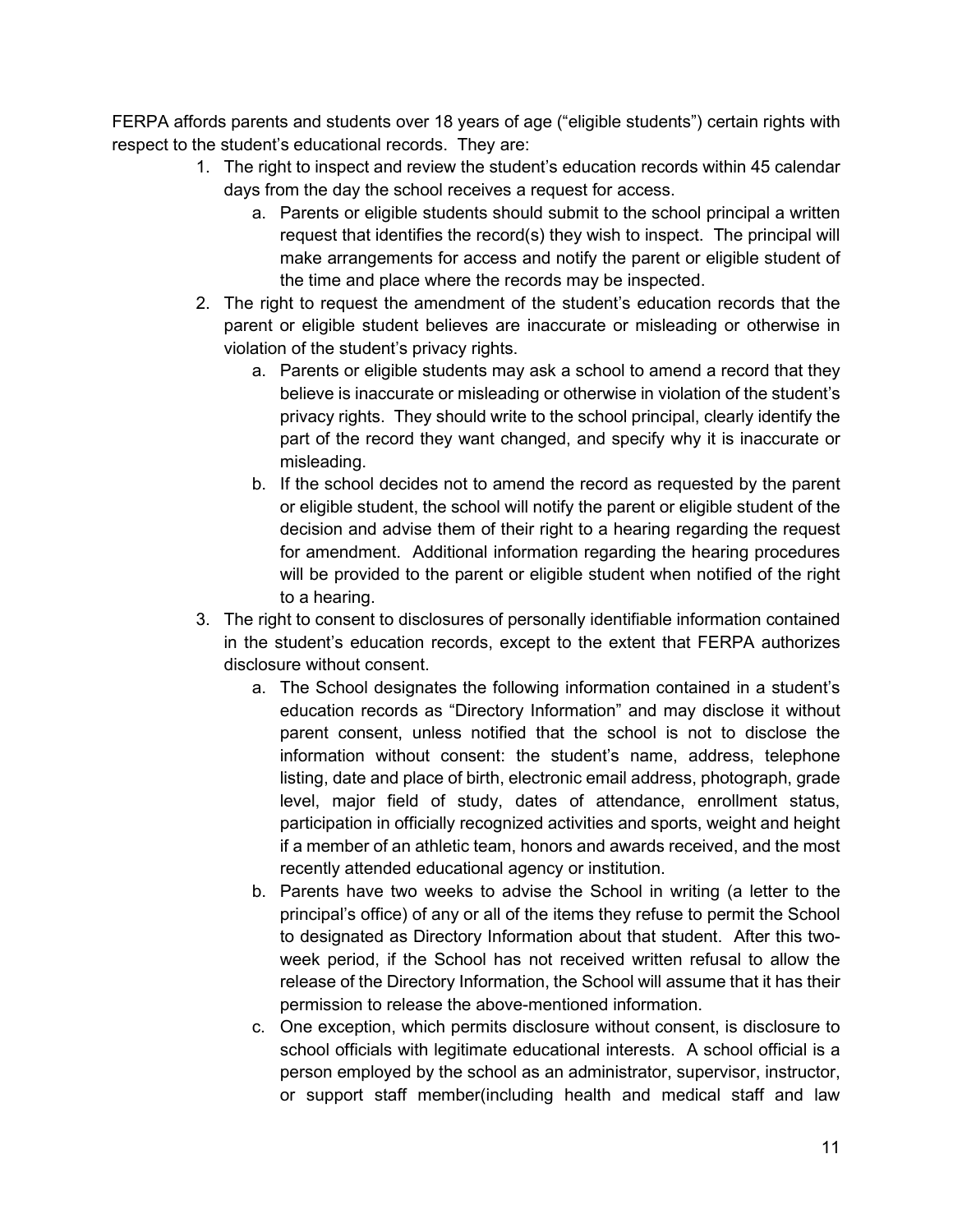enforcement unit personnel); a person serving on the school board; a person or company with whom the school has contracted to perform a special task (such as an attorney, auditor, medical consultant, or therapist); or parent or student serving on an official committee, such as a disciplinary committee, such as a disciplinary or grievance committee, or assisting another school official in performing his or her tasks.

- d. A school official has a legitimate educational interest if the official needs to review an education record in order to fulfill his/her professional responsibility.
- e. Upon request, a school may disclose education records, without consent, to officials of another school in which a student seeks or intends to enroll, if the school states in its annual notification of FERPA rights that it forwards records on request.
- 4. The right to file a complaint with the U.S. Department of Education concerning alleged failures by a school to comply with the requirements of FERPA. The name and address of the office that administers FERPA is:

Student Privacy Policy Office U.S. Department of Education 400 Maryland Avenue S.W. Washington, D.C. 20202-8520

<span id="page-12-0"></span>Notice of these rights is available, upon request, on audiotape, in Braille, and in languages other than English. You may contact the Arizona Department of Education at (602) 542-5393.

#### **Technology Use Agreement**

EAGLE College Prep believes that electronic information research skills are fundamental to the preparation of students for higher education, employment, and life. Telecommunications access to electronic information enables students to explore thousands of libraries, databases, and bulletin boards. It allows students to exchange information and ideas with people throughout the world. Students have the privilege to use computer workstations, EAGLE College Prep network, and the internet for educational purposes in technology skills, information gathering skills, and communication skills.

Technology resources covered by this policy include commercial, governmental, and private telecommunications-accessible networks (such as the internet), local networks, databases, and any computer-accessible source of communication or information, whether from or to file servers, hard drives, tapes, compact disks, floppy disks, or other electronic storage or retrieval means. This also includes all hardware devices such as Chromebooks, laptops, desktops, or other computer hardware devices.

EAGLE College Prep supports access by students to information resources offered by the internet and other technology resources. At the same time, the school recognizes the potential for abuse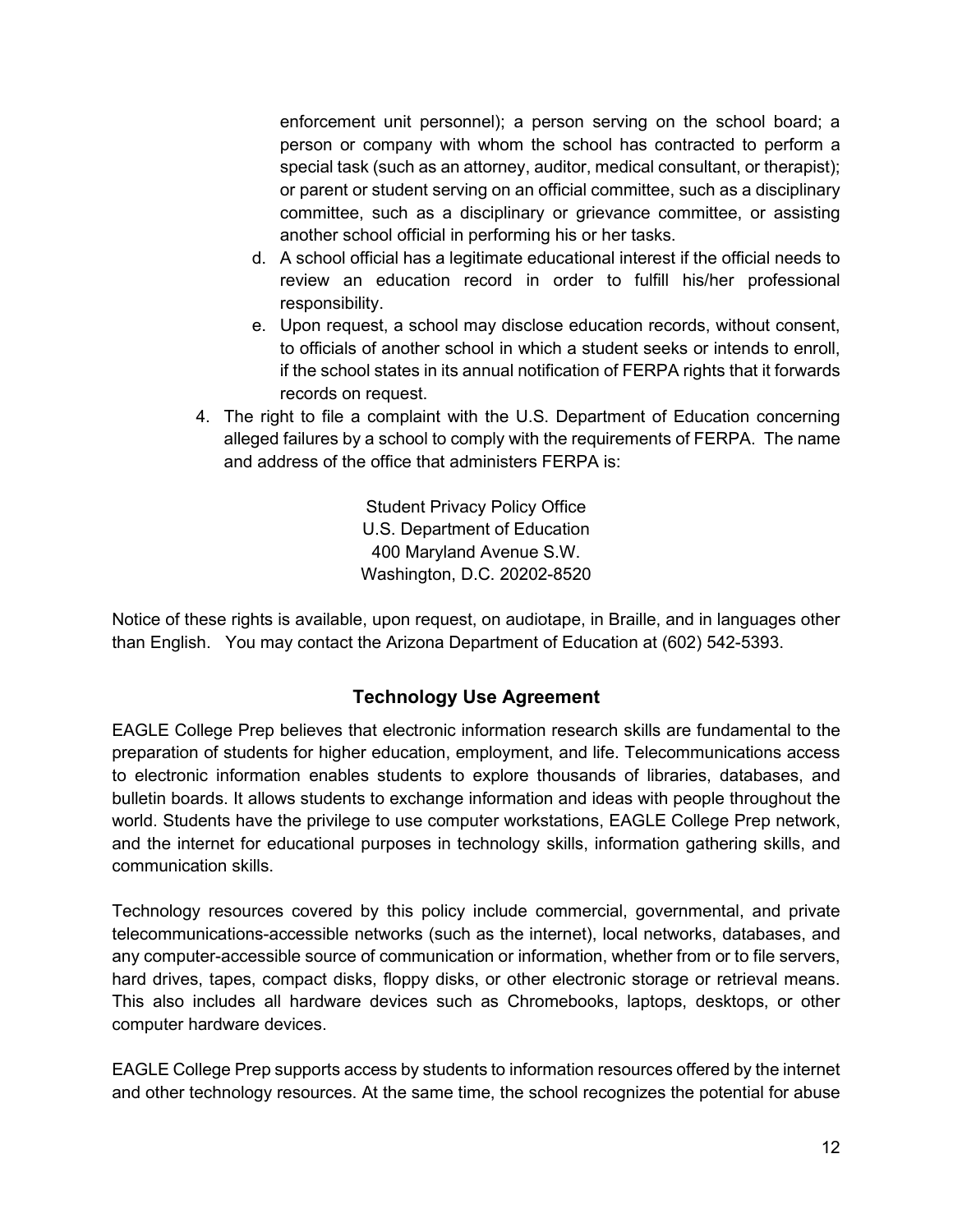by students, exploitation of students, and damage to both the school's computer equipment and records. EAGLE College Prep also recognizes the school's responsibility to provide education in certain basic skills, and that technology resources should be employed in a grade-appropriate manner that may preclude or limit access by some students.

Please note that violation of this policy may result in the loss of any technology privileges at EAGLE College Prep. Serious violations may lead to suspension or expulsion depending on the severity of the situation.

#### <span id="page-13-0"></span>**Use of Equipment and Hardware**

- I will use the school computer hardware device responsibly, ensuring it is properly stored and handled with care.
- I will not deliberately damage or alter any school hardware or software in any way.
- I will not modify the setup of any school computer without permission.
- I will not illegally install copyrighted software on any school computer.

#### <span id="page-13-1"></span>**Ethical Use of Technology**

- I will not use school computers to view, download, or transmit any material that is offensive or inappropriate, including but not limited to material that is racist, sexist, sexually explicit, demeaning, illegal, or objectionable in some other way. I will not send, view or post material that contains pornography, violence, homophobia, hate, bullying, racism, sexism, alcohol, nicotine, or other drugs.
- I will not use the school's network or computers to send hate mail, to harass others, to make discriminatory remarks, or to behave in any anti-social manner. I will not use the school's network or computers to develop programs that harass other users, infiltrate a computer system, or damage software or data on a computer system. I will not send unwanted or harassing email.
- I will not gamble on school computers.
- I will not share my password with anyone or permit anyone else to access school computers with my account.
- I will not attempt to access files or data belonging to others, attempt to gain other user's passwords, or misrepresent other users on the network.
- I will not attempt to gain unauthorized access to any school system, school organization, or outside institution.
- I will not attempt to access any internet site, program, or service that is blocked by the firewall or content filter by any means.
- I will not violate copyrights in my class work. I will list all resources used in my project(s) with a works cited or bibliography section. If work or information is protected by copyright, I will not use it unless I ask and receive permission from the owner.

#### <span id="page-13-2"></span>**General**

● I understand that the school's computer resources are to support the educational process and to facilitate the running of the school. Therefore, I will not use the school's computers or networks for commercial purposes or for excessive personal use.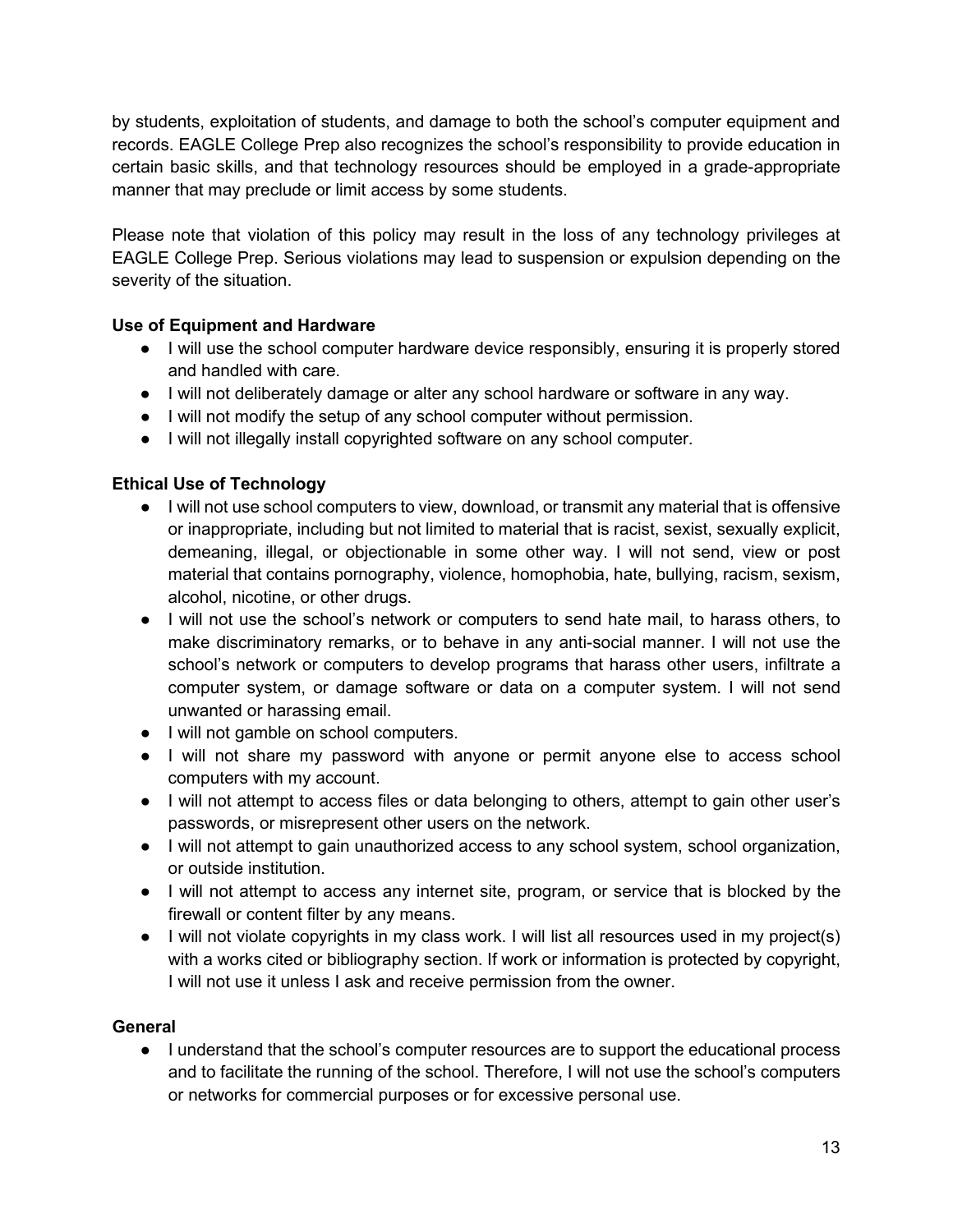- I will not publish the full name, address, or any personal information of any person (including myself) on the internet.
- EAGLE College Prep may use picture, video, or schoolwork on its website.
- I understand that EAGLE College Prep may filter internet content in any way it deems appropriate, and that it may monitor my use of technology resources including files on disks and internet use.
- I understand that I should not be using social media websites such as Facebook, YouTube, Twitter, etc., nor will I shop, purchase or peruse websites for my personal enjoyment (e.g. buying clothes, listening to music, etc.)
- I understand that netbooks, Neo's, laptops, interactive white boards, and lab computers are very expensive equipment and should be handled with care. I will have to pay to replace the item if broken.
- EAGLE College Prep cannot be held liable for incorrect or improper information from the internet. The school cannot be responsible if data or information is lost due to a service interruption.
- All EAGLE College Prep issued technology remains the property of EAGLE College Prep. The school retains the right to access and review all electronic communications, transmissions, etc. contained in or used in conjunction with the EAGLE College Prep issued technology. Students should have no expectation that any information contained on such systems is confidential or private.
- EAGLE College Prep issued technology will be decommissioned and unenrolled following device turn in dates, which will disallow user access to the device and render it useless.
- Users may be responsible for compensating EAGLE College Prep for device losses (up to \$250.00), costs (including investigation costs), or damages incurred for violations of school rules and policies, including the guidelines laid out in this document. EAGLE College Prep assumes no responsibility for any unauthorized charges or costs incurred by users while using school computers, devices, or the school network.

Failure to comply with the Technology Use Agreement from EAGLE College Prep may result in loss of computer privileges as well as other penalties. Students observing or knowing any violation of these guidelines or of a security problem on the school's network/internet must notify a teacher or the principal.

#### **Compliance Parental Consent**

<span id="page-14-0"></span>EAGLE College Prep is committed to providing students with the most effective web-based tools and applications for learning. In order to do so, we abide by federal regulations that require parental consent as outlined below.

As required by the Child Internet Protection Act (CIPA), EAGLE College Prep has technology measures and policies in place which protect students from harmful materials. Email and websites are filtered so that content from inappropriate sites is blocked. For more information on CIPA, please visit: http://www.fcc.gov/guides/childrens-internet-protection-act.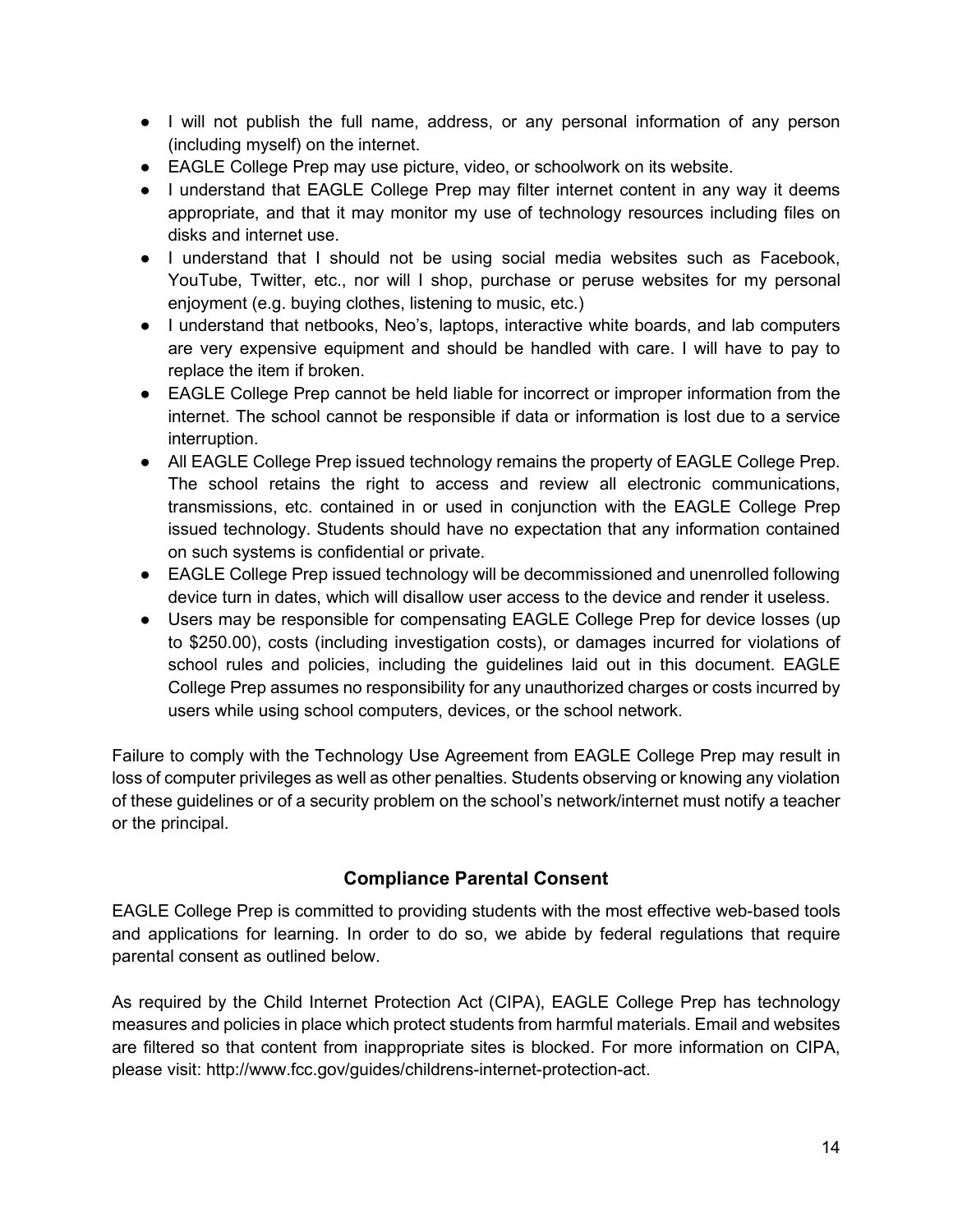Our school utilizes several computer software applications and web-based services operated by third parties. In order for our students to use these programs and services, certain basic information (generally student name, username, and email address) must be provided to the website operator. Under the federal Children's Online Privacy Protection Act (COPPA) law, these websites must notify parents and obtain parental consent before collecting information from children under 13 years of age. For more information on COPPA, please visit http://www.ftc.gov/privacy/coppafaqs.shtm.

The law permits schools, such as EAGLE College Prep, to consent to the collection of this information on behalf of all of its students, thereby eliminating the need for individual parental consent given directly to each website provider. Under COPPA, verifiable parental consent is required for students under the age of thirteen (13) if accounts containing this information are created for them on third party websites or online services. Limited information for your child consisting of first name, last name, birth date, username and email address may be provided to the online resource for the purpose of securing confidential credentials and access for the student. This information will remain confidential and will not be shared except for providing online programs solely for the benefit of students and the school system. Under no circumstances will student information be used by third party websites for commercial purposes.

#### **A Parent's Right to Know**

<span id="page-15-0"></span>Our teachers are highly qualified and committed to providing quality educational opportunities for students while promoting a professional learning community. Parents/Guardians are permitted to review staff qualifications. Please contact the office manager to arrange an opportunity to review a staff member's certification, educational background, and/or professional experience.

<span id="page-15-1"></span>Beginning in 2020, state law, A.R.S. § 15-249.16 requires the Arizona Department of Education (Department) to establish and post a statutory handbook of parental rights. Please visit the school's website to obtain a copy of the Parental Rights Handbook distributed by the Department.

#### **Academics**

#### <span id="page-15-2"></span>**Academic Development**

The academic program at EAGLE College Prep is centered on the core curricular areas: reading, language arts, and mathematics. The entire academic program is rooted in Arizona's Standards and extends beyond them to ensure that students are truly prepared for college.

Students participate in teacher-directed, collaborative, and individual activities every day. Reading materials include a variety of phonics-based reading and language arts programs as well as science and social studies texts. The primary curriculum for mathematics is Engage NY, which is teacher-directed and provides for rich learning opportunities through hands-on learning with manipulatives. Individual learning opportunities supporting remediation and acceleration will occur daily through the use of a digital curriculum, which provides computer-based, leveled activities for students in reading and mathematics. This technology allows teachers to select learning opportunities for each student based on his or her unique learning needs.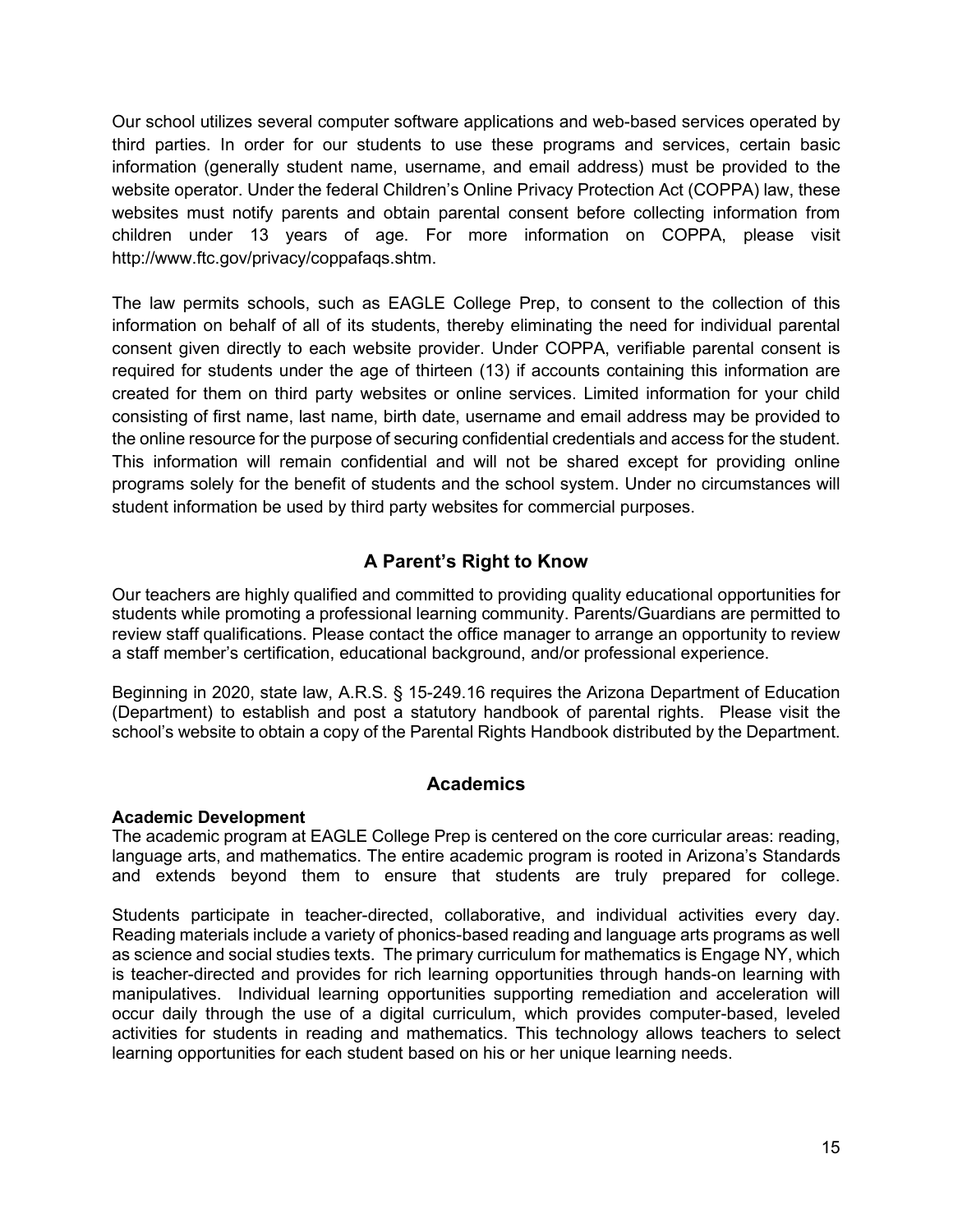#### <span id="page-16-0"></span>**Character Development**

In order to lay a foundation that leads to academic greatness as well as to prepare our students for life outside of school, we have an acute focus on character development. We demonstrate and teach Integrity, Diligence, Courage, Responsibility, Self-Sacrifice, Justice, and Respect through the lens of a person's Identity, Purpose, and Performance. Using the Character Formation Project enables us to provide a comprehensive program of instruction while modeling the desired character traits ourselves. We hold our faculty and staff to a high standard so that we can be positive role models to our students.

#### <span id="page-16-1"></span>**Homework Expectations**

We believe homework is purposeful practice and extension of the learning. We are building college-bound students that need to build habits and routines that will make them successful throughout their academic and professional careers. Students are responsible for understanding homework expectations before leaving school. Students are also responsible for having the homework completed accurately, neatly, and on time.

The amount of daily homework will vary depending on the student's scholastic capabilities and grade level. Every student is expected to spend at least 15 minutes each day reading or being read to with additional homework in other subject areas.

#### <span id="page-16-2"></span>**Academic Honesty**

Students are expected to complete their own work both in class and at home. Plagiarism of another student's work, the internet, or from other written sources is unacceptable and may result in the student earning no credit or loss of credit on that particular activity in addition to appropriate consequences as covered in this handbook.

#### <span id="page-16-3"></span>**Grading**

We believe that grades are earned by demonstrating mastery of grade level, rigorous academic standards, all aligned to Arizona's Standards. Students will earn grades based on mastery of skills in language arts, writing, math, science, and social studies. Each student will earn a homework grade as well.

#### <span id="page-16-4"></span>**Progress Reports/Report Cards**

In order to ensure that parents are well-informed of student progress, reports are sent home periodically. Report cards are sent home at the end of each grading period. Progress reports will be sent home midway through each grading period.

The grading scale is indicated by the following: a letter grade based upon the percentage range below, the FAME scale, and the character/study skills scale.

| Percentile  |     | Letter Grade                 |
|-------------|-----|------------------------------|
| 90-100      |     | A                            |
| 80-89       |     | B                            |
| 70-79       |     | С                            |
| 69 or below | $=$ | F                            |
|             |     |                              |
| <b>FAME</b> |     | <b>Descriptors</b>           |
| Е           |     | Exceeds the standard         |
| М           | =   | Meets the standard           |
| A           | =   | Approaches the standard      |
| F           |     | Falls far below the standard |
|             |     |                              |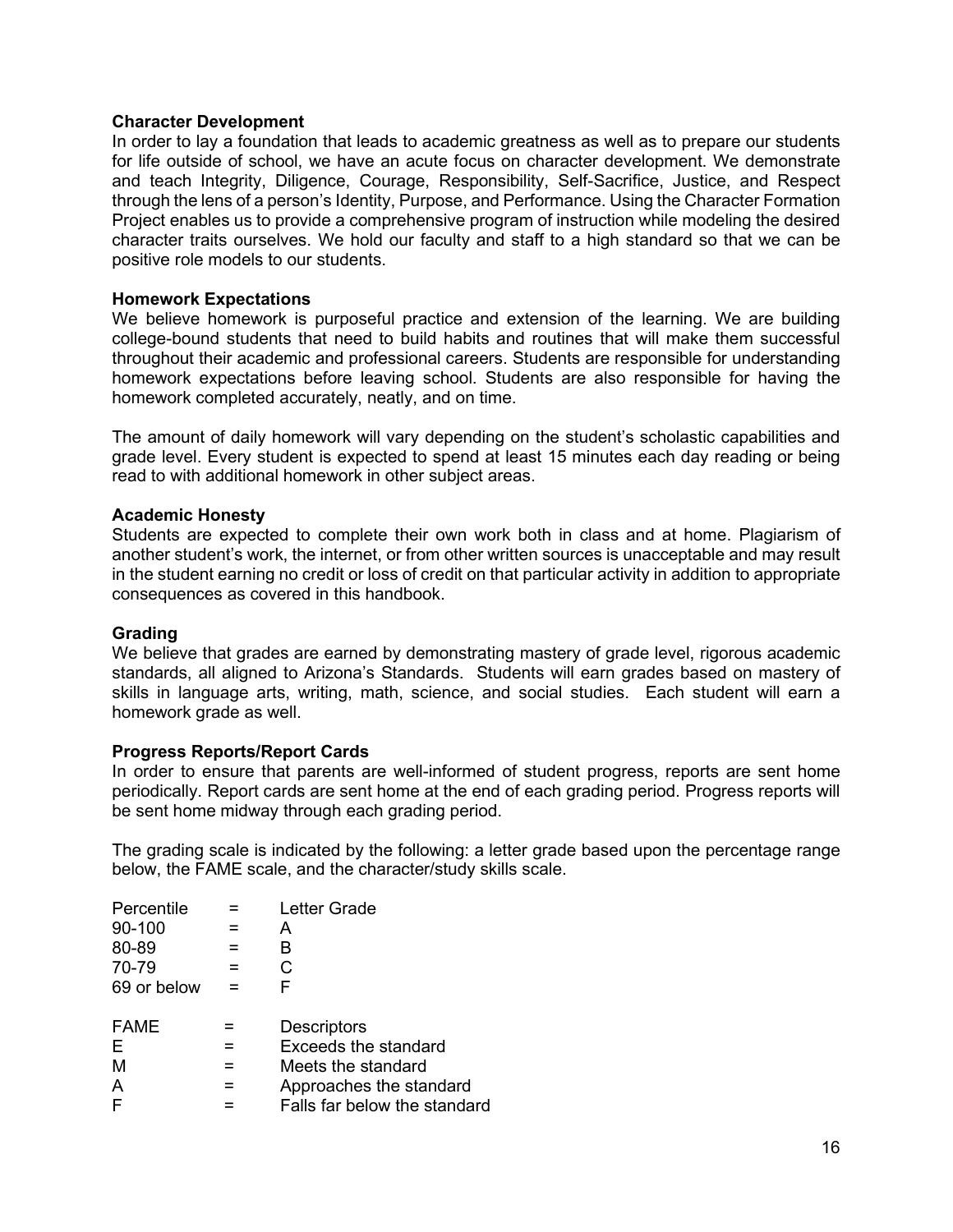Character/Study Skills Descriptors

- C = Consistently<br>S = Sometimes
- S = Sometimes<br>R = Rarely
- $=$  Rarely

#### <span id="page-17-0"></span>**Parent Teacher Conferences**

EAGLE College Prep values the partnership parents/guardians have entered into with their choice to enroll their child(ren) at our school. EAGLE College Prep expects no parent to wait until scheduled conferences to address concerns of their child's performance. Contact the teacher to schedule an appointment. Traditional parent teacher conferences may be offered quarterly. Some grade-level teams or schools may offer another way to develop a parent partnership by hosting Academic Parent-Teacher Teams (APTT).

#### <span id="page-17-1"></span>**Promotional Standards**

We have high standards for promotion. Students must earn their promotion to the next grade level by demonstrating mastery of the grade level's rigorous standards. Promotion decisions will be based on teachers' recommendations, a student's grades, standardized test scores, attendance, homework completion record, and/or other measures.

#### <span id="page-17-2"></span>**Insufficient Progress Notification**

Parents/Guardians of all students who may not meet the requirements for promotion to the next grade level will be issued a Notice of Intent to Retain no later than February  $1<sup>st</sup>$  of the third quarter. After this notice is issued, parents/guardians, students, and the teachers will set a conference to discuss what steps need to occur to ensure promotion to the next grade level. Students who do not meet grade level requirements after interventions may be retained in the same grade level. In such cases, a Notice of Retention will be issued.

#### <span id="page-17-3"></span>**Assessment**

Assessment measures are used with all students in order to determine areas of student academic strengths and academic areas that need improvement. Baseline assessments may also be used to determine what concepts a student understands and what areas need further understanding. Individual student scores from each assessment will be communicated to families.

Tests may include summative assessments published by the following programs:

- Educational Technology Programs
- Required School and Arizona State Assessments as well as other assessments in order to: 1) provide teachers and families with data about their student to effectively differentiate instruction to meet all student needs; and to 2) effectively assess the academic achievement of each child.

#### **Admission Policy**

<span id="page-17-4"></span>Admission is not limited based upon ethnicity, national origin, gender, income level, disabling condition, proficiency in the English language, or athletic ability. There is no tuition or fees charged for attending EAGLE College Prep.

EAGLE College Prep will admit all eligible pupils who submit a timely enrollment application. EAGLE College Prep shall give enrollment preference to pupils returning to the charter school in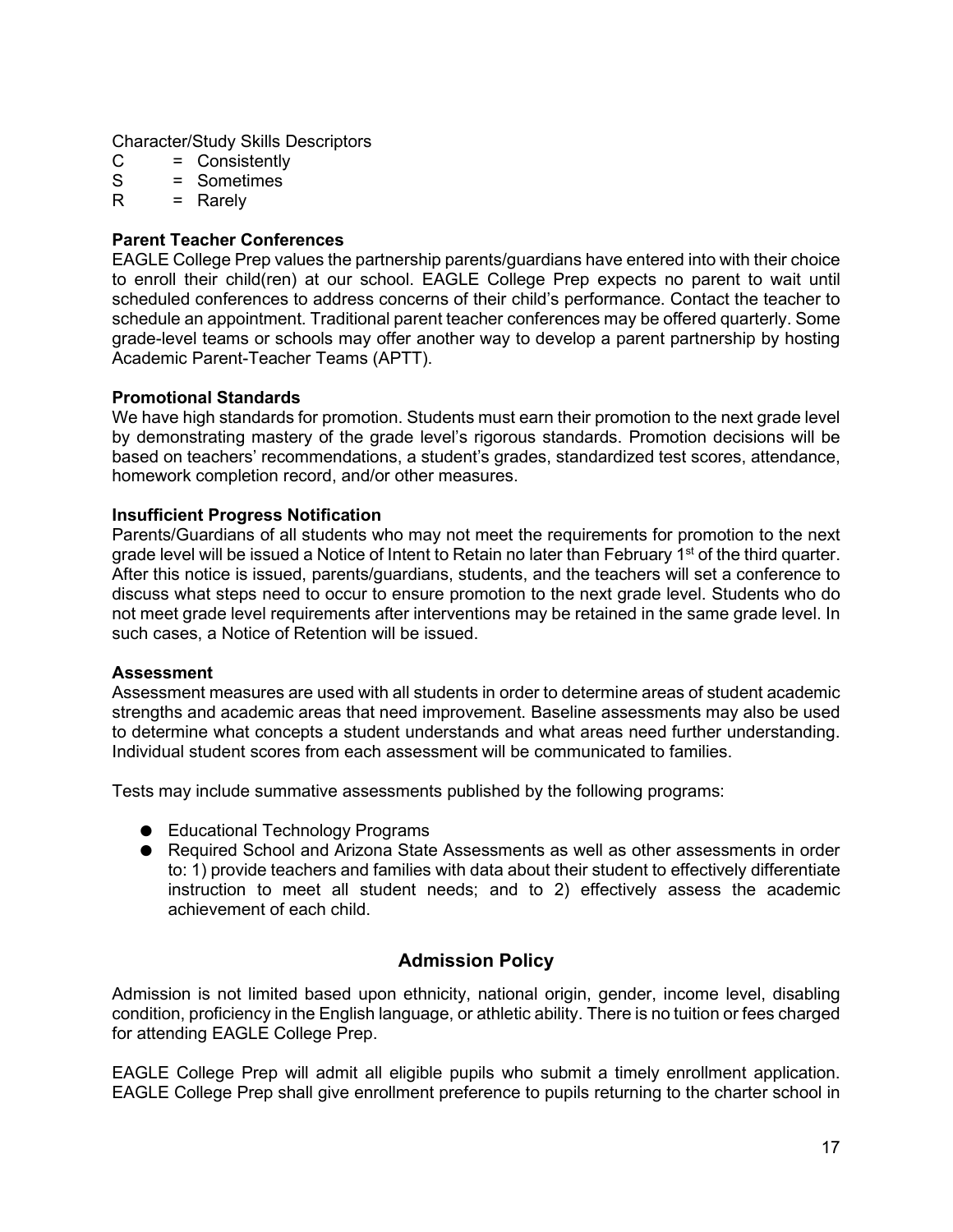the second or any subsequent year of its operation, to siblings of pupils already enrolled in the charter school, to children of employees and Governing Board members of the school, and to children who attended another charter school or are the siblings of that pupil if the charter school previously attended by the pupil has the identical charter holder, board and governing membership as the enrolling charter school, or is managed by the same educational management organization, charter management organization or educational service provider as determined by the charter authorizer.

If, by the application deadline, the number of applicants exceeds the capacity of a program, class, grade level, or building, all applicants for that program, class, grade level or building will be selected for the available slots through an equitable selection process except that preference shall be given to siblings of a pupil selected through an equitable selection process such as a lottery. After the application deadline, pupils for any remaining slots or for a waiting list will be accepted in chronological order. (A.R.S. § 15-184(A)-(D)).

EAGLE College Prep may refuse to admit any pupil who has been expelled from another educational institution or who is in the process of being expelled from another educational institution. (A.R.S. § 15-184(E)).

#### <span id="page-18-0"></span>**Enrollment and Registration**

Enrollment forms need to be filled out for each child to be registered. The following information is required before a student may be enrolled:

- Withdrawal form from previous school
- Residency verification
- A certified copy of the pupil's birth certificate or other reliable proof of the pupil's identity and age, including the pupil's baptismal certificate, an application for a social security number or original school registration records and an affidavit explaining the inability to provide a copy of the birth certificate; or a letter from the authorized representative of an agency having custody of the student pursuant to A.R.S., Title 8, Chapter 2 certifying that the student has been placed in the custody of the agency as prescribed by law. (A.R.S. § 15-828(A)) [*Note: documentation may be provided up to 30 days after enrollment]*

Immunization records, or documentation of an exemption from immunization, are not required for a student's enrollment, but are required before the student may begin attending school (A.R.S. § 15-872). Further documentation may also be needed after your student has been enrolled in order to ensure appropriate placement; please see the school's office for more information.

#### <span id="page-18-1"></span>**Transfers and Withdrawals**

If you plan to move or withdraw for any reason, please let the office manager know at least three days in advance. This time will allow the office manager to prepare transfer materials that will help the student transition smoothly into his/her new school. When a student withdraws from school, the parent/guardian needs to come to the office and sign a withdrawal form. Parents/Guardians may also request that the student's records be sent to the new school at this time.

#### <span id="page-18-2"></span>**Equal Educational Opportunity**

Federal and state laws prohibit discrimination on the basis of race, color, national origin, gender, religion, or disability. EAGLE College Prep provides a non-discriminatory learning and work environment ensuring that all students and staff are free from unlawful discrimination. A lack of English language skills will not be a barrier to admission and participation in the education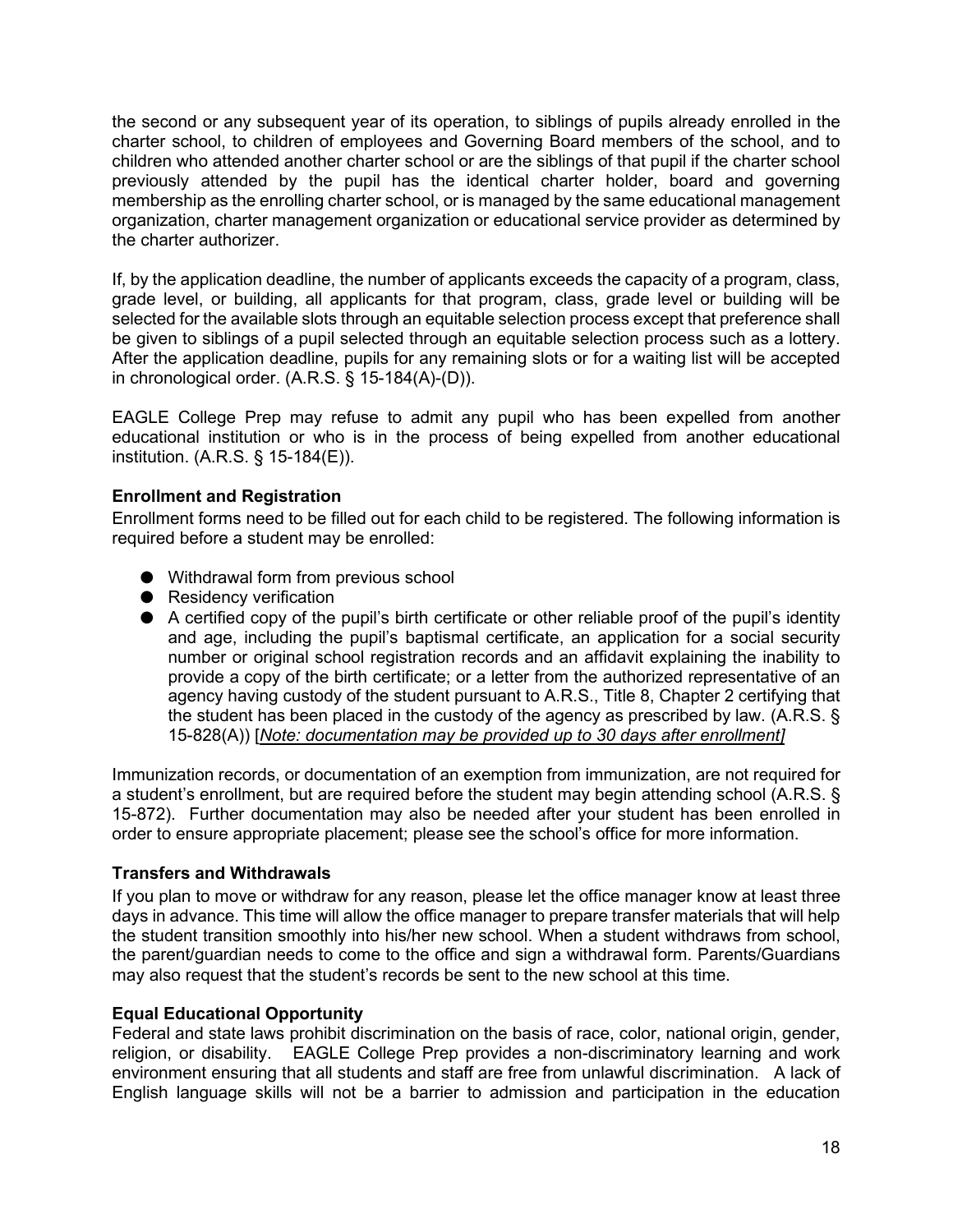programs of the school. This commitment extends to all school programs and school sponsored events. A full copy of the grievance procedure is available from the principal.

In the event a student experiences discrimination, the student should report the incident to the school principal within ten (10) school days. The inability of a student to speak English should not prevent the student from reporting a violation. Every reasonable measure to interpret a non-English speaker's concerns will be taken.

The following individual has been designated to handle inquiries regarding the non-discrimination policies:

> Rebecca Hancock, Principal 2450 W South Mountain Avenue Phoenix, Arizona 85041 Phone: (602) 323-5400 Fax: (602) 323-5401 Rebecca.hancock@eagleprep.org

#### <span id="page-19-0"></span>Procedures for Filing Complaints

Any person who believes he/she has been the subject of or is a witness to discrimination or harassment shall immediately notify any teacher, office personnel, or the school principal. Complaints that cannot be reported immediately must be reported within thirty (30) calendar days. The school employee receiving the report or complaint, or who personally witness discrimination or harassment, shall immediately inform the school principal of the report or complaint and complete a Statement of Facts form.

#### <span id="page-19-1"></span>Procedures for Investigation of the Report/Complaint

The school principal will investigate the incident personally or designate another school employee to conduct the investigation at the principal's discretion. The alleged victim or witness will be required to complete a Statement of Facts form, or if a Statement of Facts form is not available, set forth in another written form all information relevant to the complaint, including a description of the conduct alleged (i.e., specific words, statements, or actions), names of perpetrator and victim, places, times, and other witnesses. The principal shall contact an outside agency (i.e., Department of Child Safety or law enforcement) as required by statute or when otherwise deemed appropriate by the principal.

#### <span id="page-19-2"></span>Investigative Findings

In all cases, regardless of whether a violation of school policy is found, or a complainant no longer wishes to pursue his/her complaint, the investigation shall conclude with a written investigation report. The report shall include findings, conclusions and any possible recommendations, including any discipline referral resulting from the alleged conduct, to be prepared by the individual The report shall be drafted as soon as possible after the investigation is closed.

#### **Athletics and Extracurricular Activities**

#### <span id="page-19-4"></span><span id="page-19-3"></span>**Concussions**

Parents of students who play sports must be aware of the nature and risk of concussion as students participate in sporting activities. If a student is suspected of receiving a severe blow to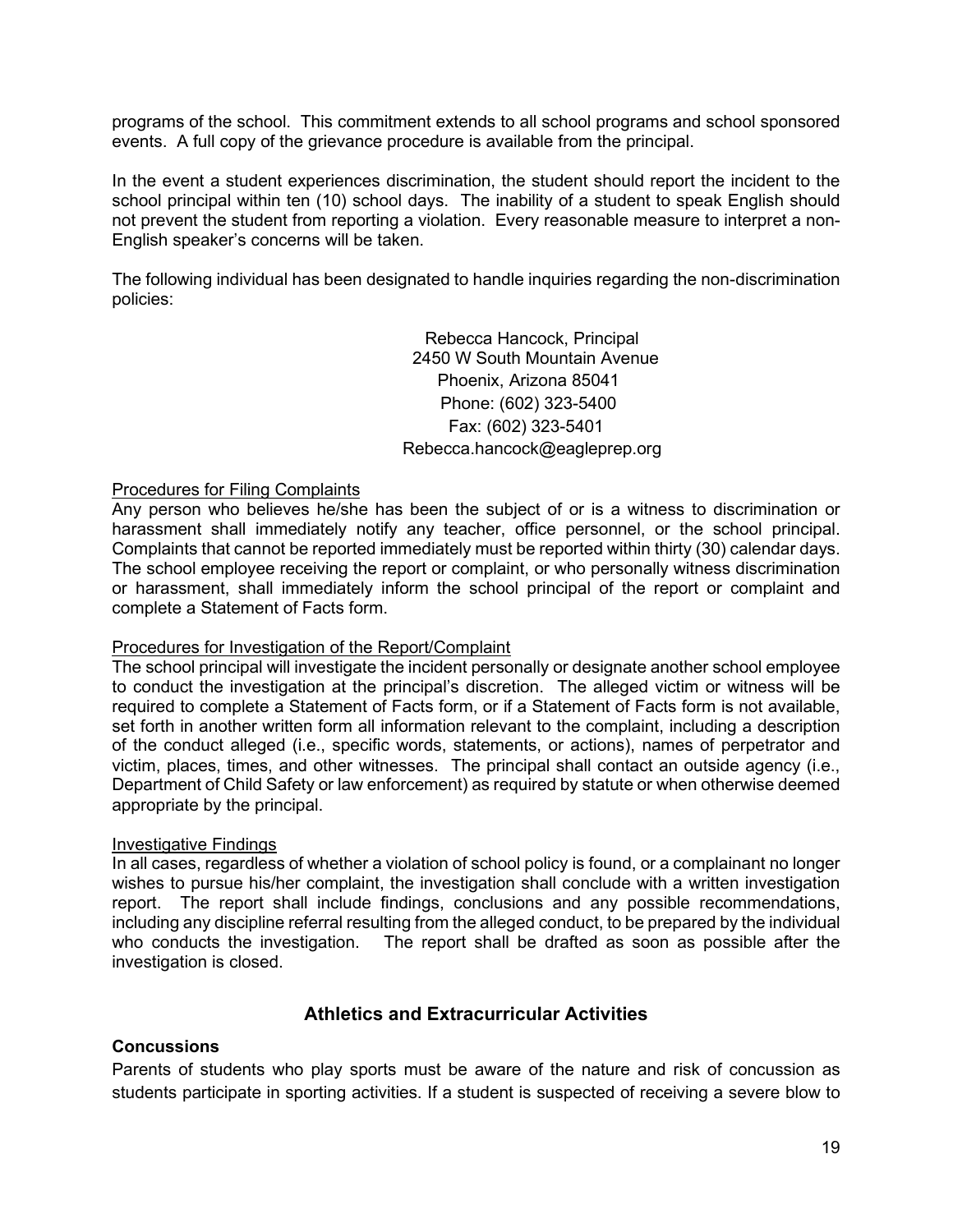the head (possible concussion) in a practice session, game or sporting event, the student will be immediately removed from the athletic activity. A coach or parent from the student's team or an official or licensed health care provider may remove a student from play. A student may return to play on the same day if a health care provider rules out a suspected concussion at the time the student is removed from play. The student may return to play only when he/she has been evaluated by and received written clearance to resume participation in the athletic activity from a health care provider who has been trained in the evaluation and management of concussions and head injuries. Without written medical clearance from an appropriate health care provider, students will not be allowed to return to play after being suspected of receiving a concussion while participating in a sports activity.

#### <span id="page-20-0"></span>**Eligibility**

In accordance with the State of Arizona's regulations and the School's Governing Board Policy, only those students deemed academically and behaviorally eligible may participate in extra or cocurricular activities, including sports, in which competition is an integral part of the organization. Students must be passing all subjects (this includes academics and specials) and receiving "C" in work habits/citizenship to be eligible. Study sessions may be available before or after school for students needing assistance.

If a student is assigned In-School or Out-of-School Suspension (ISS/OSS), the student may not participate in extra-curricular activities scheduled on the day(s) of assignment to ISS/OSS. Tryouts for sports are the only exception for attending an extra-curricular activity on the day of serving ISS. Repeated academic and behavioral issues may result in removal from the team as per school administrator's discretion. Please see the Extracurricular Participation Policy for more details of eligibility.

#### <span id="page-20-1"></span>**Insurance**

<span id="page-20-2"></span>Please be aware that the School carries no insurance on students. Coverage for injuries sustained at school will need to be secured by parents, either through personal individual/group policies or through an accident policy.

#### **Attendance Expectations**

Arizona Revised Statutes (A.R.S.) require that the parent or legal guardian of the student shall "enroll the child in and ensure that the child attends a public, private or charter school for the full time of the school." EAGLE College Prep aligns with these requirements.

Regular attendance and punctual arrival at school are two behaviors that dramatically impact student achievement. Absences and tardiness disrupt schedules, require readjustment to the class routine, and interfere with learning. It is very difficult for students to make up work that has been done in class. There is direct instruction by the teacher, labs, and other activities that cannot be duplicated; therefore, we urge parents/guardians to support their child's education and us by not allowing their child to be out of school unless absolutely necessary.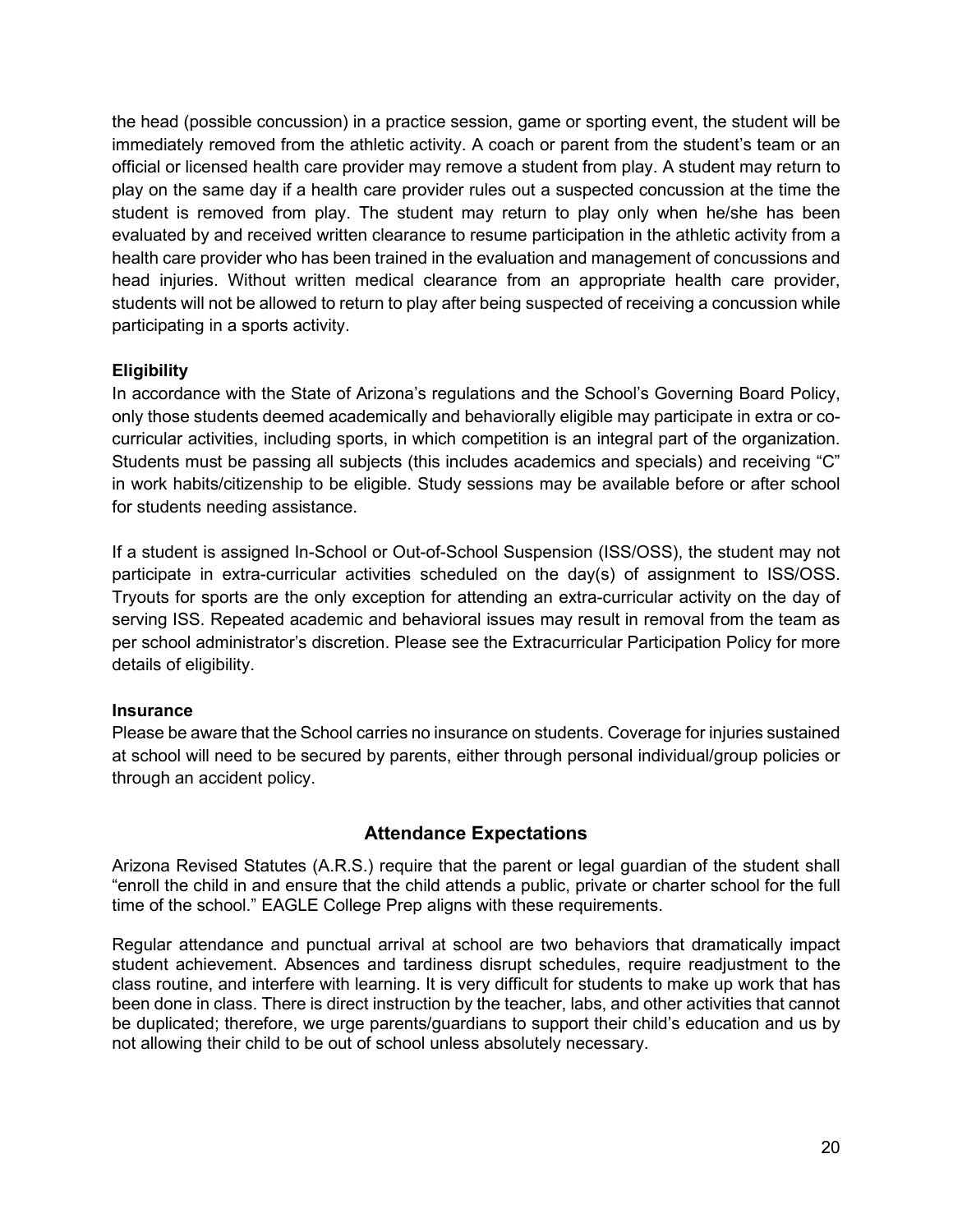Missing class affects academic achievement; repeated absences may be reflected in the student's grades. If a student is repeatedly absent, the principal, dean of students, teacher(s), student, and/or parent/guardian will meet to address the issue.

#### <span id="page-21-0"></span>**Excused and Unexcused Absences**

Pursuant to A.R.S. § 15-901(A)(1), excused absences are identified by the Department of Education. The Arizona Department of Education defines an excused absence as being an absence due to illness, doctor appointment, bereavement, family emergencies and out-of-school suspensions not to exceed 10% of the instructional days scheduled for the school year. EAGLE College Prep also permits a student to be excused for religious purposes, not to exceed one school week.

For absences relating to illness, doctor appointment, bereavement, or family emergencies, the school must be notified of the absence prior to the absence or when the absence occurs by the parent or legal guardian who has custody of the student.

If an absence occurs relating to any other term or condition that is not specifically designated herein, the absence shall be counted as unexcused. Students absent for ten (10) consecutive school days, except for excused absences identified herein, shall be withdrawn from the school, pursuant to A.R.S. §15-901 (A)(1). Additionally, if a student accumulates **ten (10) or more absences** during the entire year, the parent/guardian may be required to meet with the administration to create an attendance plan.

After 5 unexcused absences in a quarter or 10 unexcused absences throughout the year:

- The family will be mailed a habitual truant letter, stating the truancy laws and a day and time to meet with a school official. This meeting will be scheduled approximately 5 business days from the date the letter is sent. Parents/Guardians must call if they would like the meeting time changed and can reschedule for no more than 5 business days after the initial meeting time.
- The school official will stress the seriousness of consistent attendance and give parents/guardians an opportunity to express why their child has been absent. The school official will discuss the legal nature of attendance and how open communication with the school about attendance issues or concerns is the law.

Promoting and fostering consistent student attendance requires a commitment from teachers, families, and students. This policy reflects our obligation to developing excellent daily work habits in our students. No single individual or group can successfully accomplish this task. Our EAGLE College Prep staff will do all we can to encourage and support student attendance. This ranges from creating a pleasant and safe physical environment to providing meaningful learning experiences and opportunities in every class. In addition, our staff will:

- Keep accurate attendance records of excused and unexcused absences.
- Require accountability for students to complete work they missed while absent including homework, projects, quizzes, tests, and other assignments.

#### <span id="page-21-1"></span>**Vacation**

We ask that families do not schedule vacations during school time. We believe that actions speak louder than words and this action sends a powerful message to your child that school is not important. If you need to leave town for some reason, please try to make arrangements for a safe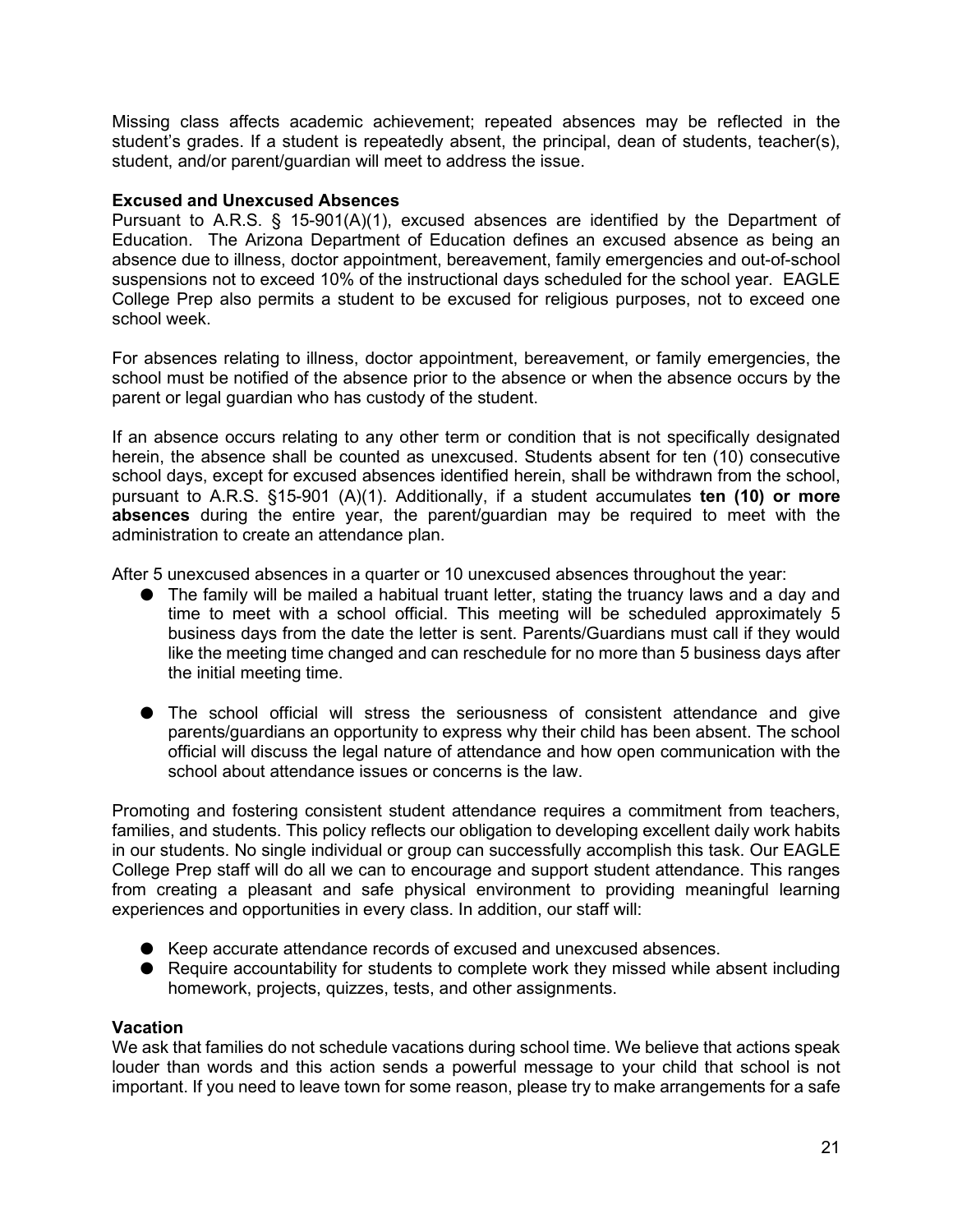place for your child to stay so that he/she does not need to miss school. Please also notify the school office about the arrangements and any alternate transportation plans.

#### <span id="page-22-0"></span>**Chronic Health Problems**

Students with chronic health problems, who are unable to attend regular classes for intermittent periods of one or more consecutive days because of illness, disease, pregnancy complications or accident as certified by a health professional or registered nurse practitioner, may be excused from school. All exceptions must be certified by an appropriate health professional and will be reviewed on an individual basis. (A.R.S. § 15-346). Please ask the school office for the appropriate forms.

#### <span id="page-22-1"></span>**Truancy and Truancy Protocol**

A child between the ages of six (6) and sixteen (16) failing to attend school during the hours school is in session is truant unless excused pursuant to State law. Truant means an unexcused absence for at least one (1) class period during the day. This includes absence from any class, study hall, or activity during the school day for which the student is scheduled. Unexcused absence for at least five (5) school days within a school year constitutes habitual truancy and may result in a truancy citation being issued to the student, parent or both.

#### <span id="page-22-2"></span>**Tardy Policy**

Lateness directly impacts those who are waiting for the student's arrival but mainly hurts the student's opportunity for learning and growth. Tardiness to school and to class whether, the result of oversleeping, car problems, babysitting, or socializing, is unacceptable.

A student is considered tardy if he/she arrives after 8:30 a.m. If for any reason a student is tardy to school, he/she must report to the school office before going to class in order to check in with the office manager. Students will only receive an excused tardy if the school office is notified of the tardy ahead of time and if the reason is legitimate, such as an unavoidable event.

#### **Books, Supplies, and Equipment**

<span id="page-22-3"></span>Students will be furnished with many of the supplies they need. It is the student's responsibility to use these materials properly. Books are provided to the students on an assigned basis and the student is responsible for the care of these books. No student shall deface any property belonging to the School. The type of discipline that may be imposed for damage to school property by students depends upon the circumstances. Students may be subject to discipline for willful damage and destruction of school property.

#### <span id="page-22-4"></span>**Media Center**

- Circulation: Students may have up to two books checked out at one time. The books circulate for a period of two weeks, and they may be renewed if necessary.
- Overdue Books: Overdue books must be returned before you are allowed to check out additional books. Lost or damaged books must be paid for before you will be allowed to check out additional books. Payments should be made in the exact amount due for the lost/damaged book. If you recover the lost book after paying the fine, refunds will be issued up to three years from the fine payment date.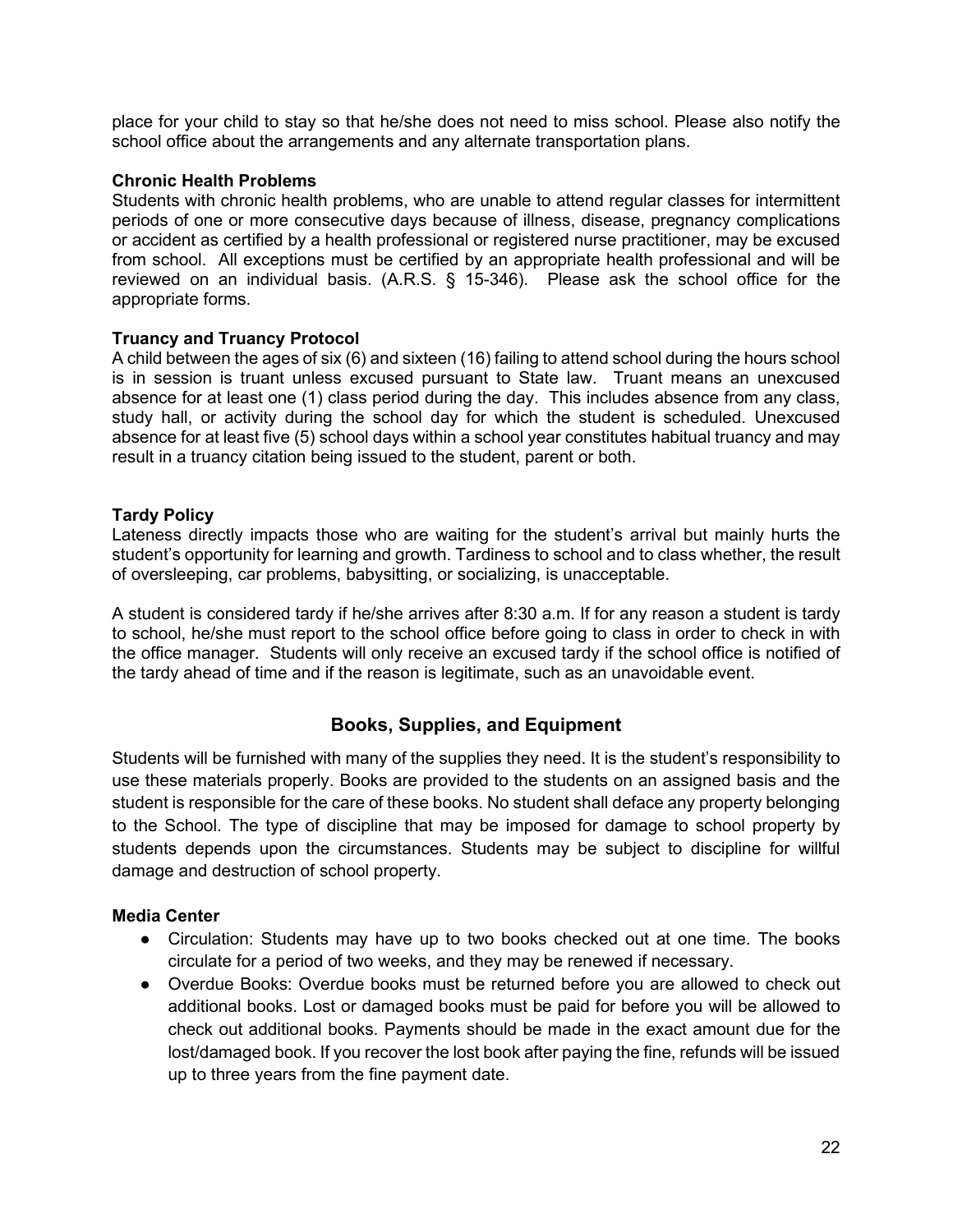● Withdrawal Procedure: When a student is withdrawn from school, the office manager will check to see if there are any checked out books and will let the parent know the titles of the books so that they may return them to the school.

#### **Behavioral Standards and Due Process**

<span id="page-23-0"></span>In order to assist students in the pursuit of a quality education, we have established behavior standards. These standards are designed to create a pleasant and safe environment and improve self-concept for all students in our school. Students are responsible for their own actions and if they choose to violate school standards, students also choose to accept the consequences.

Students are expected to demonstrate appropriate conduct in the classroom, on campus, and at off-campus school-sponsored events. Accordingly, students are prohibited from engaging in behavior that (1) obstructs, disrupts, or interferes with any educational, administrative, disciplinary or other activity sponsored or approved by the School; (2) endangers or threatens the safety of any person; or (3) inflicts or threatens to inflict damage on property of the School, school employees, students or others.

School rules apply, and students are subject to discipline, during: (1) any school activity/event, home or away, day or night; (2) coming to and going from school or school activity; (3) in classrooms, on campus or on any School property; or (4) in any other situation in which the School may lawfully exercise jurisdiction over a student, such as students who have committed or who are believed to have committed a crime. For any imposition of discipline, due process procedures will be closely followed.

Accomplice Liability (Aiding and Abetting) - A student who, with the intent to promote or facilitate the commission of a violation of school Policy or Regulation; solicits or commands another person to commit a violation, or aids, counsels, agrees to aid or attempts to aid another person in planning or committing a violation, or provides means or opportunity to another person to commit the violation or knowingly conceals information about the violation, may be disciplined to the same extent as a student who may be found to have violated the Policy or Regulation.

The Family Educational Rights and Privacy Act protects students' education records, which includes discipline history. Schools are restricted from disclosing any student's discipline information without their parent or guardians' written consent.

#### <span id="page-23-1"></span>**Categories of Misconduct**

The following chart describes the behaviors that are prohibited at EAGLE College Prep and students who engage in the following behaviors will be subject to consequences.

*\*For these categories, school officials are required to report them to Arizona Department of Education.* 

*\*\*These problem areas also violate state law. For these categories, school officials are required to report them to Arizona Department of Education and to local law enforcement.*

#### *Academic Cheating*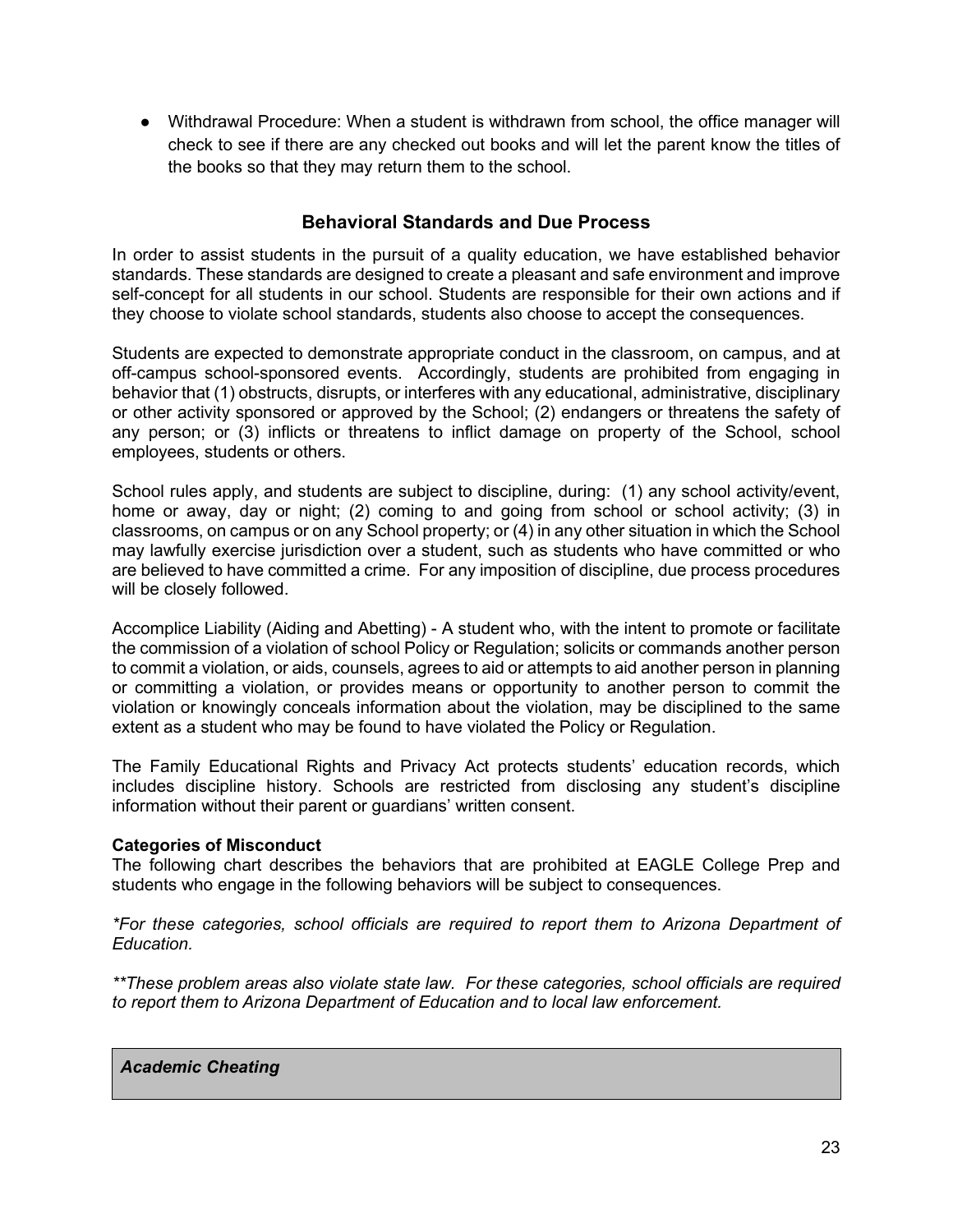| Lying                        | To make an untrue statement with the intent to deceive, to<br>create a false or misleading impression.                                                                                                                                                                                                                                                                                                                                                                                                                                                                                                                                                                                                        |
|------------------------------|---------------------------------------------------------------------------------------------------------------------------------------------------------------------------------------------------------------------------------------------------------------------------------------------------------------------------------------------------------------------------------------------------------------------------------------------------------------------------------------------------------------------------------------------------------------------------------------------------------------------------------------------------------------------------------------------------------------|
| Cheating                     | To influence or lead by deceit or trickery.                                                                                                                                                                                                                                                                                                                                                                                                                                                                                                                                                                                                                                                                   |
| Forgery                      | Falsely and fraudulently making or altering a document,<br>writing or using the signature or initials of another person.                                                                                                                                                                                                                                                                                                                                                                                                                                                                                                                                                                                      |
| Plagiarism                   | To steal and pass off the ideas or words of another as one's<br>own.                                                                                                                                                                                                                                                                                                                                                                                                                                                                                                                                                                                                                                          |
| <b>Aggression</b>            |                                                                                                                                                                                                                                                                                                                                                                                                                                                                                                                                                                                                                                                                                                               |
| <b>Verbal Provocation</b>    | Use of language or gestures that may incite another person<br>or other people to fight.                                                                                                                                                                                                                                                                                                                                                                                                                                                                                                                                                                                                                       |
| <b>Minor Aggressive Acts</b> | Non-serious but inappropriate physical contact, i.e., hitting,<br>poking, pulling or pushing, running in the building, hallways,<br>pulling a chair from underneath another person, or other<br>behaviors that demonstrate low level hostile behaviors.                                                                                                                                                                                                                                                                                                                                                                                                                                                       |
| <b>Disorderly Conduct</b>    | Intent to disturb the peace or quiet of a neighborhood, family<br>or person, or with knowledge of doing so, such person<br>engages in fighting, violent or seriously disruptive behavior;<br>makes unreasonable noise; uses abusive or offensive<br>language or gestures to any person present in a manner<br>likely to provoke immediate physical retaliation by such<br>person; makes any protracted commotion, utterance or<br>display with the intent to prevent the transaction of the<br>business of a lawful meeting, gathering or procession;<br>refuses to obey a lawful order to disperse issued to maintain<br>public safety in dangerous proximity to a fire, a hazard or<br>any other emergency. |
| <b>Recklessness</b>          | Unintentional, careless behavior that may pose a safety or<br>health risk for others.                                                                                                                                                                                                                                                                                                                                                                                                                                                                                                                                                                                                                         |
| Endangerment*                | Recklessly endangering another person with a substantial<br>risk of imminent death or physical injury.                                                                                                                                                                                                                                                                                                                                                                                                                                                                                                                                                                                                        |
| Fighting*                    | Mutual participation in an incident involving physical<br>violence, where there is not major injury.<br>Verbal<br>confrontation alone does not constitute fighting.                                                                                                                                                                                                                                                                                                                                                                                                                                                                                                                                           |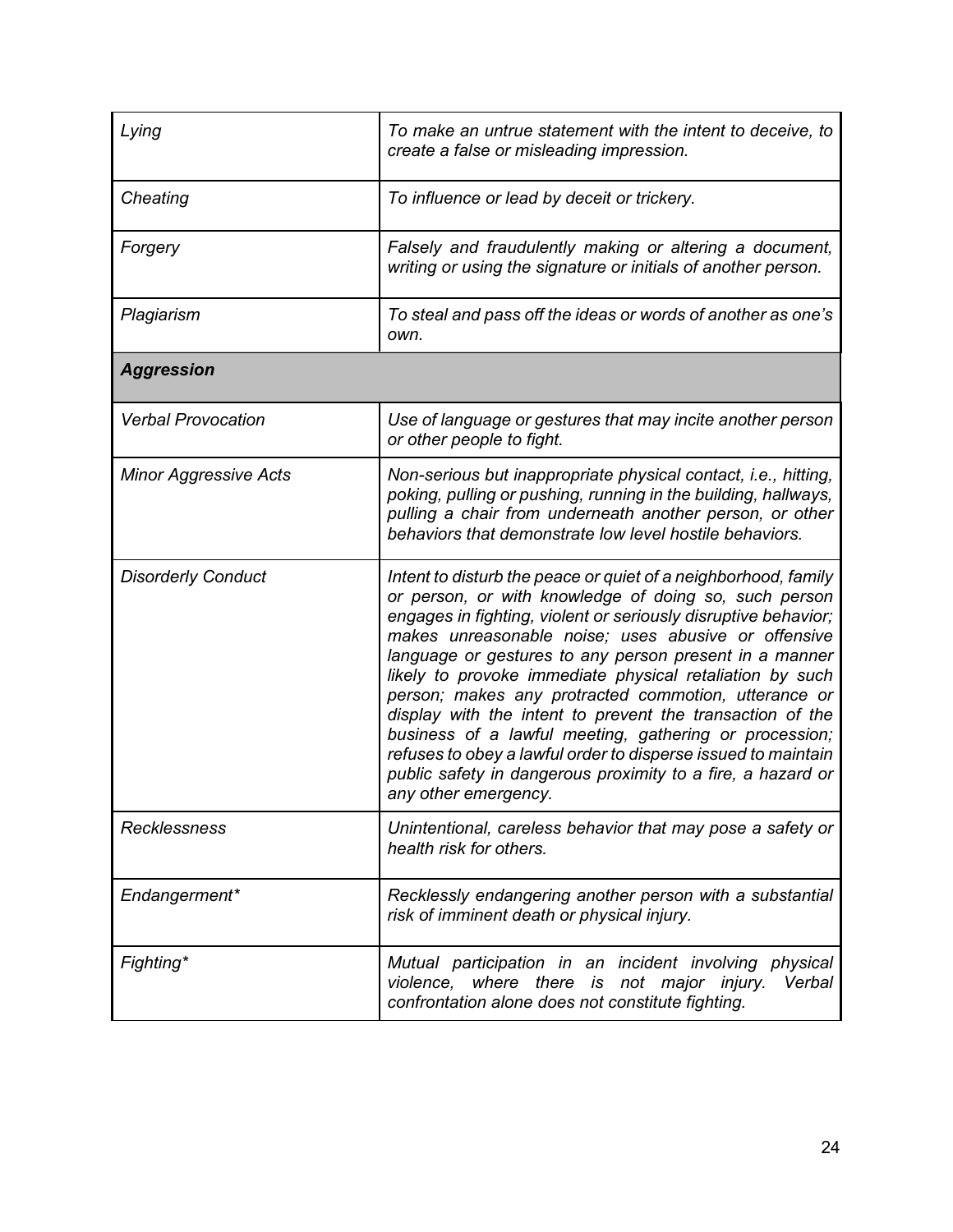| Assault*                                                                                                                                      | Intentionally, knowingly or recklessly causing any physical<br>injury to another person; intentionally placing another<br>person in reasonable apprehension of imminent physical<br>injury or knowingly touching another person with the intent<br>to injure, insult or provoke the person.                                                                                                                                                                                                                                                                                                                                                                                                                                                                                                                                                                                                |
|-----------------------------------------------------------------------------------------------------------------------------------------------|--------------------------------------------------------------------------------------------------------------------------------------------------------------------------------------------------------------------------------------------------------------------------------------------------------------------------------------------------------------------------------------------------------------------------------------------------------------------------------------------------------------------------------------------------------------------------------------------------------------------------------------------------------------------------------------------------------------------------------------------------------------------------------------------------------------------------------------------------------------------------------------------|
| Aggravated Assault**                                                                                                                          | An assault in which a person causes serious physical injury<br>to another; uses a deadly weapon or dangerous instrument,<br>commits the assault knowing or having reason to know that<br>the victim is a peace officer, or a person summoned and<br>directed by the office while engaged in the execution of any<br>official duties; commits the assault knowing or having<br>reason to know the victim is a teacher or other person<br>employed by any school and the teacher or other employee<br>is upon the ground of a school or grounds adjacent to the<br>school or is in part of a building or vehicle used for school<br>purposes, or any teacher or school nurse visiting a private<br>home in the course of the teacher's or nurse's professional<br>duties, or any teacher engaged in any authorized and<br>organized classroom activity held on other than school<br>grounds. |
| <b>Alcohol, Tobacco, and Other Drugs</b>                                                                                                      |                                                                                                                                                                                                                                                                                                                                                                                                                                                                                                                                                                                                                                                                                                                                                                                                                                                                                            |
| Alcohol**<br>Possession, Sale or Distribution,<br>Share, or Use                                                                               | Violation of laws or ordinances prohibiting the manufacture,<br>sale, purchase, transportation, possession or use of<br>intoxicating alcoholic beverages or substances represented<br>as alcohol.                                                                                                                                                                                                                                                                                                                                                                                                                                                                                                                                                                                                                                                                                          |
| Tobacco/Vape**<br>Sale, Distribution, Share                                                                                                   | Knowingly sells, gives or furnishes a tobacco product, a<br>vapor product or any instrument or paraphernalia that is<br>solely designed for the smoking or ingestion of tobacco or<br>shisha, including a hookah or waterpipe, to a minor is guilty<br>of a petty offense. $(A.R.S. \S 13-3622)$                                                                                                                                                                                                                                                                                                                                                                                                                                                                                                                                                                                           |
| Tobacco/Vape**<br>Possession, Use                                                                                                             | Possession or use of tobacco products or vapor products.                                                                                                                                                                                                                                                                                                                                                                                                                                                                                                                                                                                                                                                                                                                                                                                                                                   |
| Drug Paraphernalia**                                                                                                                          | All equipment, products, and materials of any kind which<br>are used, intended for use, or designed for use to introduce<br>into the human body a drug in violation of this chapter.<br>$(A.R.S. \S 13-3415 F.1)$                                                                                                                                                                                                                                                                                                                                                                                                                                                                                                                                                                                                                                                                          |
| Drugs** (including illicit drug,<br>over-the-counter drugs,<br>prescription drugs, substance<br>represented as illicit drug,<br>unknown drug) | The unlawful use, distribution, sale, purchase, possession,<br>or transportation of any controlled drug or narcotic<br>substance or equipment and devices used for preparing or<br>taking drugs or narcotics. Includes being under the<br>influence of drugs at school, school-sponsored events and                                                                                                                                                                                                                                                                                                                                                                                                                                                                                                                                                                                        |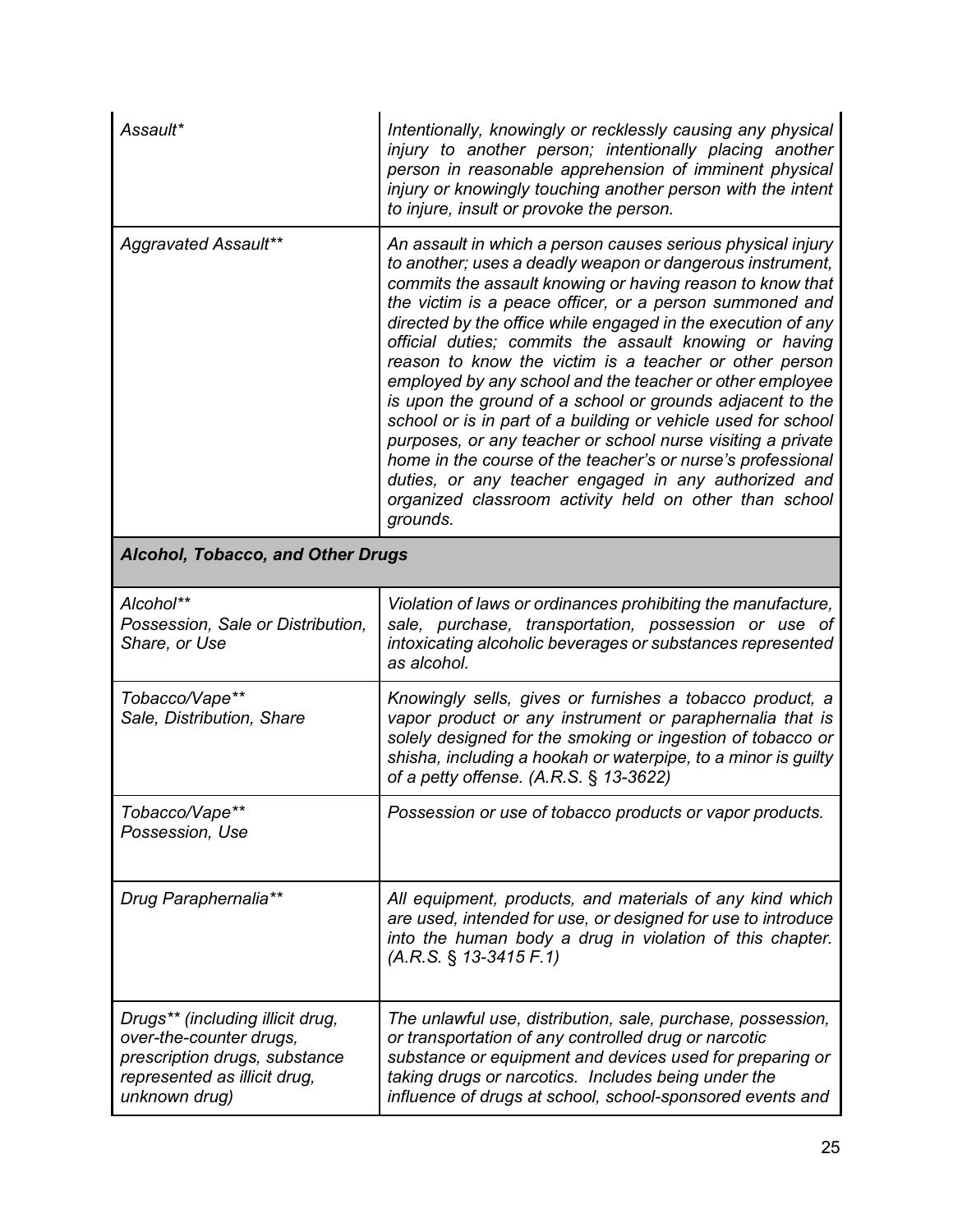| Possession, Sale or Distribution,<br>Share, or Use  | on school-sponsored transportation. Category includes<br>over-the-counter medications if abused by the student.<br>This category does not include tobacco or alcohol. "Drug"<br>means any narcotic drug, dangerous drug, marijuana or<br>peyote. (A.R.S. § 13-3415)                                                                                                                                                                                                                                                                                                                                                          |  |
|-----------------------------------------------------|------------------------------------------------------------------------------------------------------------------------------------------------------------------------------------------------------------------------------------------------------------------------------------------------------------------------------------------------------------------------------------------------------------------------------------------------------------------------------------------------------------------------------------------------------------------------------------------------------------------------------|--|
| <b>Arson</b>                                        |                                                                                                                                                                                                                                                                                                                                                                                                                                                                                                                                                                                                                              |  |
| Arson of an Occupied<br>Structure**                 | A person commits arson of an occupied structure by<br>knowingly and unlawfully damaging an occupied structure<br>by knowingly causing a fire or explosion. (A.R.S. § 13-1704)                                                                                                                                                                                                                                                                                                                                                                                                                                                |  |
|                                                     | Occupied structure means any structure in which one or<br>more human beings either is or is likely to be present or so<br>near as to be in equivalent danger at the time the fire or<br>explosion occurs. The term includes any dwelling house,<br>whether occupied, unoccupied or vacant. (A.R.S. § 13-<br>1701)                                                                                                                                                                                                                                                                                                            |  |
| Arson of Structure or Property                      | A person commits arson of a structure or property by<br>knowingly and unlawfully damaging a structure or property<br>by knowingly causing a fire or explosion. (A.R.S. § 13-1703)                                                                                                                                                                                                                                                                                                                                                                                                                                            |  |
| <b>Attendance Policy Violation</b>                  |                                                                                                                                                                                                                                                                                                                                                                                                                                                                                                                                                                                                                              |  |
| Tardy                                               | Failure to be at a designated location at a specified time or<br>arriving at school or class after the scheduled start time.                                                                                                                                                                                                                                                                                                                                                                                                                                                                                                 |  |
| <b>Leaving School Grounds Without</b><br>Permission | Leaving school grounds or being in an "out of bounds" area<br>during the regular school hours without permission.                                                                                                                                                                                                                                                                                                                                                                                                                                                                                                            |  |
| <b>Other Attendance Violation</b>                   | Being in an unauthorized area without permission from<br>school personnel.                                                                                                                                                                                                                                                                                                                                                                                                                                                                                                                                                   |  |
| Truancy                                             | It is unlawful for any child between six and sixteen years of<br>age to fail to attend school during the hours school is in<br>session (A.R.S. § 15-803).<br>1) "Habitually truant" means a truant child who is truant<br>for at least five school days within a school year.<br>"Truant" means an unexcused absence for at least<br>2)<br>one class period during the day.<br>"Truant child" means a child who is between six and<br>3)<br>sixteen years of age and who is not in attendance at<br>a public or private school during the hours that<br>school is in session, unless excused as provided by<br>this section. |  |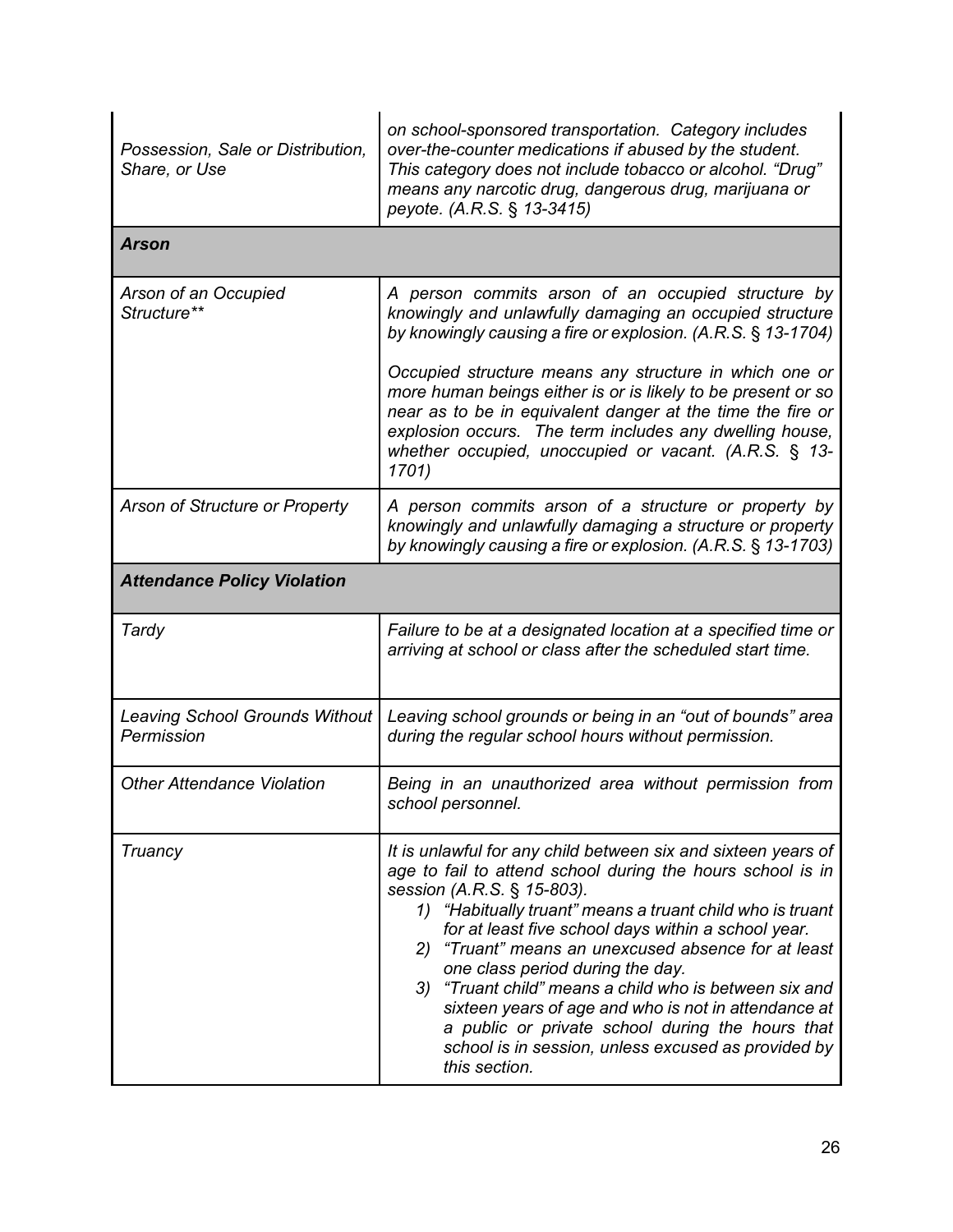| <b>Harassment, Threat or Intimidation</b> |                                                                                                                                                                                                                                                                                                                                                                                                                                                                                                                                                                                                                                                                           |  |
|-------------------------------------------|---------------------------------------------------------------------------------------------------------------------------------------------------------------------------------------------------------------------------------------------------------------------------------------------------------------------------------------------------------------------------------------------------------------------------------------------------------------------------------------------------------------------------------------------------------------------------------------------------------------------------------------------------------------------------|--|
| Harassment*<br>Nonsexual                  | A person commits harassment if, with intent to harass or<br>with knowledge that the person is harassing another<br>person, the person $(A.R.S. \S 13-2921)$ :<br>1) Anonymously or otherwise communicates or causes<br>a communication with another person by verbal,<br>electronic, mechanical, telegraphic, telephonic or<br>written means in a manner that harasses.<br>2) Continues to follow another person in or about a<br>public place for no legitimate purpose after being<br>asked to desist.<br>3) Repeatedly commits an act or acts that harass<br>another person.<br>4) Surveils or causes another person to surveil a<br>person for no legitimate purpose. |  |
| Bullying*                                 | Bullying is sufficiently severe, persistent or pervasive acts<br>over time that involve a real or perceived imbalance of<br>power with the more powerful child or group attacking those<br>who are less powerful. Bullying can be physical in form<br>(e.g., pushing, hitting, kicking, spitting, stealing); verbal<br>(e.g., making threats, taunting, teasing, name-calling); or<br>psychological (e.g., social exclusion, spreading rumors,<br>manipulating social relationships).                                                                                                                                                                                     |  |
| Threat or Intimidation*                   | A person indicates by word or conduct, the intent to cause<br>physical injury or serious damage to a person or their<br>property (A.R.S. § 13-1202).<br>1) To cause physical injury to another person or<br>serious damage to the property of another.<br>2) To cause physical injury to another person or<br>damage to the property of another in order to<br>promote, further or assist in the interests of or to<br>cause, induce or solicit another person to participate<br>in a criminal activity.                                                                                                                                                                  |  |
| Hazing*                                   | Any intentional, knowing or reckless act committed by a<br>student, whether individually or in concert with other person,<br>against another student, and in which both of the following<br>apply:<br>The act was committed in connection with an<br>1)<br>initiation into, an affiliation with or the maintenance<br>of membership in any organization that is affiliated<br>with an educational institution.<br>2) The act contributes to a substantial risk of potential<br>physical injury, mental harm, or degradation or<br>causes physical injury, mental harm or person<br>degradation.                                                                           |  |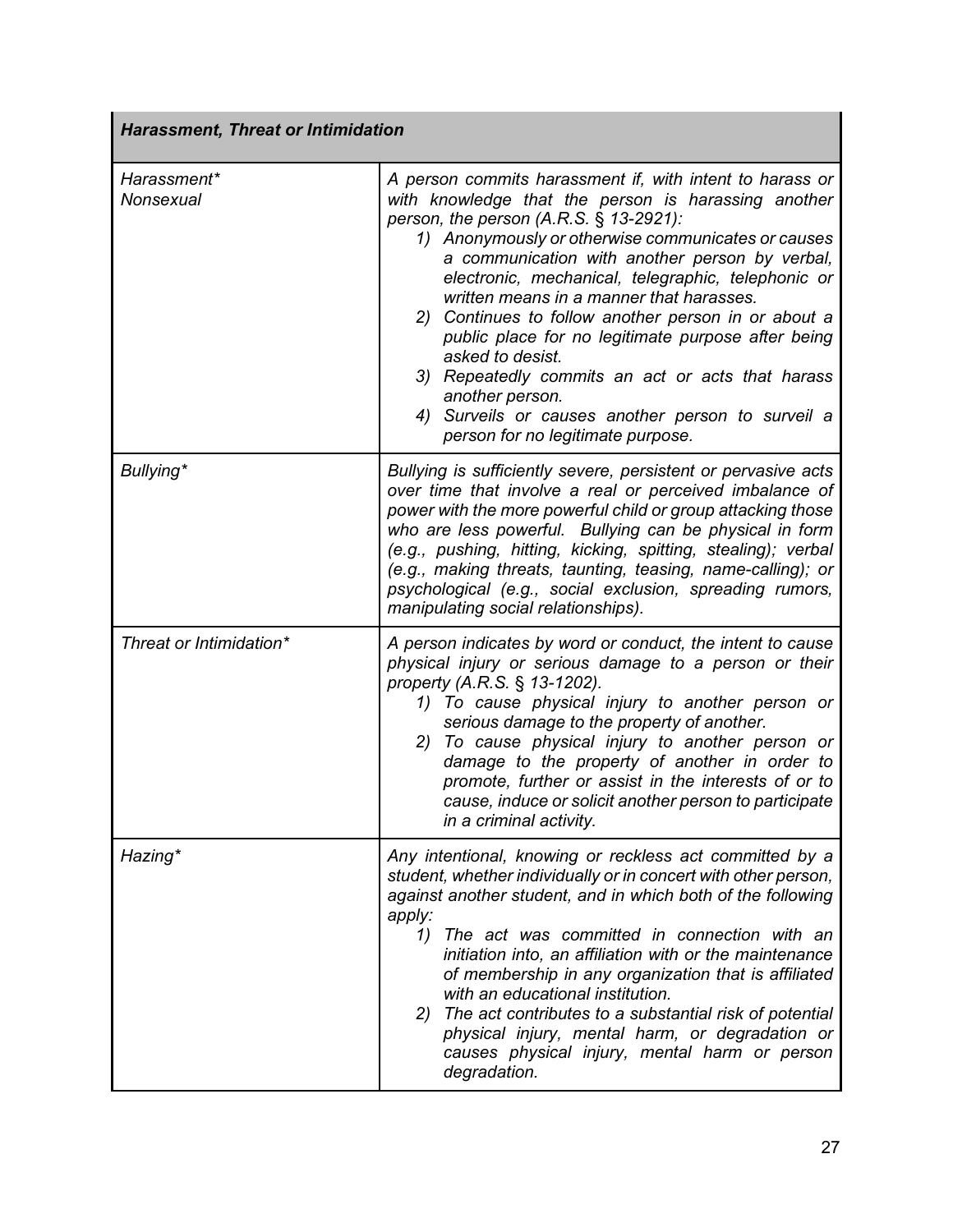| <b>School Policy Violations</b>                                     |                                                                                                                                                                                                                                                                                                                                                                                                                                                                                                                  |
|---------------------------------------------------------------------|------------------------------------------------------------------------------------------------------------------------------------------------------------------------------------------------------------------------------------------------------------------------------------------------------------------------------------------------------------------------------------------------------------------------------------------------------------------------------------------------------------------|
| Defiance, Disrespect Towards<br><b>Authority and Non-Compliance</b> | Student engages in refusal to follow directions, talks back,<br>or delivers socially rude interactions.                                                                                                                                                                                                                                                                                                                                                                                                          |
| <b>Combustibles</b>                                                 | Student is in possession of substance or object that is<br>readily capable of causing bodily harm or property damage,<br>i.e., matches, lighters, firecrackers, gasoline, and lighter<br>fluid.                                                                                                                                                                                                                                                                                                                  |
| Contraband                                                          | Items that may disrupt the learning environment.                                                                                                                                                                                                                                                                                                                                                                                                                                                                 |
| <b>Disruption</b>                                                   | Student engages in behavior causing an interruption on<br>campus or a a school sponsored event. Disruption may<br>include, but is not limited to, sustained loud talking, yelling,<br>or screaming; noise with materials; horseplay or<br>roughhousing; profiteering, or sustained out-of-seat<br>behavior.<br>Disruption also includes inappropriate drawings,                                                                                                                                                  |
|                                                                     | representations, or social media posts. "Profiteering" is<br>the unauthorized sale of any good or service on school<br>property.                                                                                                                                                                                                                                                                                                                                                                                 |
| Gambling                                                            | To play games of chance for money or to bet a sum of<br>money.                                                                                                                                                                                                                                                                                                                                                                                                                                                   |
| Inappropriate Language                                              | Student delivers verbal or written messages that include<br>swearing, name calling, or use of words in an inappropriate<br>way.                                                                                                                                                                                                                                                                                                                                                                                  |
| <b>Public Display of Affection</b>                                  | Holding hands, kissing, sexual touching, or other displays<br>of affection in violation of school policy.                                                                                                                                                                                                                                                                                                                                                                                                        |
| <b>Gang Activity/Involvement</b>                                    | To include flashing of gang signs, inappropriate verbal<br>comments or physical gestures, gang clothing colors or<br>symbols worn on the body or symbols or gang words drawn<br>on books or material.                                                                                                                                                                                                                                                                                                            |
| <b>Negative Group Affiliation</b>                                   | Specific attitudes and actions of a student affiliated with a<br>negative group may include the following:<br>1) May or may not have a recognized leader.<br>2) Involve themselves in each other's problems;<br>therefore perpetuate each other's problems.<br>3) Claim loyalty and righteousness if reprimanded. All<br>the interference they cause is in the name of<br>friendship.<br>4) Conduct himself/herself as though<br>other<br>no<br>individuals exist in the school, including<br>other<br>students. |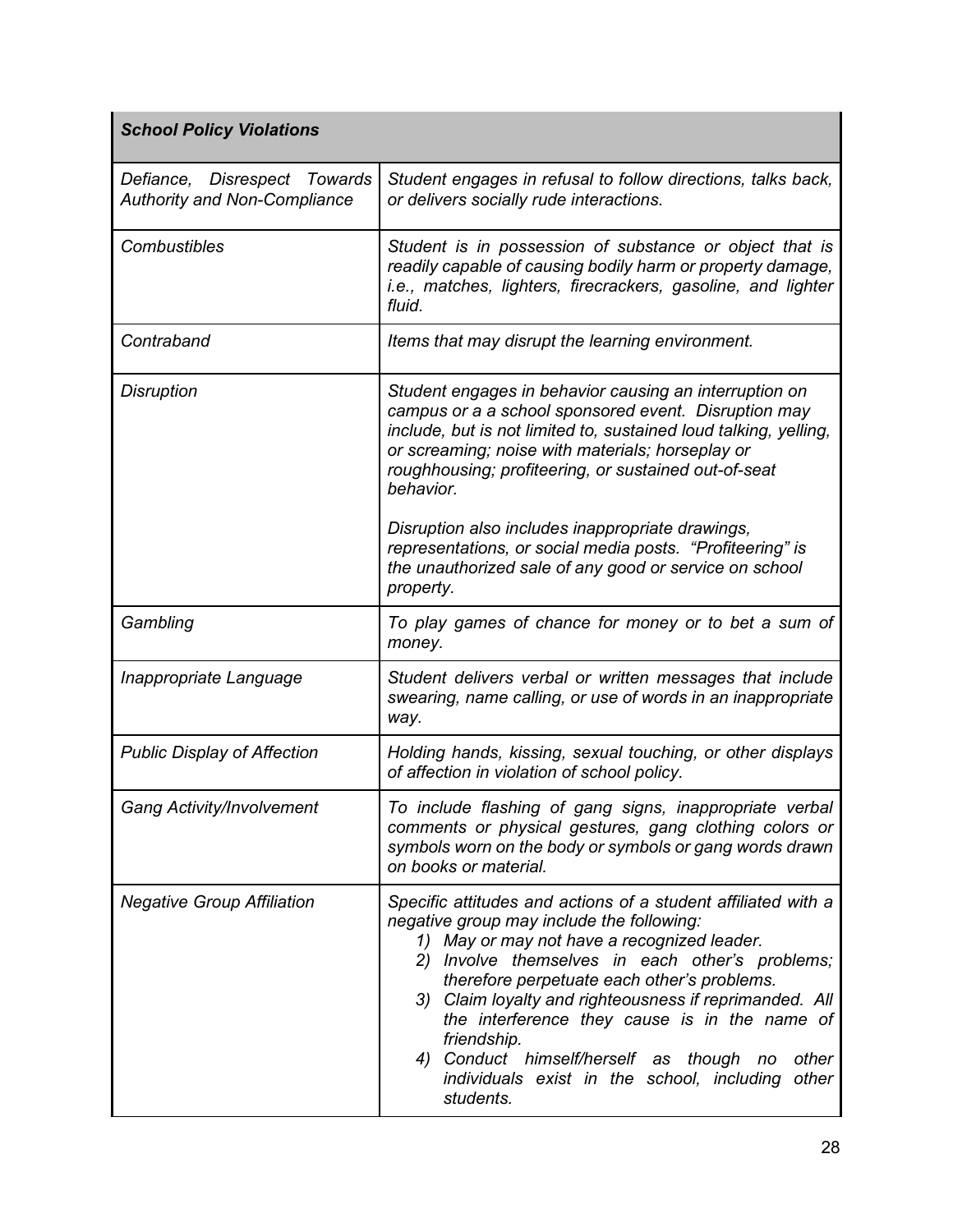|                                                                                          | 5) Any group of students that initiate, advocate, or<br>promote activities that threaten the safety or well-<br>being of persons or property on school grounds or<br>disrupt the school environment, or are harmful to the<br>education process.                                                                                   |  |
|------------------------------------------------------------------------------------------|------------------------------------------------------------------------------------------------------------------------------------------------------------------------------------------------------------------------------------------------------------------------------------------------------------------------------------|--|
| <b>Dress Code Violation</b>                                                              | Please refer to the section on Uniform Expectations of this<br>student handbook for an explanation of the dress code,<br>including items not allowed.                                                                                                                                                                              |  |
| <b>Failure to Report</b>                                                                 | Student fails to report critical information that could impact<br>the safety of the student, staff, and school.                                                                                                                                                                                                                    |  |
| <b>School Threats</b>                                                                    |                                                                                                                                                                                                                                                                                                                                    |  |
| Bomb Threat**                                                                            | Interference with or disruption of an education institution.<br>Any threat (verbal, written, or electronic) by a person to<br>bomb or use other substances or devices for the purpose of<br>exploding, burning, causing damage to a school building or<br>school property, or to harm students or staff (A.R.S. § 13-<br>$2911$ ). |  |
|                                                                                          | Threatening to cause harm using a bomb, dynamite,<br>explosive, or arson-causing device.                                                                                                                                                                                                                                           |  |
| Chemical or Biological Threat**,<br>Fire Alarm Misuse** or Other<br><b>School Threat</b> | Interference with or disruption of an education institution.<br>Any threat (verbal, written, or electronic) by a person to<br>bomb or use other substance or devices for the purpose of<br>exploding, burning, causing damage to a school building or<br>school property, or to harm student or staff (A.R.S. § 13-<br>$2911$ ).   |  |
|                                                                                          | Threatening to cause harm using dangerous chemicals or<br>biological agents.                                                                                                                                                                                                                                                       |  |
|                                                                                          | Intentionally ringing fire alarm when there is no fire.                                                                                                                                                                                                                                                                            |  |
|                                                                                          | The incident cannot be coded in one of the above<br>categories but did involve a school threat.                                                                                                                                                                                                                                    |  |
| <b>Sexual Offenses</b>                                                                   |                                                                                                                                                                                                                                                                                                                                    |  |
| Pornography                                                                              | Use or possession of pictures, devices, or electronic images<br>that offends or disturbs the educational process or<br>environment.                                                                                                                                                                                                |  |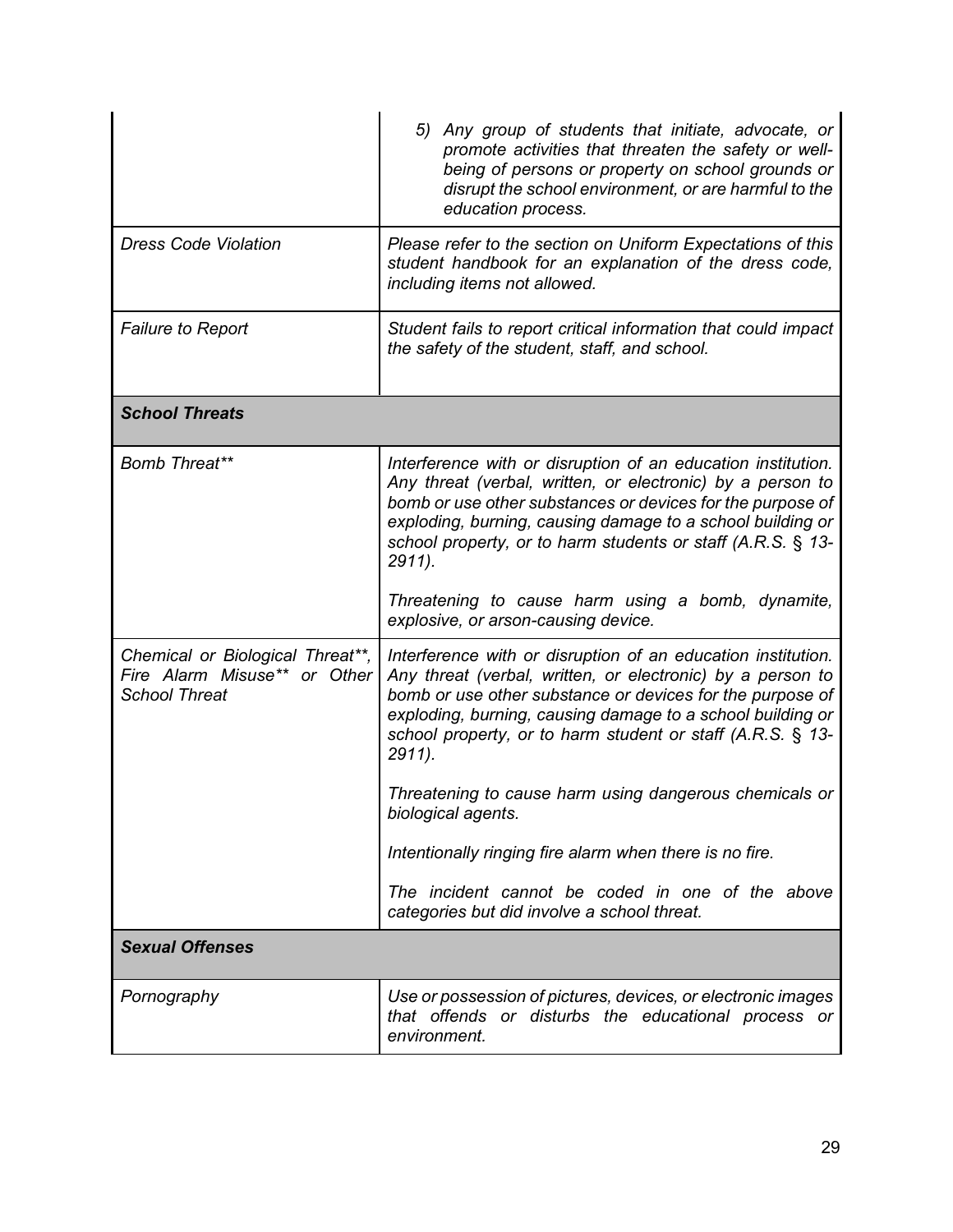| Indecent Exposure* or Public<br>Sexual Indecency          | The intentional exposure of one's body's privates in a<br>manner that gives offense against accepted or prescribed<br>behavior.                                                                                                                                                                                                                                                                                                                                                                                                                                                                                                                                                                                                                                                  |  |  |
|-----------------------------------------------------------|----------------------------------------------------------------------------------------------------------------------------------------------------------------------------------------------------------------------------------------------------------------------------------------------------------------------------------------------------------------------------------------------------------------------------------------------------------------------------------------------------------------------------------------------------------------------------------------------------------------------------------------------------------------------------------------------------------------------------------------------------------------------------------|--|--|
|                                                           | Indecent Exposure $(A.R.S. \S 13-1402)$<br>Sexual Indecency (A.R.S. § 13-1403)                                                                                                                                                                                                                                                                                                                                                                                                                                                                                                                                                                                                                                                                                                   |  |  |
| Sexual<br>with<br>Harassment,<br>or<br>without contact*   | Sexual harassment is defined as: Conduct on the basis<br>of sex that satisfies one or more of the following: (1) An<br>employee of the School conditioning the provision of an<br>aid, benefit, or service of the School on an individual's<br>participation in unwelcome sexual conduct;<br>(2)<br>Unwelcome conduct determined by a reasonable person<br>to be so severe, pervasive, and objectively offensive that<br>it effectively denies a person equal access to the<br>School's education program or activity; or (3) "Sexual<br>assault" as defined in 20 U.S.C. 1092(f)(6)(A)(v), "dating<br>violence" as defined in $34$ U.S.C. $12291(a)(10)$ ,<br>"domestic violence" as defined in 34 U.S.C. 12291(a)(8),<br>or "stalking" as defined in $34$ U.S.C. 12291(a)(30). |  |  |
| Sexual Assault**                                          | "Sexual assault" as defined in 20 U.S.C. $1092(f)(6)(A)(v)$                                                                                                                                                                                                                                                                                                                                                                                                                                                                                                                                                                                                                                                                                                                      |  |  |
| <b>Technology</b>                                         |                                                                                                                                                                                                                                                                                                                                                                                                                                                                                                                                                                                                                                                                                                                                                                                  |  |  |
| <b>Computers or Network</b>                               | Any violation of the Technology Use Agreement.                                                                                                                                                                                                                                                                                                                                                                                                                                                                                                                                                                                                                                                                                                                                   |  |  |
| Other Technology and Tele-<br><b>Communication Device</b> | Possession or use of items stated in school policy as<br>prohibited because they may disrupt the learning<br>environment.                                                                                                                                                                                                                                                                                                                                                                                                                                                                                                                                                                                                                                                        |  |  |
| <b>Theft</b>                                              |                                                                                                                                                                                                                                                                                                                                                                                                                                                                                                                                                                                                                                                                                                                                                                                  |  |  |
| <b>Theft</b>                                              | Taking or attempting to take money or property belonging<br>to another person or the school with the intent to<br>permanently deprive the victim of his or her possessions<br>(A.R.S. 13-1802).<br>1) Controls property of another with the intent to<br>deprive the other person of such property.<br>2) Comes into control of lost, mislaid or misdelivered<br>property of another under circumstances providing<br>means of inquiry as to the true owner and<br>appropriates such property to the person's own or                                                                                                                                                                                                                                                             |  |  |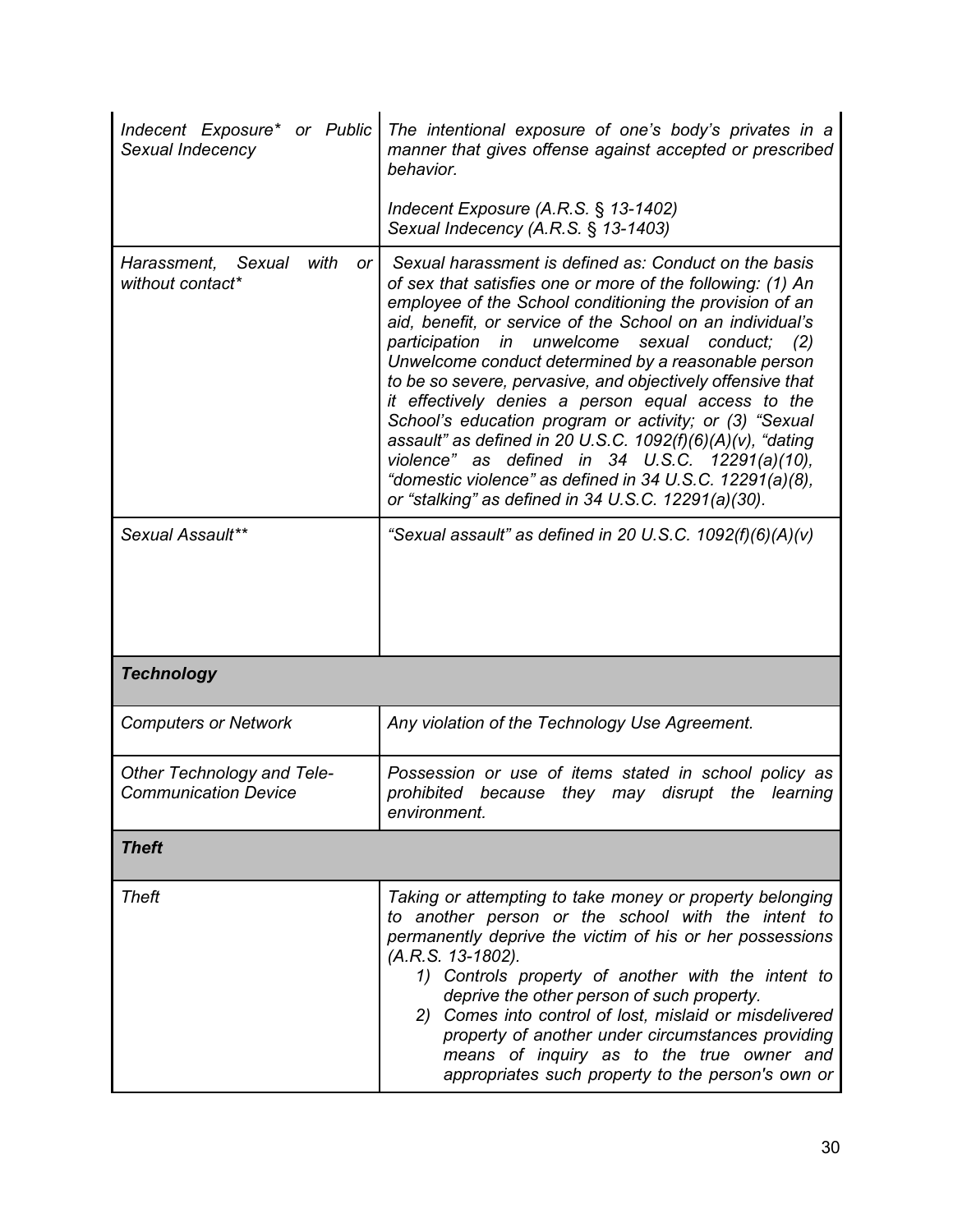|                                          | another's use without reasonable efforts to notify the<br>true owner.<br>Controls property of another knowing or having<br>3)<br>reason to know that the property was stolen.                                                                                                                                                                                                  |  |  |
|------------------------------------------|--------------------------------------------------------------------------------------------------------------------------------------------------------------------------------------------------------------------------------------------------------------------------------------------------------------------------------------------------------------------------------|--|--|
| <b>Petty Theft</b>                       | Thefts generally considered to be of less than \$100.00 in<br>value.                                                                                                                                                                                                                                                                                                           |  |  |
| Extortion*                               | Knowingly obtaining or seeking to obtain property or<br>services by means of a threat.                                                                                                                                                                                                                                                                                         |  |  |
| <b>Trespassing</b>                       |                                                                                                                                                                                                                                                                                                                                                                                |  |  |
| Trespassing                              | To enter or remain on a school campus or school board<br>facility without authorization or invitation and with no lawful<br>purpose for entry. This includes students under suspension<br>or expulsion and unauthorized persons who enter or remain<br>on a campus after being directed to leave by the<br>administrator or designee of the facility.                          |  |  |
| <b>Vandalism</b>                         |                                                                                                                                                                                                                                                                                                                                                                                |  |  |
| Graffiti or Tagging                      | Writing on walls, drawings, or words that are scratched,<br>painted, or sprayed on walls or other surfaces in public<br>places.                                                                                                                                                                                                                                                |  |  |
| Vandalism of Personal Property*          | Willful destruction or defacement of personal property.                                                                                                                                                                                                                                                                                                                        |  |  |
| Vandalism of School Property*            | Willful destruction or defacement of school property.                                                                                                                                                                                                                                                                                                                          |  |  |
| <b>Weapons and Dangerous Instruments</b> |                                                                                                                                                                                                                                                                                                                                                                                |  |  |
| devices)**                               | Firearms (including destructive Any loaded or unloaded handgun, pistol, revolver, rifle,<br>shotgun or other weapon that will expel, is designed to<br>expel or may readily be converted to expel a projectile by<br>the action of an explosive. Including the following:<br>Destructive devices (ex: bomb or grenade)<br>Handgun<br>Shotgun or rifle<br>Starter gun or pistol |  |  |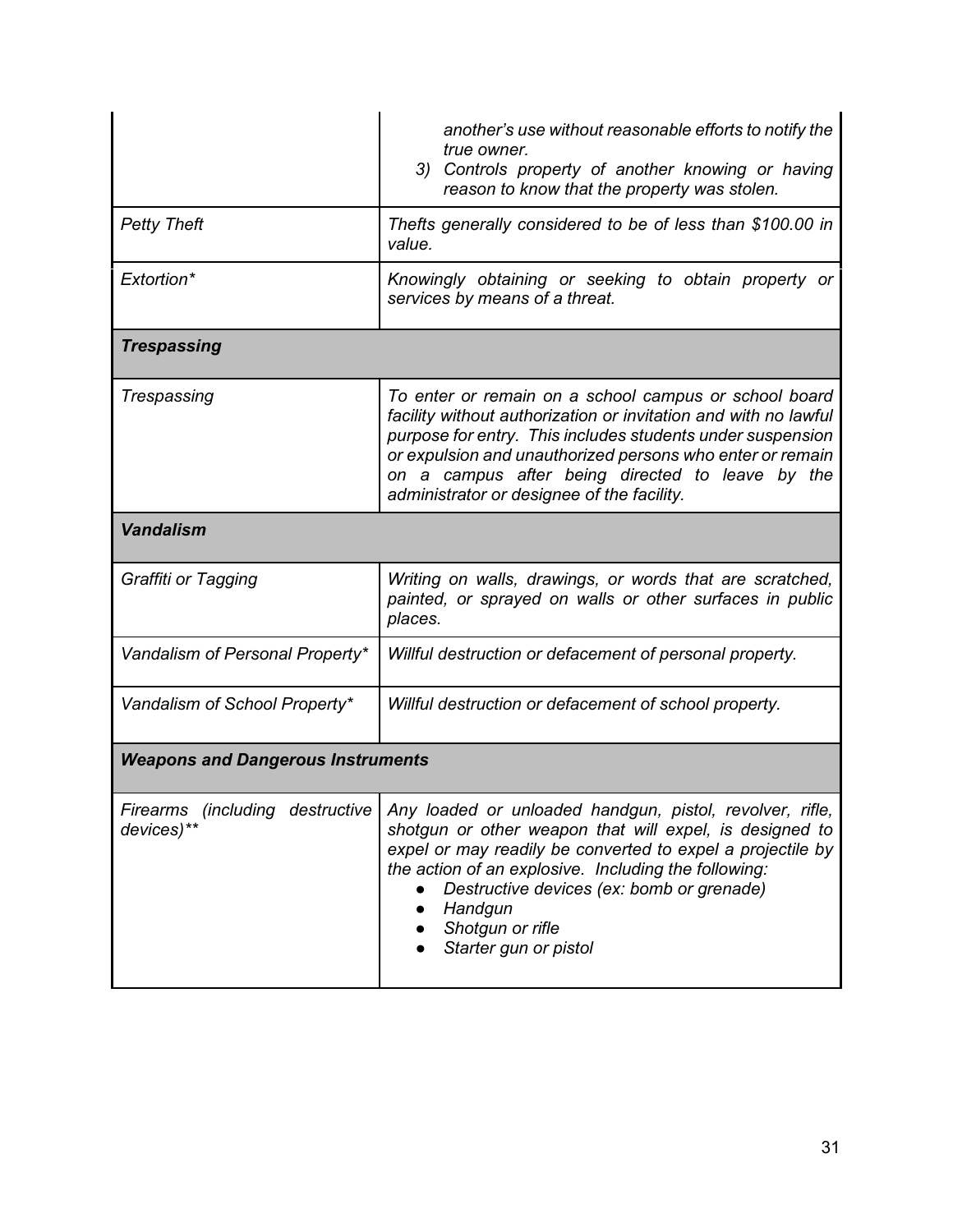| Other Weapons**          | Possession or use of:<br><b>Billy club</b><br><b>Brass knuckles</b><br>Knife with blade at least 2.5 inches<br><b>Numchuks</b><br>$\bullet$<br>School items (e.g., chairs, pencils, rulers, etc.)                                                                                                                                                                                                                                                                                 |
|--------------------------|-----------------------------------------------------------------------------------------------------------------------------------------------------------------------------------------------------------------------------------------------------------------------------------------------------------------------------------------------------------------------------------------------------------------------------------------------------------------------------------|
| Dangerous Items          | Dangerous Weapon - A weapon, device, instrument,<br>material, or substance, animate or inanimate, that is used<br>for, or is readily capable of causing death or serious bodily<br>injury. Possession or use of:<br>Air soft gun<br>$\bullet$ BB gun<br>Knife with blade length less than 2.5 inches<br>Laser pointer<br>Letter opener<br>Mace/pepper spray<br>Other<br>Paintball gun<br>Pellet gun<br>Razor blade/box cutter<br>Simulated knife<br>Taser or stun gun<br>Tear gas |
| <b>Simulated Firearm</b> | Any simulated firearm made of plastic, wood, or any other<br>material that is a replica, facsimile, or toy version of a<br>firearm or any object such as a stick or finger concealed<br>under clothing and is being portrayed as a firearm.                                                                                                                                                                                                                                       |

#### <span id="page-32-0"></span>**Consequences for Misconduct**

EAGLE College Prep utilizes a progressive discipline approach, i.e., consequences for first offenses are less than that for any subsequent offense. In response to student violation of the Behavioral Standards and Expectations, the School may take actions that include, but are not limited to, the following:

- **Pre-referral interventions** Depending on nature and intensity of the violation, students may be assigned a consequence from their teacher and/or staff, be assigned to community service in the School, or be removed from the activity and requested to complete a think time activity.
- **Referral to Administration -** A formal conference is held between the student and one or more school officials. During this conference, the student must agree to correct his/her behavior.
- **Parent Involvement -** A parent/guardian will be notified of a student's referral for behavior via telephone, letter, email or personal contact. A conference may be conducted between the student, parent(s)/guardian(s), appropriate school personnel and any other individuals concerned.
- **In-School Suspension (ISS) -** Parents/Guardians are notified by telephone, letter, email, or personal contact that their child has earned an ISS. Student will return the signed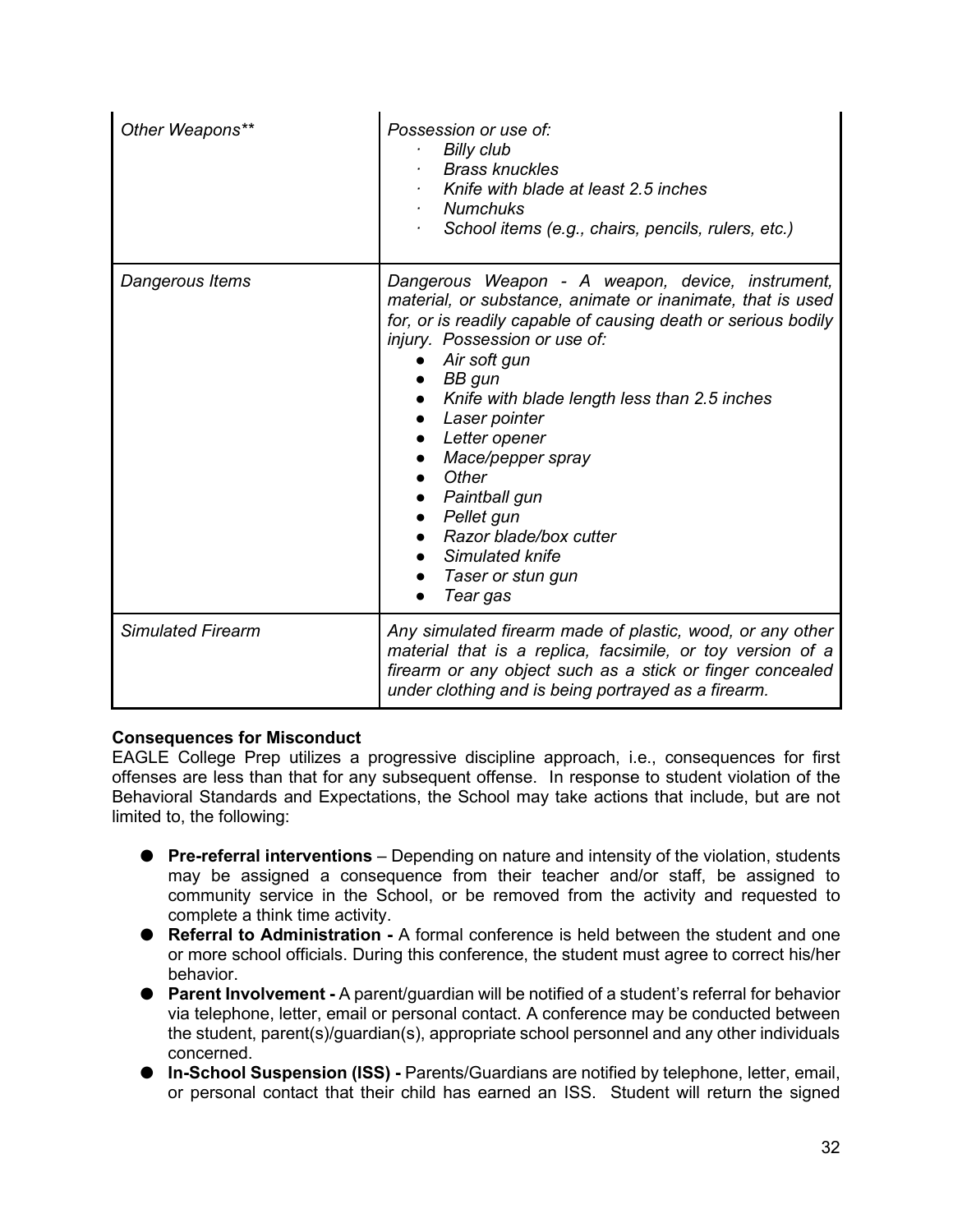referral form to their teacher the day following the issuance. Students must bring required assignments, school supplies and a silent reading book. Students may also be assigned supervised community service during this time.

**Short-Term Suspension –** A short-term suspension is any suspension for ten (10) days or less. There is no appeal available for short-term suspensions. A parent/guardian must be notified before the student is allowed to leave campus. If no parent/guardian contact can be made, the student may be isolated until dismissal time and then given a written message to the parents. A letter to the parent/guardian will be written within a reasonable time to explain the terms (including the possibility that a long-term suspension and/or expulsion is being recommended, if applicable) and reasons for the suspension and to request a meeting to solicit their help.

The following procedures will be followed for all short-term suspensions:

*Step 1:* The student will receive notice, written or oral, of the reason for suspension and the evidence the school authorities have of the alleged misconduct.

- After having received notice, the student will be asked for an explanation of the situation.
- The principal, or other designated staff member, shall make reasonable efforts to verify facts and statements prior to making a judgment.

*Step 2:* A written record of the action taken is kept on file. The principal or other administrator may:

- Suspend the student for up to ten (10) days.
- Choose other disciplinary alternatives.
- Exonerate the student.
- Suspend the student for ten (10) days pending a recommendation that the student be given a long-term suspension, expulsion or both.
- Long-Term Suspension A long-term suspension is any suspension for more than ten (10) days. A parent/guardian must be notified before the student is allowed to leave campus. If no parent/guardian contact can be made, the student may be isolated until dismissal time and then given a written message to the parents. In all cases of long-term suspension, it shall be for good cause and shall be reported within five (5) days to the Governing Board by the Principal or Administrator imposing the suspension.

The following procedures will be followed for all long-term suspensions (and in addition to Steps 1 & 2 outlined above for a short-term suspension):

*Step 3:* A formal suspension hearing will be arranged and conducted by a hearing officer or another Administrator in the EAGLE College Prep network of schools.

*Step 4:* A formal letter to the responsible parent or guardian will be mailed by certified mail with return receipt requested or delivered by hand (with an adult witness present) at least five (5) working days prior to the suspension hearing. A copy of this letter will remain on file, and the letter should contain the following information:

- The charges and the rule(s) violated.
- The extent of the punishment to be considered.
- The date, time, and place of the formal hearing.
- A designation of the School's witnesses.
- That the student may present witnesses.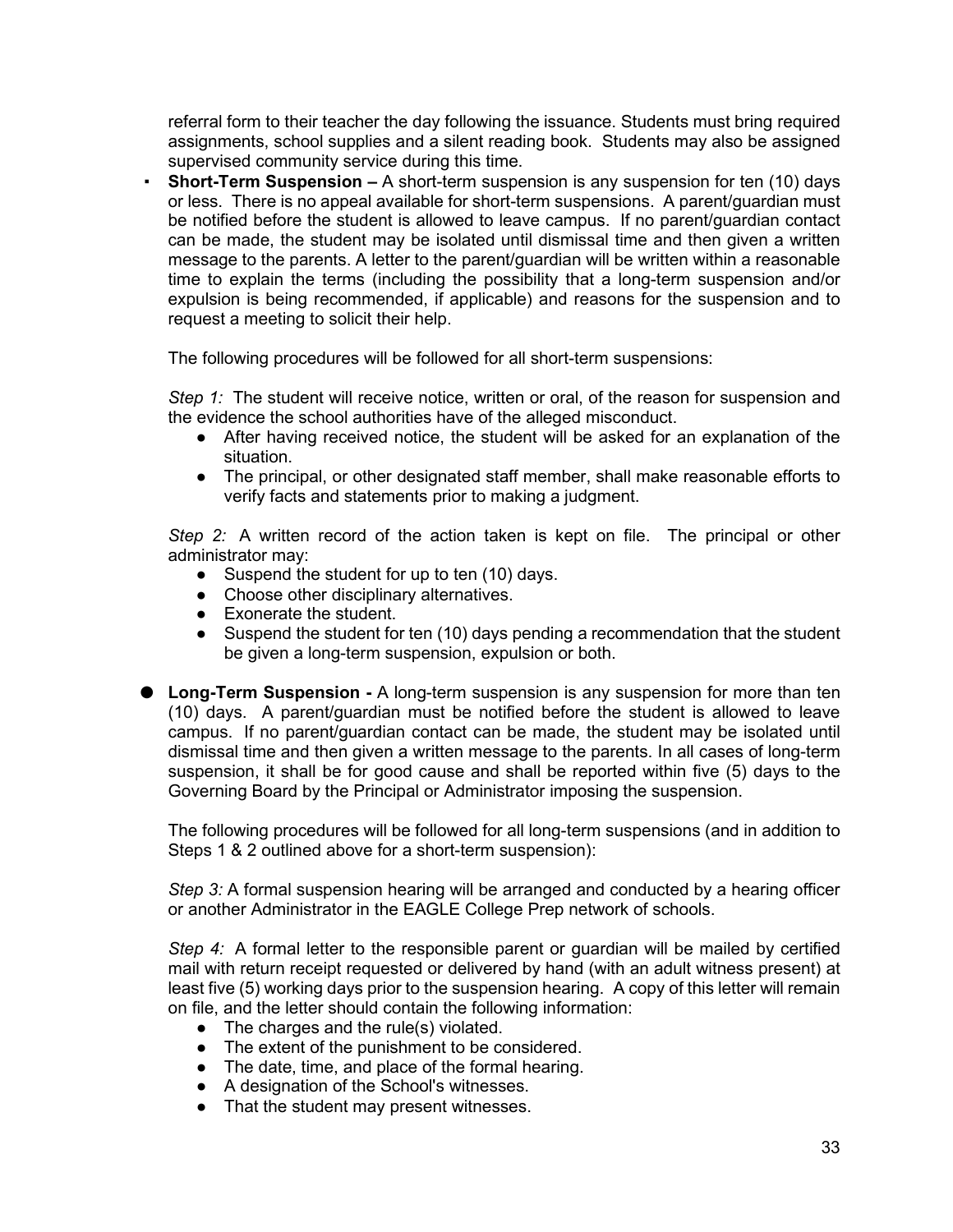- That the student may be represented by counsel, at his/her own expense.
- The name of the hearing officer or Administrator assigned to act as a hearing officer.
- Copies of this policy and A.R.S. § 15-840 and 15-843

*Step 5:* A suspension hearing will be held, during which the student will be informed of the following:

- Nothing in these procedures shall be construed to prevent the students who are subject to the action and their parents or legal guardians and legal counsel from attending any executive (closed) session pertaining to the proposed disciplinary action, or from having access to the minutes and testimony of such session or from recording such a session at the parent's or legal guardian's expense.
- The student is entitled to a statement of the charges and the rule violated.
- The student may be represented by counsel, without bias, and at his/her own expense.
- The student may present witnesses.
- The student or counsel may cross-examine witnesses presented by the School.
- The burden of proof lies with the School.
- Either the hearing must be recorded on tape or an official record must be kept in some other appropriate manner. In addition, parents are to be allowed to taperecord the hearing at their own expense.
- The School has the right to cross-examine witnesses and may be represented by an attorney.

*Step 6:*

- Upon the conclusion of a hearing by a hearing officer or another Administrator in the EAGLE College Prep network of schools, in which a decision of long-term suspension is made, the decision may be appealed to the Governing Board. To arrange such an appeal, the parent(s) of the suspended student or the student must deliver to the principal a letter directed to the Governing Body within five (5) working days after receiving written notice of the long-term suspension. The letter must describe in detail any objections to the hearing or to the decision rendered.
- The appeal to the Governing Board will be considered part of the record of the suspension hearing. The decision of the individual serving in the capacity of the hearing officer will be deemed final, unless the Governing Board determines, by majority vote, that the student was not afforded his/her due process rights or that this policy was not followed in all substantive respects.
- **Expulsion** Expulsion is the permanent exclusion of a student from school and all school activities, unless the Governing Board reinstates the student's privileges to attend the School. A recommendation for expulsion shall be made by the principal and forwarded to the Governing Board. A recommendation for expulsion may be made before, after or in conjunction with a long-term suspension hearing, if one is to be held. The authority to expel rests with the Governing Board and the Board's decision is final and there is no appeal of an expulsion decision.

In each case in which a recommendation for expulsion has been presented to the Governing Board, the following steps shall be followed: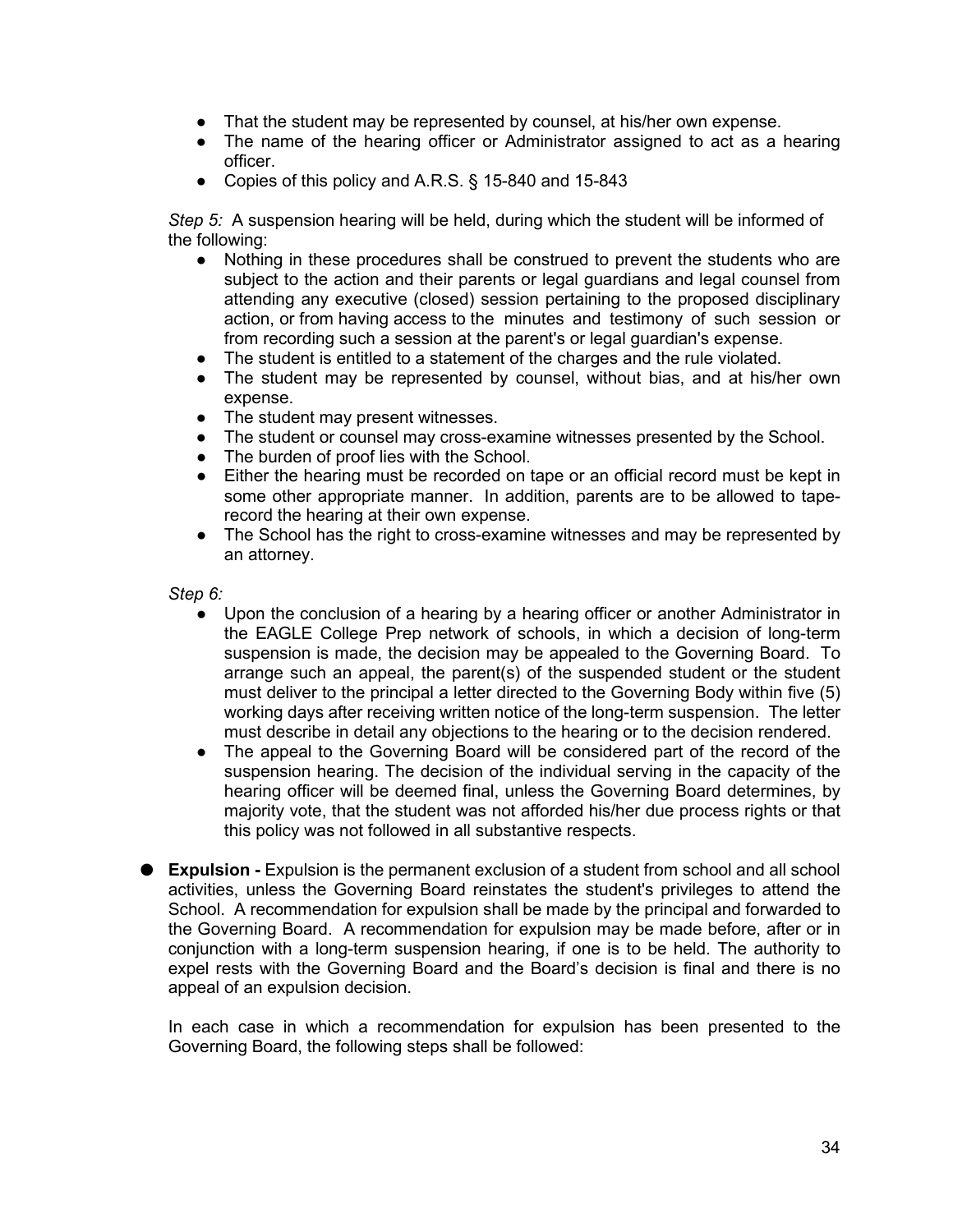*Step 1:* The student will receive notice, written or oral, of the reason for the recommendation and the evidence the school authorities have of the alleged misconduct.

*Step 2:* The expulsion hearing should be scheduled so that it may be resolved, if reasonably possible, during the period of any suspension.

*Step 3:* A formal letter to the responsible parent or guardian will be mailed by certified mail with return receipt requested or delivered by hand (with an adult witness present) at least five (5) working days prior to the expulsion hearing. A copy of this letter will remain on file, and the letter should contain:

- A statement of the charges and the rule violated.
- The extent of the punishment to be considered.
- The date, time, and place of the formal hearing.
- A designation of the School's witnesses.
- That the student may present witnesses.
- That the student may be represented by counsel, at his/her own cost.
- That the Governing Board or an appointed agent will be acting as the hearing officer.
- Copies of this policy and A.R.S. § 15-840 and 15-843 unless previously provided in connection with the same infraction.

*Step 4:* The parent or guardian shall be informed of the following:

- Nothing in these procedures shall be construed to prevent the students who are subject to the action and their parents or legal guardians and legal counsel from attending any executive (closed) session pertaining to the proposed disciplinary action, or from having access to the minutes and testimony of such session or from recording such a session at the parent's or legal guardian's expense.
- The student is entitled to a statement of the charges and the rule violated.
- The student may be represented by counsel, without bias, and at his/her own cost.
- The student may present witnesses.
- The student or counsel may cross-examine witnesses presented by the School.
- The burden of proof lies with the School.
- Either the hearing must be recorded on tape or an official record must be kept in some other appropriate manner. In addition, parents are to be allowed to taperecord the hearing at their own expense.
- The School has the right to cross-examine witnesses and may be represented by an attorney.
- The Governing Board or an appointed agent will conduct the hearing in executive session with the attendance of only the administrative representatives, the student and parent(s), counsel for the parties, and witnesses necessary to the proceedings, unless the parent(s), guardian(s) or emancipated student requests in writing that the hearing be in an open meeting.

*Step 5:* An expulsion hearing will be held and the decision of the Governing Board or the appointed agent is final. If the Governing Board decides to expel the student, the expulsion becomes effective the next business day.

The long-term suspension or expulsion of students with disabilities shall be in accordance with the Individuals with Disabilities Education Act (IDEA) and federal regulations issued pursuant to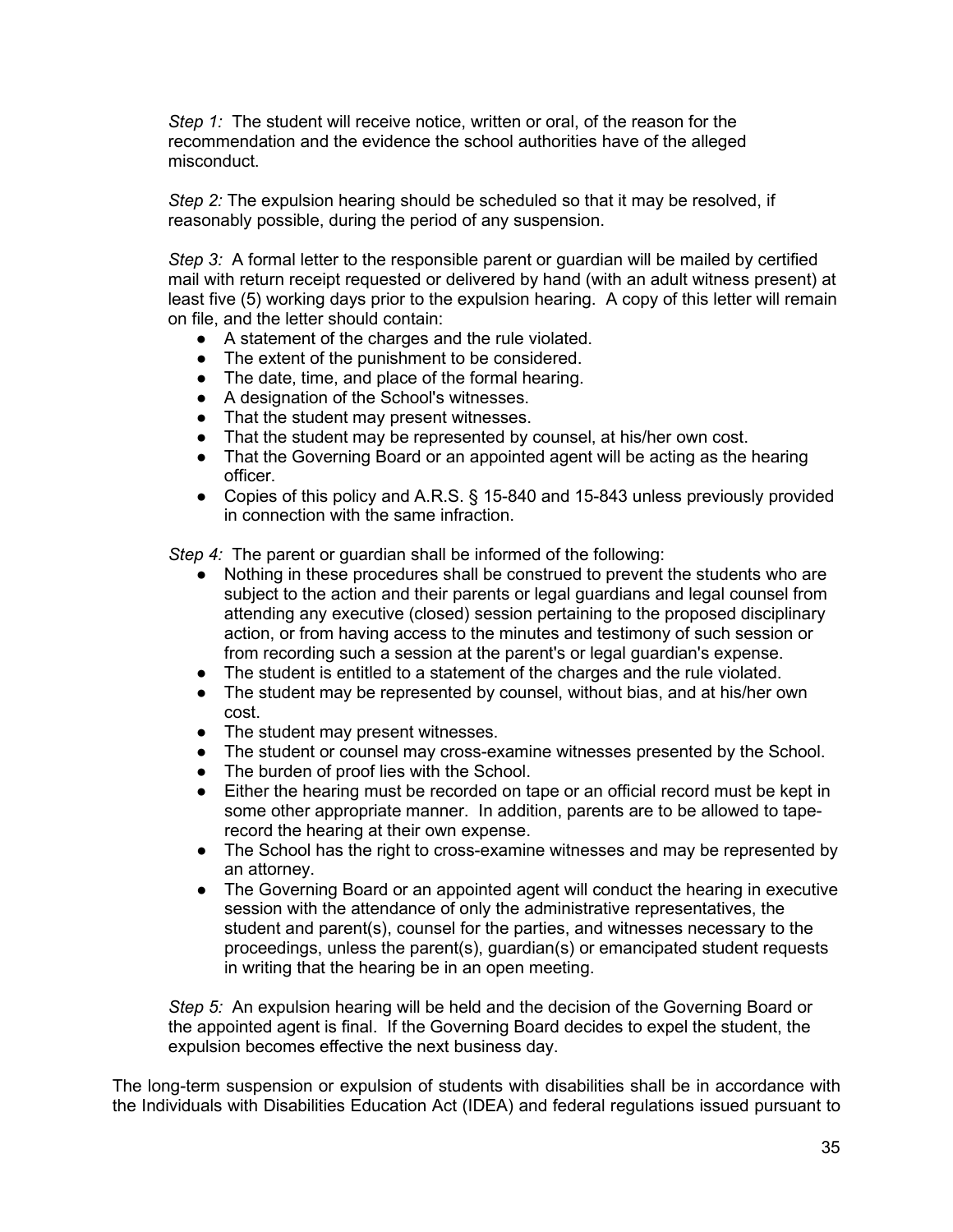the IDEA, as well as the Americans with Disabilities Act or Section 504 of the Rehabilitation Act of 1973.

#### <span id="page-36-0"></span>**Search and Seizure**

School officials may conduct searches when there is reasonable suspicion that the search will yield evidence of the student's wrongdoing or when there is evidence that students and/or staff are in imminent danger of injury on school grounds. Items provided by the School for storage (e.g., lockers, desks) or personal items are provided as a convenience to the student but remain the property of the school and are subject to its control and supervision. Students have no reasonable expectancy of privacy in their lockers, desks, storage areas, etc., and these areas may be inspected at any time with or without reason, or with or without notice, by school personnel.

School officials conducting a search or seizure will follow these guidelines:

- 1. The search will be restricted to the information that justified the search in the first place.
- 2. General searches of school property (including personal items found in and on school property) may be conducted at any time when there is reasonable suspicion for school officials to believe that something that violates the law or school rules is on school property. This search of school property may be made without the student being present.
- 3. Illegal items (firearms, explosive devices, weapons, tobacco, alcohol, drugs) or other possessions reasonably determined to be a threat to the safety, security of others, or might possibly interfere with school purposes shall be seized by school officials.
- 4. Items that are used to disrupt or interfere with the educational process may be temporarily removed from a student's person.
- 5. A student's person may be searched by school employees when there is reasonable suspicion to believe that the student has on his/her person illegal items or other items that may interfere with any school purpose.
- 6. School employees may search motor vehicles parked on school property when there is individualized and reasonable suspicion that the search of a student's effects will yield evidence of misconduct.

#### <span id="page-36-1"></span>**Student Interviews**

School officials may question and/or interview students regarding matters related to the health, safety and welfare of students and staff without limitation. The parent will be contacted if a student interviewed is then subject to discipline for violation of the school's behavioral standards and expectations.

#### <span id="page-36-2"></span>**Weapons and Violence Policy**

#### <span id="page-36-3"></span>Weapons Prohibited

All students are prohibited from possession of any weapon at any time on school property or during any school activity and/or event on or off campus. A weapon may be an item a student may use to physically threaten, assault, attack or harm another person such as guns, knives, razors, explosive devices, and/or any other item a student may bring to school and use to defend him/herself or harm another person. Misuse of school items such as chairs, pencils, rulers, etc. to assault and/or harm another person will also be considered as use of a weapon.

A student who violates this policy by carrying or possessing a firearm shall be placed in an alternative education program for a period of not less than one (1) year, suspended for a period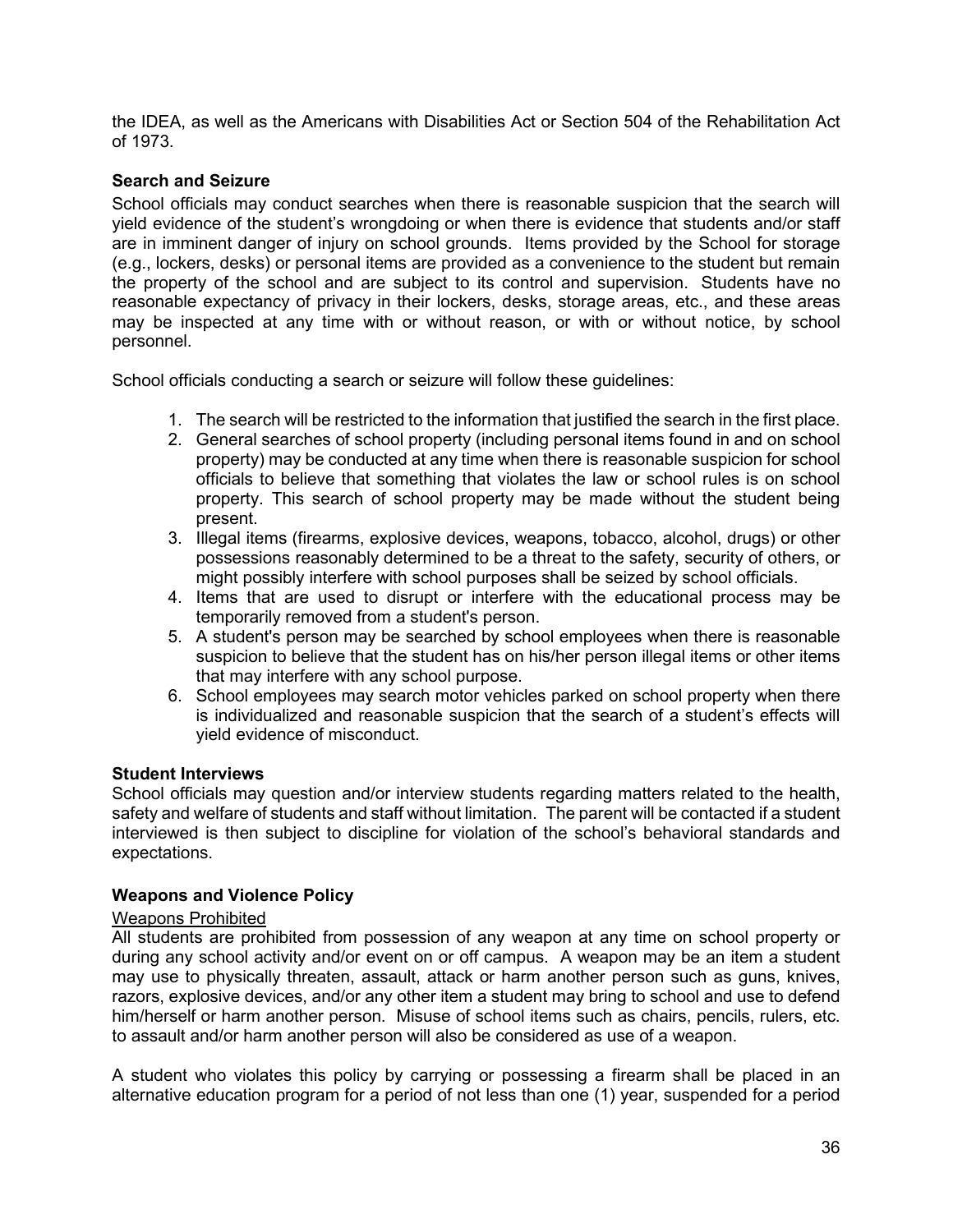of not less than one (1) year, or expelled and not be readmitted within a one (1)-year period, if ever. The Governing Board, in its sole discretion, may modify the one (1)-year duration of such disciplinary action on a case-by-case basis.

A student who violates this policy by any means other than carrying or possessing a firearm shall be subject to disciplinary action, including but not limited to expulsion. Disciplinary action against a student with disabilities shall be applied on a case-by-case basis in accordance with school policies and state and federal special education laws.

Any employee who observes any person in possession of a weapon or simulated weapon on school premises shall immediately report the matter to the school principal. The principal shall immediately take appropriate safety and disciplinary actions in accordance with school policies and shall immediately report a violation of this policy to a peace officer, pursuant to A.R.S. § [15-](http://policy.ctspublish.com/asba/public/lpext.dll?f=FifLink&t=document-frame.htm&l=jump&iid=Title15.nfo&d=15-515&sid=75602d43.61f9087d.0.0#JD_15-515) [515,](http://policy.ctspublish.com/asba/public/lpext.dll?f=FifLink&t=document-frame.htm&l=jump&iid=Title15.nfo&d=15-515&sid=75602d43.61f9087d.0.0#JD_15-515) if the weapon is a deadly weapon or the student is a minor in possession of a firearm.

#### <span id="page-37-0"></span>Violence Prohibited

All students are prohibited from displaying violent acts that result in injury to another person and/or destroy or damage school property. Further students cannot, through verbal or written expression, threaten to destroy or damage school property and/or cause injury or death or students, staff or visitors. In the event of such an action, law enforcement authorities will be contacted. *Any student who commits an act of violence will be immediately suspended and may be recommended for expulsion.*

Consequences for acts of violence depend upon the student's intent to cause personal injury, the behavior resulting in personal injury, the behavior resulting in destruction or damage of school property, student's verbal or written threat to destroy school property, and student's verbal or written threat to injure and/or kill students, staff and/or visitors.

#### <span id="page-37-1"></span>**Gang Activity/Involvement**

All students are prohibited from involvement in gang activities at any time on school ground or during any school activity and/or event on or off campus. Gang activity includes but is not limited to inappropriate verbal comments, physical gestures, behavior, and possession of gang paraphernalia or clothing used to promote or advertise gangs. *Any student that displays gang activity/involvement will be immediately suspended and may be recommended for expulsion.* 

Gang activity or involvement may include flashing of gang signs, inappropriate verbal comments or physical gestures, gang clothing colors or symbols worn on the body or symbols or gang words drawn on books or materials.

#### <span id="page-37-2"></span>**Bullying/Harassment/Intimidation**

EAGLE College Prep's Governing Board is committed to providing all students with a safe school environment where everyone is treated with respect. Students have a right to be free from any form of bullying. Students, parents, and school employees have a right and a responsibility to report incidents of bullying.

#### <span id="page-37-3"></span>Confidential Reporting

Students and parents/guardians have the right to confidentially report in writing to school administrators, teachers, or other staff members' instances of bullying, harassment, and intimidation (A.R.S. § 15-341(A)(37)). These reports will be shared with appropriate school officials so that appropriate steps can be taken to ensure that all students have a learning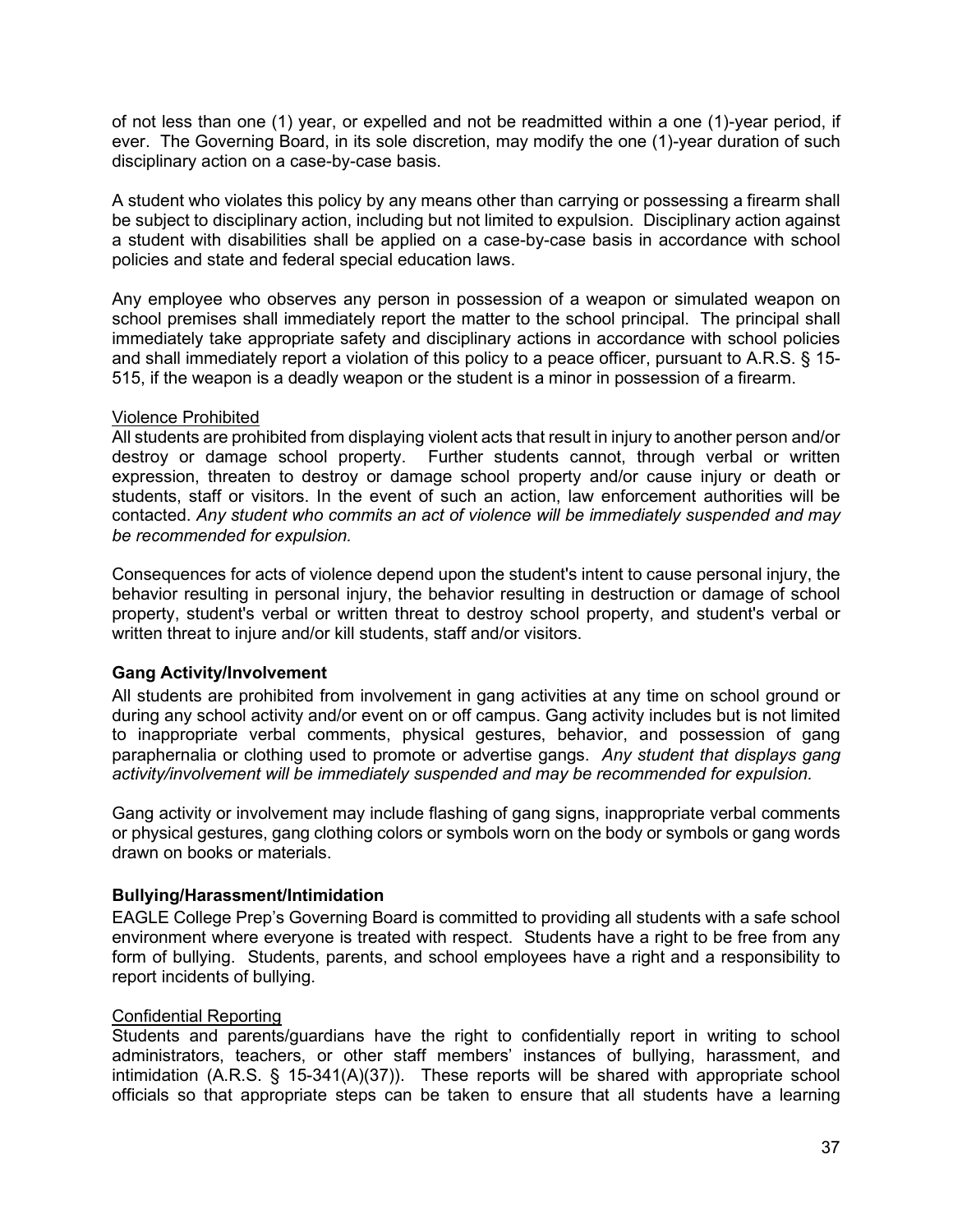environment that is safe emotionally, mentally, and physically. Reports must be made within thirty (30) calendar days of the last incident.

#### <span id="page-38-0"></span>**Definitions**

*Bullying*: Bullying of an individual or group can occur through written, verbal, physical, emotional or psychological methods. Bullying may occur when an individual or group engages in any form of behavior or aggression that includes such acts as intimidation and/or harassment that:

- has the effect of physically harming an individual, damaging an individual's property, or placing an individual in reasonable fear of harm or damage to property;
- is sufficiently severe, persistent or pervasive that the action, behavior, aggression, or threat creates an intimidating, threatening, hostile or abusive environment in the form of physical or emotional or psychological harm or distress;
- behavior, aggression or threat occurs repeatedly over time;
- occurs when there is a real or perceived imbalance of physical, emotional or psychological power or strength; or
- may constitute a violation of law.

*Harassment*: Harassment is behavior by an individual or group that consists of systematic and/or continued unwanted and annoying actions, including threats and demands. Harassing conduct may take many forms, including verbal acts and name-calling (e.g., bullying); graphic and written statements, which may include use of cell phones, social-media or the Internet (e.g., cyberbullying); or other conduct that may be physically threatening, harmful, or humiliating. Harassment does not have to include intent to harm, be directed at a specific target, or involve repeated incidents. Harassment creates a hostile environment when the conduct is sufficiently severe, pervasive, or persistent so as to interfere with or limit a student's ability to participate in or benefit from the services, activities, or opportunities offered by a school. Harassment based on race, disability, sex, religious orientation, sexual orientation, cultural background, economic status, size or personal appearance may violate an individual's civil rights when such harassment is sufficiently serious that it creates a hostile environment and such harassment is encouraged, tolerated, not adequately addressed or ignored.

*Cyberbullying*: Cyberbullying may include, but is not limited to, any act of bullying or harassment committed by use of electronic technology or electronic communication devices, including telephonic devices, social networking and other Internet communications, on school computers, networks, forums and mailing lists, or other School-owned property, and by means of an individual's personal electronic media and equipment.

*Intimidation*: Intimidation is intentional behavior by a student or group of students that places another student or group of students in fear of harm of person or property. Intimidation can be manifested emotionally or physically, either directly or indirectly, and by use of social media.

#### <span id="page-38-1"></span>Reporting Incidents of Bullying or Harassment

Students and others should report any incidents of bullying to a teacher, school administrator or any other school employee (i.e., educational assistant, receptionist, etc.). It is mandatory that school employees report any incidents of bullying in writing to school administration. Students who cannot immediately file a report must do so within thirty (30) calendar days of the last incident.

The school employee receiving the report/complaint who believes a student has been subjected to bullying or personally witnesses bullying shall: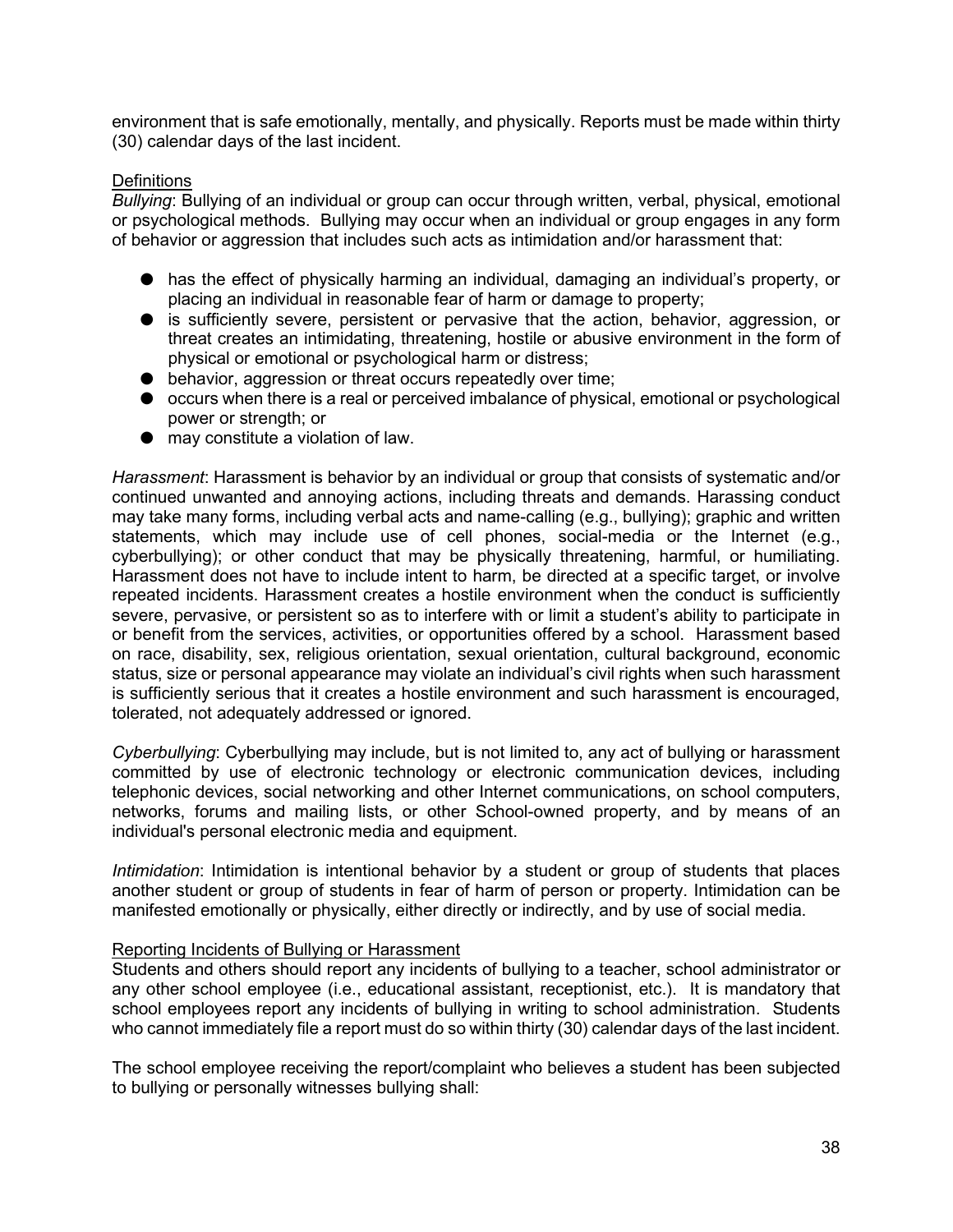- Check to see if an outside agency needs to be contacted (i.e., Department of Child Safety or law enforcement).
- Have the student complete a *Student Concerns, Complaints, and Grievances Form* (In Appendix A). An adult may assist the student in completing the *Student Concerns, Complaints, and Grievances Form* if necessary.
- At a minimum, the report/complaint shall be put in writing containing the identifying information on the complainant and such specificity of names, places, and times as to permit an investigation.
- At a minimum, the school employee shall put the report/complaint in writing containing the identifying information on the complainant and such specificity of names, places, and times as to permit an investigation.
- When a school employee receives the information, the employee will give the information to the school administrator no later than the next school day following the day of the report/complaint.

All violations of the policy shall be treated in accordance with the appropriate procedures and penalties provided for under the Behavior Standards and Expectations section of this student handbook and A.R.S. § 15-341(37). Any student who has committed the act of bullying/harassment/intimidation, intentionally files a false report or has retaliated against another who has participated in any manner in an investigation, proceedings or hearing conducted in response to an investigation of bullying, will be subject to consequences.

#### <span id="page-39-0"></span>Procedures for Investigation of the Report/Complaint

A school administrator shall investigate the incident or the activity within ten (10) instructional school days. Extension of the timeline may only be by necessity as determined by the Regional Executive Director. A school administrator shall check to see if an outside agency needs to be contacted (i.e., Department of Child Safety or local law enforcement authorities). A school administrator shall complete a Student Discipline Referral form if the student is found to have violated the bullying policy.

All violations of this policy shall be treated in accordance with the appropriate procedures and penalties provided for in school policies related to the conduct and discipline of students, staff, and others. A complaint may be withdrawn at any time. If the person chooses to re-file the complaint, it must be re-filed within thirty (30) calendar days of the original incident.

#### <span id="page-39-1"></span>**Hazing**

There shall be no hazing, solicitation to engage in hazing, or aiding and abetting another who is engaged in hazing of any person enrolled, accepted for or promoted to enrollment, or intending to enroll or be promoted to schools within twelve (12) calendar months. For purposes of this policy a person as specified above shall be considered a "student" until graduation, transfer, promotion, or withdrawal from the school.

#### <span id="page-39-2"></span>**Definitions**

"Hazing" means any intentional, knowing, or reckless act committed by a student, whether individually or in concert with other persons, against another student and in which both of the following apply:

● The act was committed in connection with an initiation into, an affiliation with or the maintenance of membership in any organization that is affiliated with an educational institution.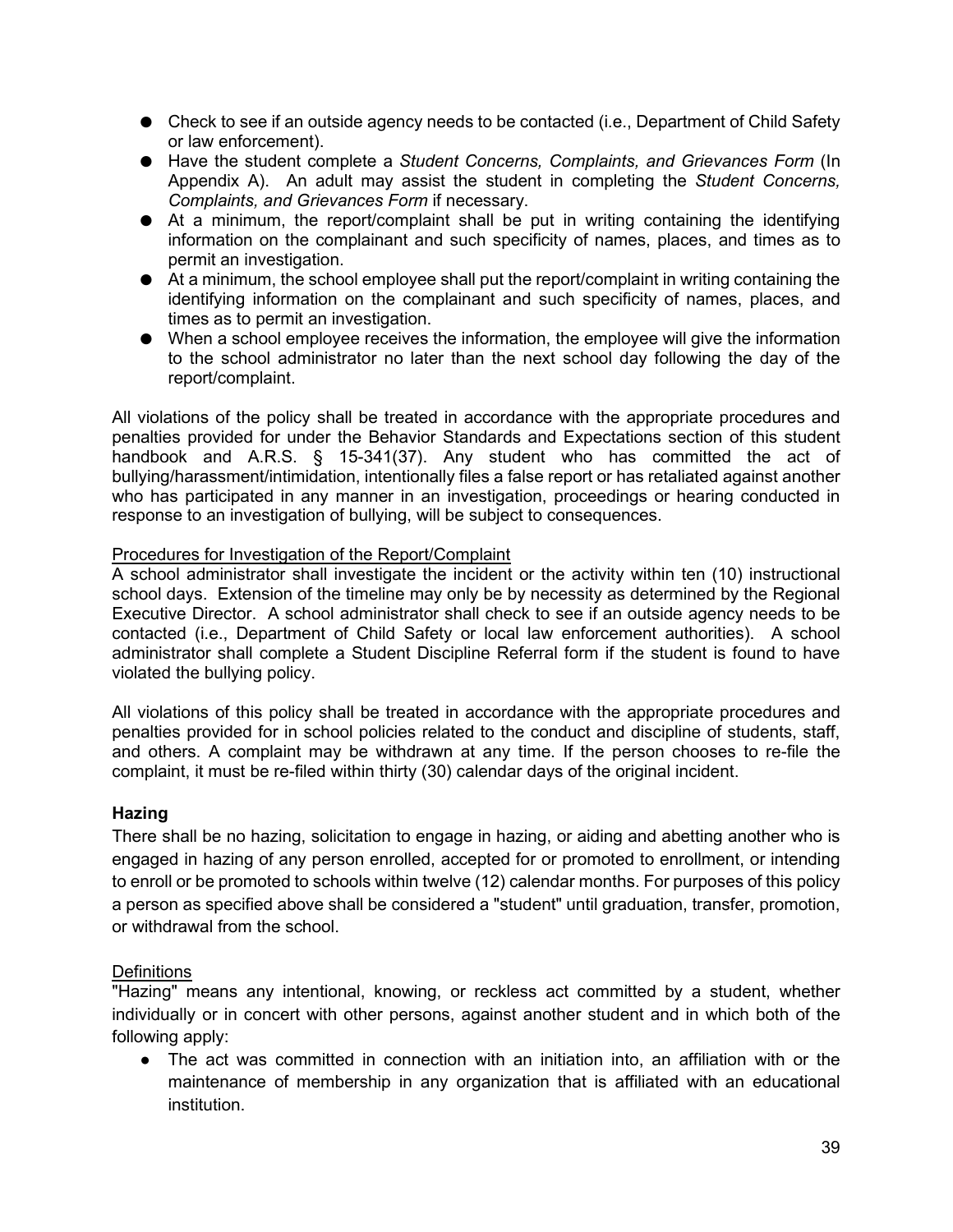● The act contributes to a substantial risk of potential physical injury, mental harm or degradation, or causes physical injury, mental harm or personal degradation.

"Organization" means an athletic team, association, order, society, corps, cooperative, club, or similar group that is affiliated with an educational institution and whose membership consists primarily of students enrolled at that educational institution.

#### <span id="page-40-0"></span>**Directions**

It is no defense to a violation of this policy if the victim consented or acquiesced to hazing. In accord with statute, violations of this policy do not include either of the following:

- Customary athletic events, contests or competitions that are sponsored by an educational institution.
- Any activity or conduct that furthers the goals of a legitimate educational curriculum, a legitimate extracurricular program or a legitimate military training program.

All students, teachers and staff shall take reasonable measures within the scope of their individual authority to prevent violations of this policy.

#### <span id="page-40-1"></span>Reporting/Complaint Procedures

Students and others may report hazing to any staff member. Staff members must report the incident to the school administrator or next higher administrative supervisor, in writing, with such details as may have been provided. A failure by a staff member to timely inform the school administrator or next higher administrative supervisor of a hazing allegation or their observation of an incident of hazing may subject the staff member to disciplinary action in accord with school policies. The staff member shall preserve the confidentiality of those involved, disclosing the incident only to the appropriate school administrator or next higher administrative supervisor or as otherwise required by law. Any instance of reported or observed hazing which includes possible child abuse or violations of statutes known to the staff member shall be treated in accord with statutory requirements and be reported to a law enforcement agency. A person who complains or reports regarding hazing may complain or report directly to the school administrator or to a staff member. The staff member receiving the report/complaint shall retrieve sufficient detail from the person to complete the form designated for such purpose. At a minimum the report/complaint shall be put in writing containing the identifying information on the complainant and such specificity of names, places and times as to permit an investigation to be carried out. When a staff member receives the information, the staff member will transmit a report to the school administrator or supervising administrator not later than the next school day following the day the staff member receives the report/complaint.

The report/complaint will be investigated by a school administrator or a supervising administrator. The procedures to be followed are:

• An investigation of the reported incident or activity shall be made within ten (10) school days when school is in session or within fifteen (15) days during which the school offices are open for business when school is not in session. Extension of the timeline may only be by necessity as determined by the Executive Director.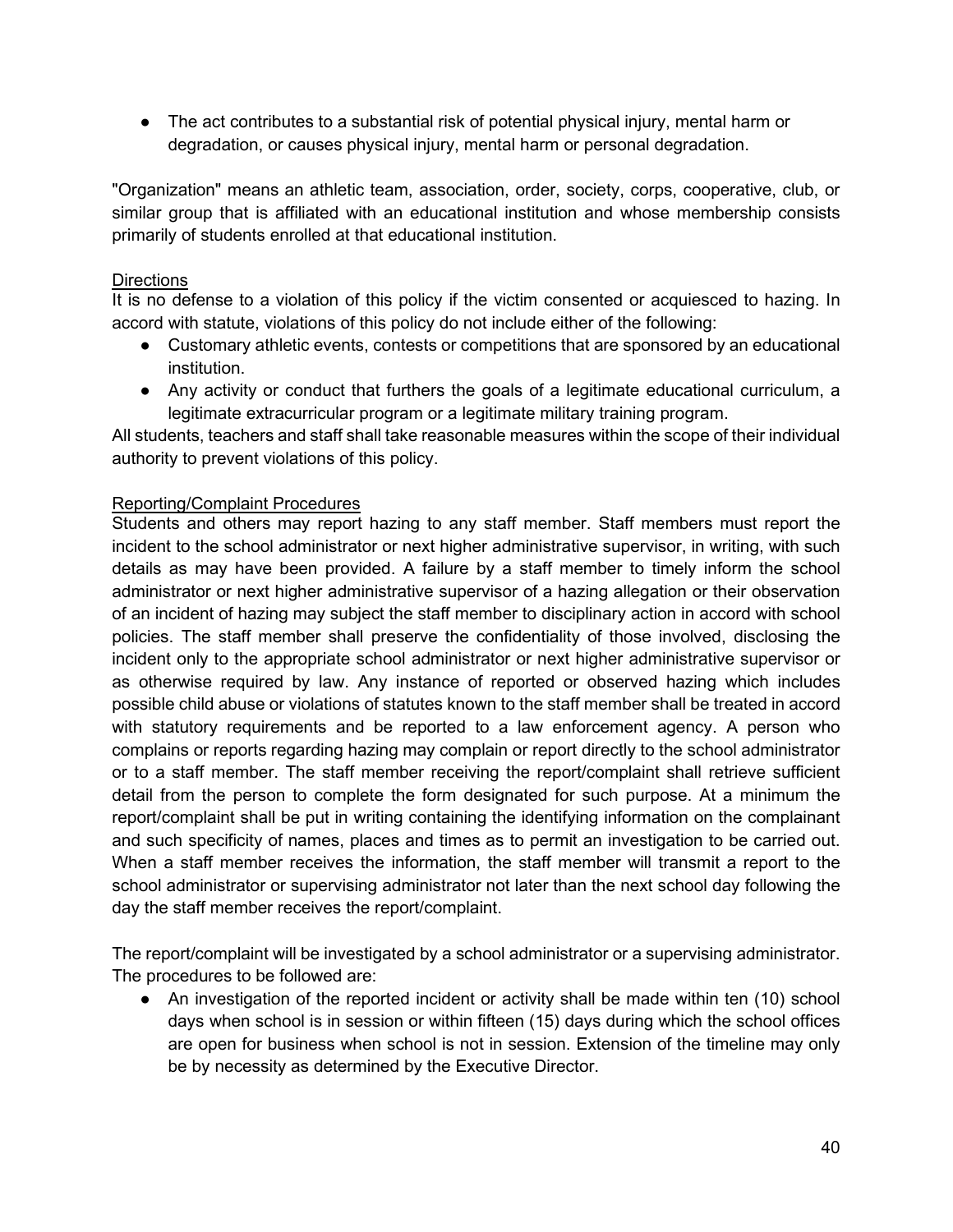- The investigator shall meet with the person who reported the incident at or before the end of the time period and shall discuss the conclusions and actions to be taken as a result of the investigation. Confidentiality of records and student information shall be observed in the process of making such a report.
- The investigator shall prepare a written report of the findings and a copy of the report shall be provided to the Executive Director.

<span id="page-41-0"></span>All violations of this policy shall be treated in accord with the appropriate procedures and penalties provided for in School policies related to the conduct and discipline of students, staff, and others.

### **Code of Conduct**

#### <span id="page-41-1"></span>**Expectations**

All EAGLE students will:

- Be respectful. Students demonstrate respect to themselves, fellow students, staff, and property.
- Be responsible. Students demonstrate responsibility for their learning and actions. This also includes following all school rules.
- Be safe. Students ensure others are safe physically, psychologically, and socially.

#### <span id="page-41-2"></span>**Uniform Expectations**

We want to create a culture of excellence which is evidenced by the appearance of our building, staff, and students. When our students present themselves with a high standard of dress, they maintain that they are working toward future success. Therefore, the following uniform expectations have been set in place:

General Appearance Guidelines:

- Uniforms must fit appropriately, free of holes, rips, tears or stains
- Uniform shirts must be tucked in
- **•** Tasteful, natural colored make-up is allowed only in  $7<sup>th</sup> 8<sup>th</sup>$  grades
- Fingernails may be painted tastefully with solid, non-fluorescent colors (no artificial nails)
- Hair color must be natural

#### Accessories:

- Jewelry is limited to one watch, one bracelet and earrings that do not extend below the earlobe by more than  $\frac{1}{4}$  inch
- No visible piercings, real or fake tattoos
- Hair bows must be navy, light blue, white, and/or purple
- Hats may be worn for outdoor physical education and recess; they must be solid white, navy, light blue, or purple

#### Required Top:

- Polo shirt with EAGLE logo (only available for purchase through EAGLE identified vendors)
- A long-sleeved solid colored white or navy t-shirt or turtleneck may be worn under the EAGLE polo shirt
- White, navy, or black solid-colored sweaters with no hoods may be worn over the EAGLE polo shirt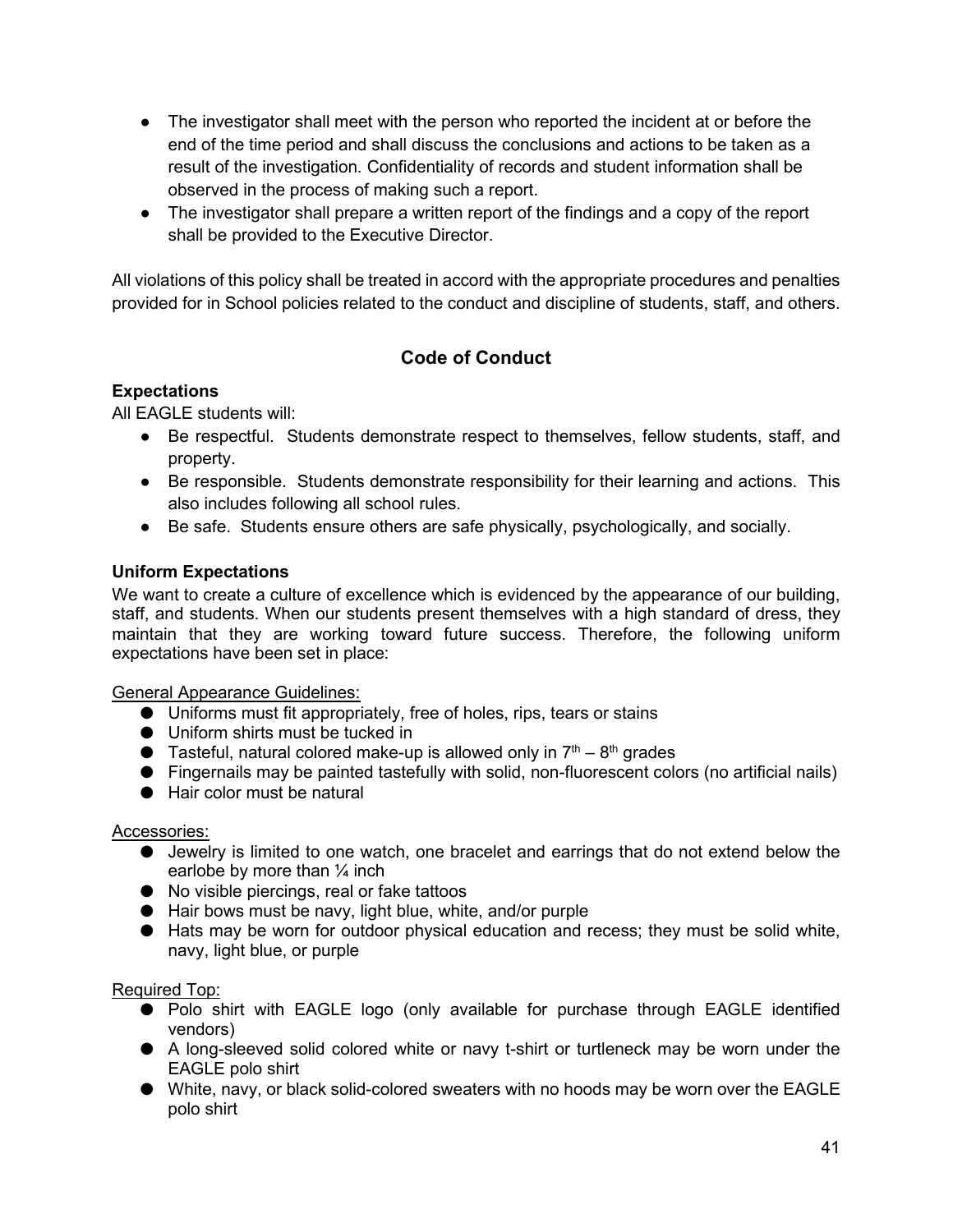- $\bullet$  Friday College/University Day students have the option to either wear their usual uniform top or a shirt that promotes a specific university or college and be one of the following:
	- o Short or long-sleeved t-shirt (no player jerseys)
	- o Polo shirt
	- o Sweatshirt (with no hoods)
	- o Sweater
	- o Button-up shirt

#### Required Bottom:

- Solid-colored khaki or navy colored uniform bottoms available at any retailer
	- o Pants (e.g., flat front, pleated twill, no cargo pockets)
	- o Shorts\* (e.g., Bermuda, no cargo pockets)
	- o Scooters/Skorts\*
	- o Jumpers\*

\*Shorts, scooters/skorts, and jumpers must be no more than two inches above the knee. If tights or leggings are worn, the shorts, scooters/skorts, and jumpers must be at least fingertip length when the student's arms are at his/her side.

#### Socks:

- Solid white, black, brown, or navy colored socks must be worn
- Solid white, black, brown, or navy colored tights or leggings may be worn in place of socks

#### Belt:  $(1<sup>st</sup>$  grade and higher)

- $\bullet$  A belt must be worn if the uniform bottom has belt loops or had belt loops at any time
- Belt must be plain, solid color in either black or brown
- No large belt buckles, rhinestones, studs, decorations, etc

Shoes:

- Closed-toe athletic or dress shoes may only be worn
	- $\circ$  Shoes may not contain characters (e.g., Dora, Ninja Turtles), lights, rhinestones, glitter, neon/bright colors, wheels, heels (including platforms), etc
	- o Boots and sandals are not allowed
- Shoes should be solid white, black, brown, or navy in color, but may contain a logo, trademark, or stitching of an alternate approved shoe color.
- Shoelaces must match the color of the shoes

*Realizing that it is not possible to create standards that address all scenarios of appropriate dress for students, the school administration reserves the right to forbid any form of fashion deemed inappropriate and/or disruptive to the educational process. It is recommended that any questionable shoe or uniform component be approved prior to purchase. The administration's decision is final.*

#### <span id="page-42-0"></span>**Uniform Violations**

Staff will take action when students are not meeting uniform expectations. One or more of the following consequences may be issued: teacher/staff assigned consequence, community service, think time worksheet (removal from activity to complete), referral to administration, parent/guardian meeting, telephone call to parent/guardian (to bring the correct uniform attire), inschool suspension, and/or out-of-school suspension.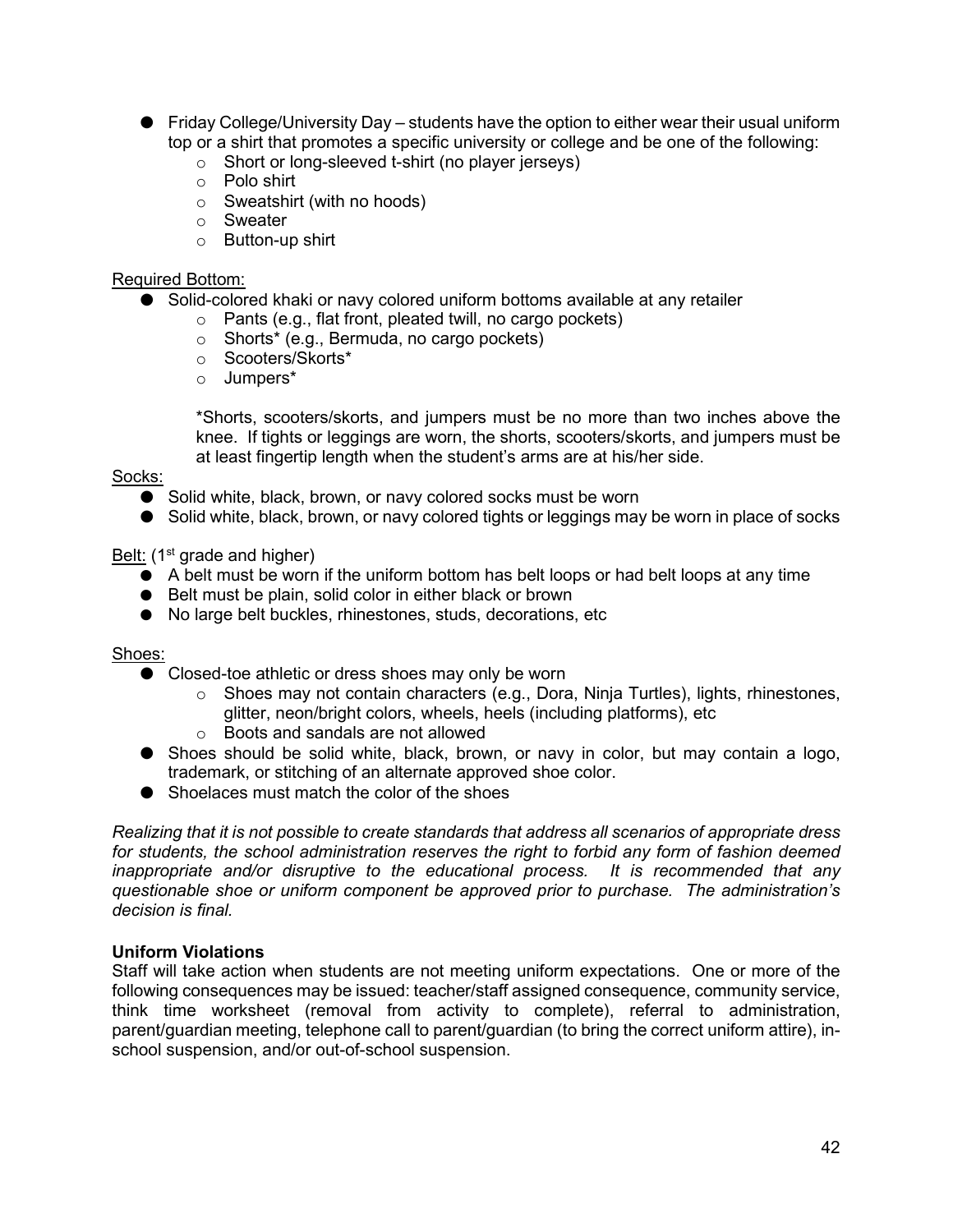#### **Custody**

<span id="page-43-0"></span>In most cases, natural parents shall be given reasonable access to their children at school and to their children's educational records. Exceptions to this will be made in cases where there are court orders restricting the rights of a parent to access a child and/or the child's educational records. It shall be the responsibility of the natural parent who has a court order restricting the rights of the other (non-custodial) parent to a child or the child's educational records to notify school officials of the conditions of the court order and to provide school officials with a current copy of the court order.

In cases in which a person other than the natural parent has been granted guardianship, the rights and privileges of the natural parent shall be considered divested, in the absence of court action granting the natural parents specific rights. In cases of guardianship, the legal guardian shall be responsible for notifying school officials of the conditions of the guardianship and for providing school officials with all pertinent written documentation or changes.

#### **English Language Learners**

<span id="page-43-1"></span>Arizona law requires that children with a home language other than English be assessed using the Arizona English Language Learner Assessment (AZELLA) for proficiency in oral language, reading comprehension, and written communication. Following parent/guardian notification, students who are identified as limited English proficient may receive various forms of instructional support focused on English acquisition. EAGLE College Prep offers an English Language Learning Program to serve students who need assistance in learning English. Full inclusion of English Language Learners is practiced.

#### **Facilities**

#### <span id="page-43-3"></span><span id="page-43-2"></span>**Building Regulations**

Students may not be in any of the school buildings or on the playground unless supervised by a staff member. Students should arrive at school no earlier than 15 minutes prior to the start of school and depart no later than 15 minutes after dismissal unless they are staying for a supervised after school program. Any student who remains on campus after that time may be charged a \$20.00 late pick-up fee per child per occurrence. In the event that students are left beyond 30 minutes and no contact can be made, authorities may be contacted. Contact the school office for on-site and off-site after care options.

#### <span id="page-43-4"></span>**Use of Restrooms**

Students are expected to obtain a pass from the teacher to use the restrooms. A student who is feeling ill should report to the school office and not remain in the restroom. Adult restrooms are provided in each building for parent and visitor use. No member of the general public or volunteer should enter a student restroom for any reason.

#### <span id="page-43-5"></span>**Damage to School Property**

We are a publicly funded entity and all materials are paid for through tax payer funds, grants, and donations. This includes textbooks, furniture, walls, and everything else in the school building. Students that do not take care of books, textbooks, supplies, materials, or the school building will have their parents/guardians billed to pay for lost or broken items.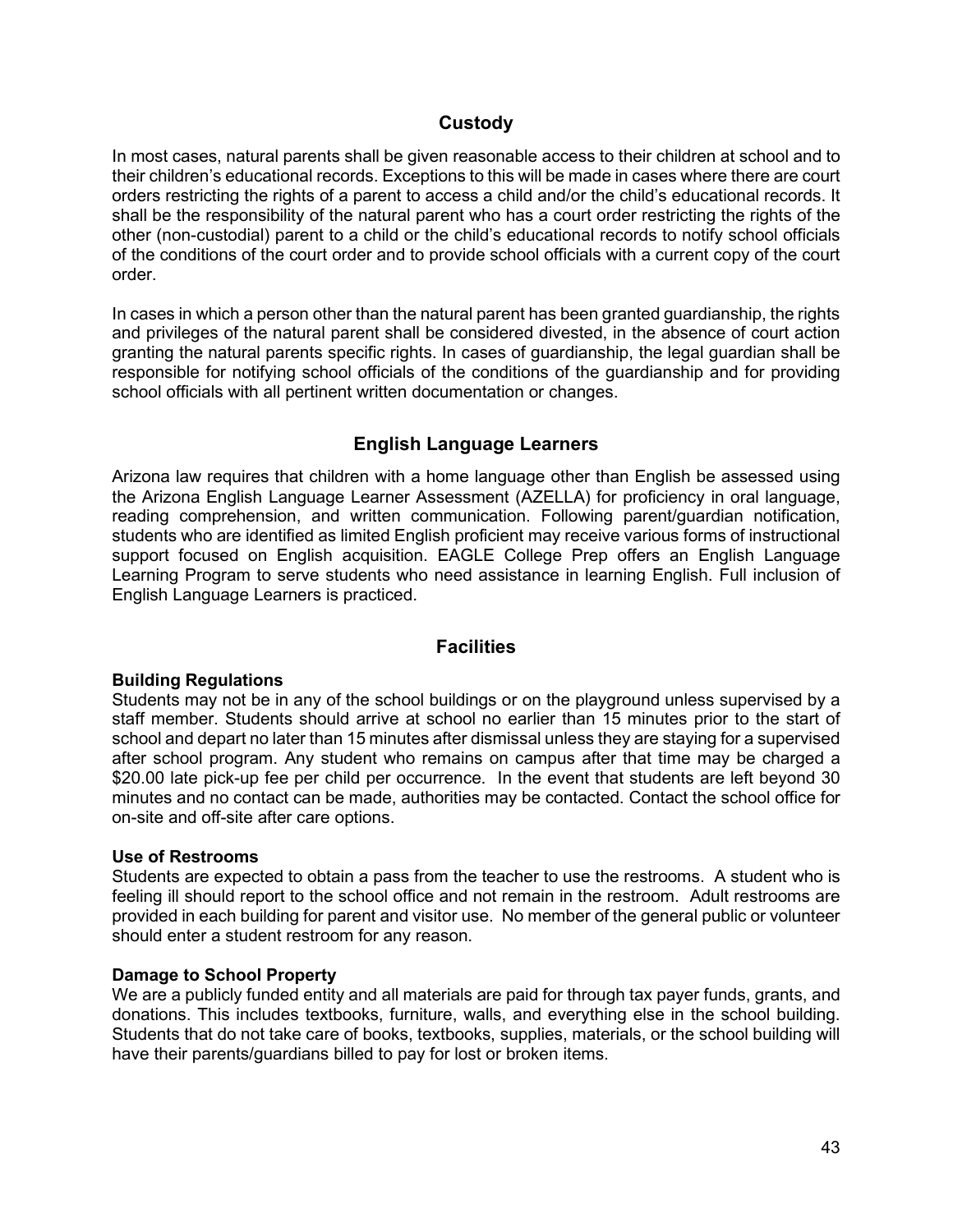#### <span id="page-44-0"></span>**Fees/Fines**

Any fees (Chromebooks, late pick-up, textbooks, furniture, etc.) must be paid in thirty (30) days or may be sent to an outside agency for collections. This may increase the balance to be paid based on their added costs for the collection process. We also understand hardship and the current economy. We want to help, and we are happy to extend reasonable payment options. Please contact the school office to discuss these options.

#### <span id="page-44-1"></span>**Bicycles, Skateboards, Roller Skates, Roller Blades**

Students are allowed to ride bicycles to school. We strongly suggest that the bike have a lock to prevent theft. Students may not use skateboards, roller skates, roller blades or roller shoes as a means of transportation to or from school. Skateboards, roller skates, roller blades, roller shoes, and shoes with wheels are not allowed to be driven or ridden anywhere on campus at any time.

#### <span id="page-44-2"></span>**Fire Drills**

Fire and other emergency drills are held on a periodic basis to teach students the safest, quickest route from the school buildings. All staff, visitors and volunteers must comply with the following procedures during fire drills and/or any real emergency on campus that requires the school to be evacuated:

- Everyone must respond immediately to the fire alarm.
- All electrical equipment must be turned off before exiting a room.
- All doors must be closed but not locked.
- Exit quietly in a single file line.
- Use either the primary or secondary exit.
- Proceed to assigned area where attendance will be taken and absences reported to a school administrator.
- Students should turn away from the building and remain quiet to listen for further directions.
- No one may return to the building until an "all clear" signal is given.

#### <span id="page-44-3"></span>**Lockdown/Campus Emergency**

In the event of an emergency requiring the need to secure the campus, such as in the case of a lock-down, the School will adhere to guidelines in accordance with the State of Arizona and local law enforcement and fire departments. In the event that an emergency necessitates students to be picked-up from campus, the following procedures will apply:

- Students and staff members remain in the designated area until the principal and/or authorized personnel determine it is safe to release the students.
- Drivers are to park in the School parking lot and shall not block entrances and/or exits to the School.
- As parents/guardians arrive to pick-up students, they shall report to the school office. Parents/Guardians are not to report to classrooms. Parents/Guardians are required to sign-out their students and wait in the designated area until students are escorted by authorized personnel to the school office. Students will only be released to parents/guardians or people on the student's emergency card. Students who are not picked-up will remain in the classroom with the teacher while the school attempts to contact their parent/guardian.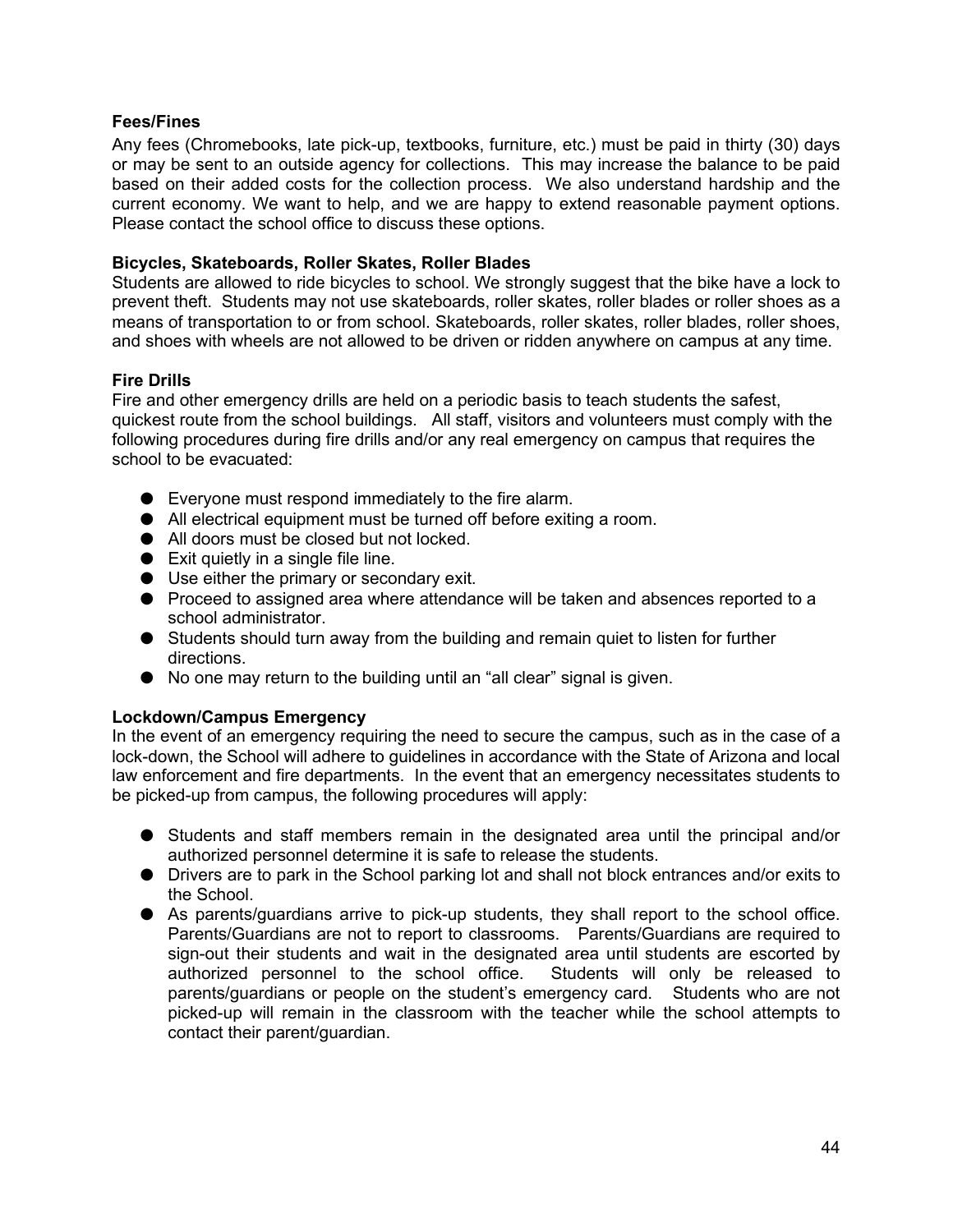#### <span id="page-45-0"></span>**Drug and Tobacco Free Campus**

EAGLE College Prep is a Drug and Tobacco Free zone. Arizona law specifically disallows any type of tobacco on public school campuses. This includes outside on the grounds or in the parking lot. This also includes all forms of tobacco. No parent/guardian, student, staff member or other person may smoke or have tobacco products anywhere on the campus at any time.

All students are prohibited from possession, use and distribution of any and all drugs (prescribed, non-prescribed, over-the-counter), alcohol, and tobacco (any type) on school grounds or during any school-sponsored event or activity on or off campus. If it is suspected that a law has been violated, law enforcement authorities will be contacted. *Any student who possesses, uses or distributes any drugs, alcohol or tobacco will be immediately suspended and may be recommended for expulsion.* 

#### **Food Service**

#### <span id="page-45-2"></span><span id="page-45-1"></span>**Food Service**

Breakfast and lunch is provided for our students to purchase. Students may bring their own breakfast or lunch if they (he/she) prefers. EAGLE College Prep participates in the National School Lunch Program (NSLP) and School Breakfast Program (SBP). Detailed information about applying for free/reduced meals is available at the school office.

#### <span id="page-45-3"></span>**Free and Reduced-Price Meals**

To ensure that all eligible families are certified for free and reduced-price school meals, EAGLE College Prep shall provide all households with meal program applications in the primary language of the parent or guardian prior to and during the school year. Assistance with completing the application will be available to all households upon request.

#### <span id="page-45-4"></span>**Meal Account Communication**

In order to ensure student privacy, student account balances or meal benefit eligibility shall be limited to appropriate officials trained on USDA's confidentiality requirements who have a need to access such information. All communication regarding unpaid meal expenses shall occur in regular intervals to parents or guardians by letter, over the phone, or via e-mail. Households will be provided a reminder on how to apply for free or reduced-price meals, as well as instructions on how to add funds to the student's meal account.

Prior to contacting households, EAGLE College Prep shall ensure that students with unpaid meal expenses are not participating in the Supplemental Nutrition Assistance Program (SNAP), the Temporary Assistance for Needy Families (TANF) program, or other federal programs that would confer categorical eligibility for free meals. EAGLE College Prep will also verify that students are not homeless, migrant, or in foster care, which may qualify for direct certification without an application.

#### <span id="page-45-5"></span>**Payment Plan**

EAGLE College Prep acknowledges the critical contribution that adequate nutrition can make to academic performance and classroom conduct. Therefore, no student shall be denied a meal because of a lack of financial resources. When a student's account balance builds a deficit equivalent to five (5) meals served without payment, the school will provide a written reminder to the parent/guardian to pay any meal balances. This amounts to \$2.00 for a reduced-price student lunch and \$15.00 for a full-paid student/\$1.50 for a reduced-price student breakfast and \$8.75 for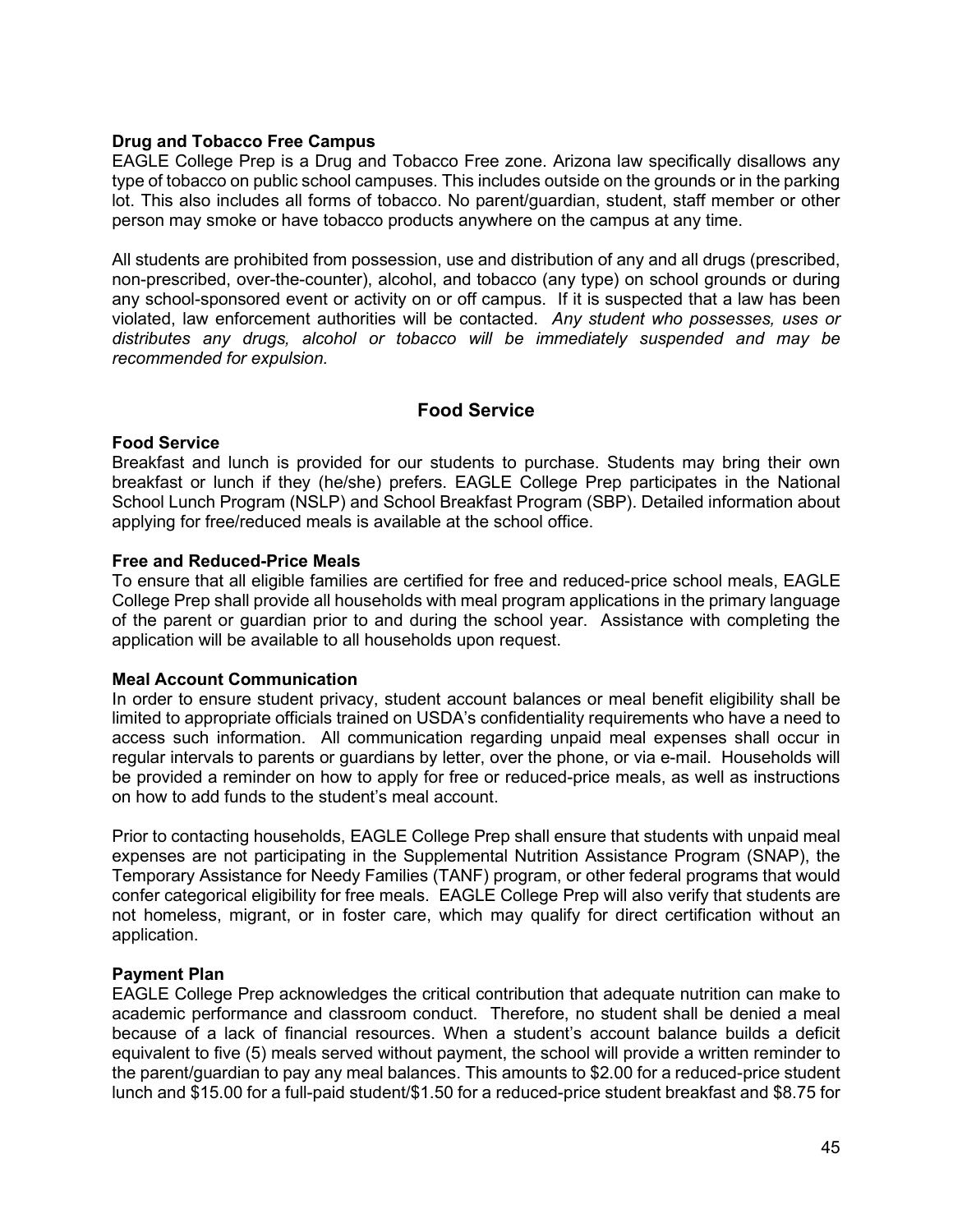a full-paid student breakfast. Students who forget to bring lunch money or do not have sufficient funds to cover the price of the lunch will be able to accrue up to five (5) charges; thereafter, students will be provided a meal at no cost that consists of a cheese sandwich, fruits, vegetables, and white milk. This meal still meets all USDA meal requirements. Students will never be denied nourishment due to lack of lunch money. Actions that publicly and negatively target students with unpaid meal expenses such as creating separate serving lines, or confiscating distributed food, are strictly prohibited. Furthermore, students shall not be required to work in exchange for food.

EAGLE College Prep will work to establish a payment plan for households that do not qualify for free or reduced-price meals and cannot afford to pay meal expenses. Unpaid meal expenses have significant financial impact on school operations. Therefore, parents/guardians are strongly encouraged to make arrangements with the school as soon as possible. If a household's income decreases during the school year, an application for free or reduced-price meals may be resubmitted to determine eligibility.

#### <span id="page-46-0"></span>**Refund Policy**

Paid households with students who graduate or withdraw from school and have \$5.00 or more remaining in their meal account will be notified by letter and provided the option to transfer the funds to other students in the household or receive a full refund. If no response is received within thirty (30) days following departure, the student's meal account will close and the funds will no longer be available. Any unclaimed balances will be transferred to the school's general fund.

#### <span id="page-46-1"></span>**Food and Beverage Standards**

All beverages and foods offered to students during the school day shall comply with the following parameters:

#### Food

- No more than 30% of the calories coming from total fat (with the exception of nuts and seeds).
- No more than 10% of calories coming from saturated fat.
- No more than 10% of total calories from saturated and trans fatty acids (combined).
- Must contain at least 1 gram of fiber (excludes dairy products).
- No food item package or container can exceed 200 calories.
- No more than 35% of total weight of the food item may be derived from sugar (excluding fruit).

#### **Beverage**

- No carbonated soda beverages allowed.
- With the exception of bottled water, the available beverage container size shall be no larger than 20 ounces.
- With the exception of milk and 100 % juice beverages, the beverages may not contain more than 15 grams of sugar per 8 ounce serving.

All foods before, during, or after normal school hours:

- All food items being sold must come from a commercial business (i.e. supermarket, restaurant) with an approved Maricopa County Health permit. Food products sold cannot come from a residential kitchen.
- The Food Service Department reserves the right to check the fundraising operation for compliance of Maricopa County Health code, ADE Child Nutrition Program nutritional guidelines and EAGLE College Prep policies and nutrition guidelines.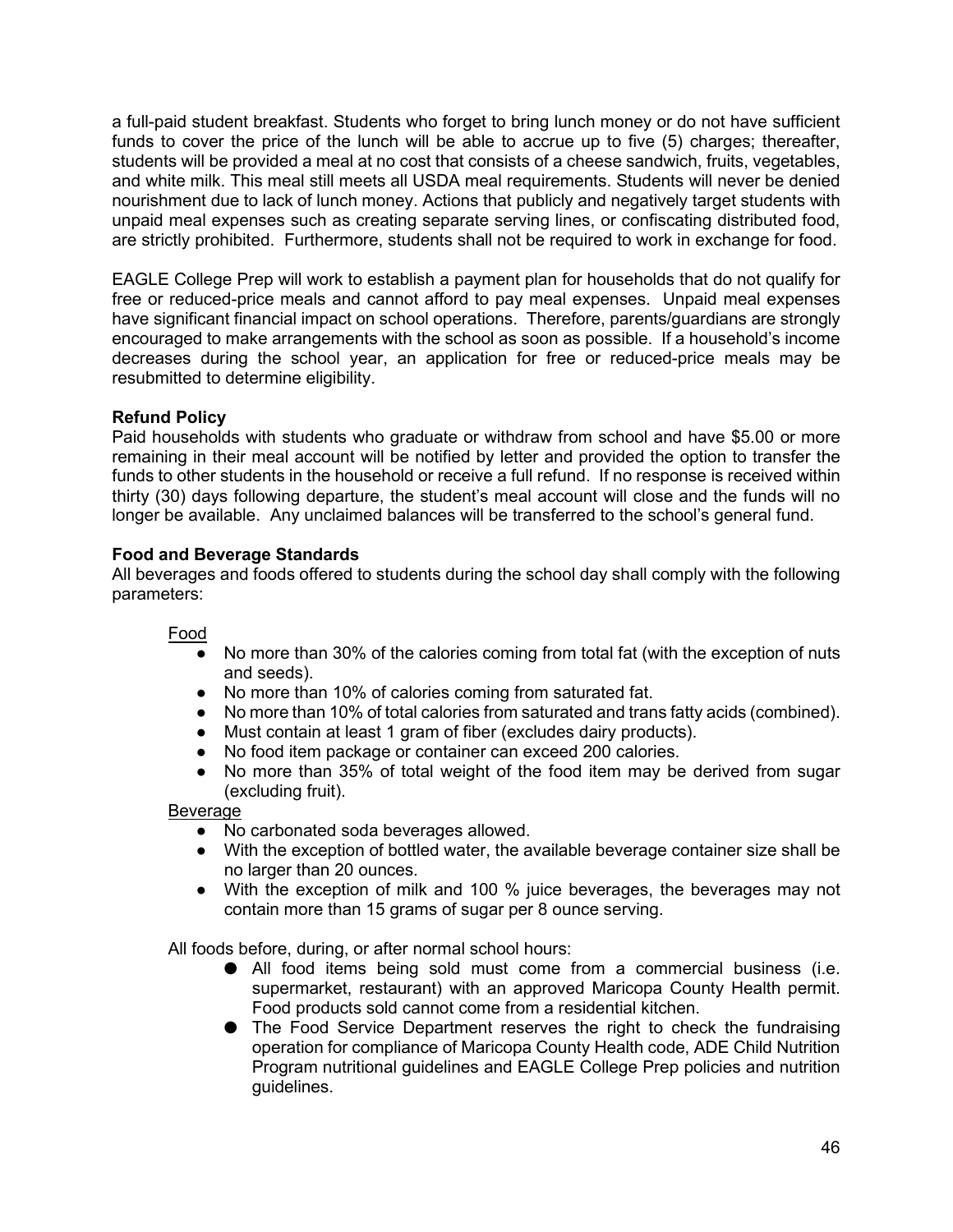● Students may not use microwaves to heat food and school employees may not heat any food or food product for students.

The following guidelines will assist in the process:

- All foods offered must originate from a Maricopa County Health Department approved kitchen or institution. Examples would be products prepared at a supermarket bakery, retail location or a commercial restaurant. *For example, cupcakes prepared at home are not an approved item for a classroom party.*
- All food offered is delivered at the proper temperature and unwrapped food is served with a non-latex gloved hand or utensil. An example would be a pizza party from an approved vendor which is served by a gloved-hand or with a serving utensil.
- All food offered is being consumed within a reasonable time and is maintained at proper temperature.
- No contact is to be made by a non-gloved hand with any food items that are not pre-wrapped.
- Compliance of the above guidelines will be the responsibility of the classroom teacher or educator.
- No homemade foods are permitted in accordance with health code compliance.

#### <span id="page-47-0"></span>**School-Provided Meals**

EAGLE College Prep shall comply with regulations for serving meals that meet the USDA nutrition standards. Meals:

- Will be appealing and attractive to children;
- Will offer a variety of fruits and vegetables;
- Will serve low-fat and non-fat dairy products;
- Will include whole grain foods.

<span id="page-47-1"></span>A la carte sales must meet the same requirements as vending products.

#### **General Information**

#### <span id="page-47-2"></span>**Service Animals**

Service animal means any dog or miniature horse that is individually trained to do work or perform tasks for the benefit of an individual with a disability, including a physical, sensory, psychiatric, intellectual or other mental disability. Service animal does not include other species of animals, whether wild or domestic or trained or untrained.

EAGLE College Prep does not discriminate against individuals with disabilities who use service animals if the work or tasks performed by the service animal are directly related to the individual's disability. Work or tasks include assisting individuals who are blind or have low vision with navigation and other tasks, alerting individuals who are deaf or hard of hearing to the presence of people or sounds, providing nonviolent protection or rescue work, pulling a wheelchair, assisting an individual during a seizure, alerting individuals to the presence of allergens, retrieving items such as medicine or the telephone, providing physical support and assistance with balance and stability to individuals with mobility disabilities and helping individuals with psychiatric and neurological disabilities by preventing or interrupting impulsive or destructive behaviors. The crime deterrent effects of an animal's presence and the provision of emotional support, well-being, comfort or companionship do not constitute work or tasks.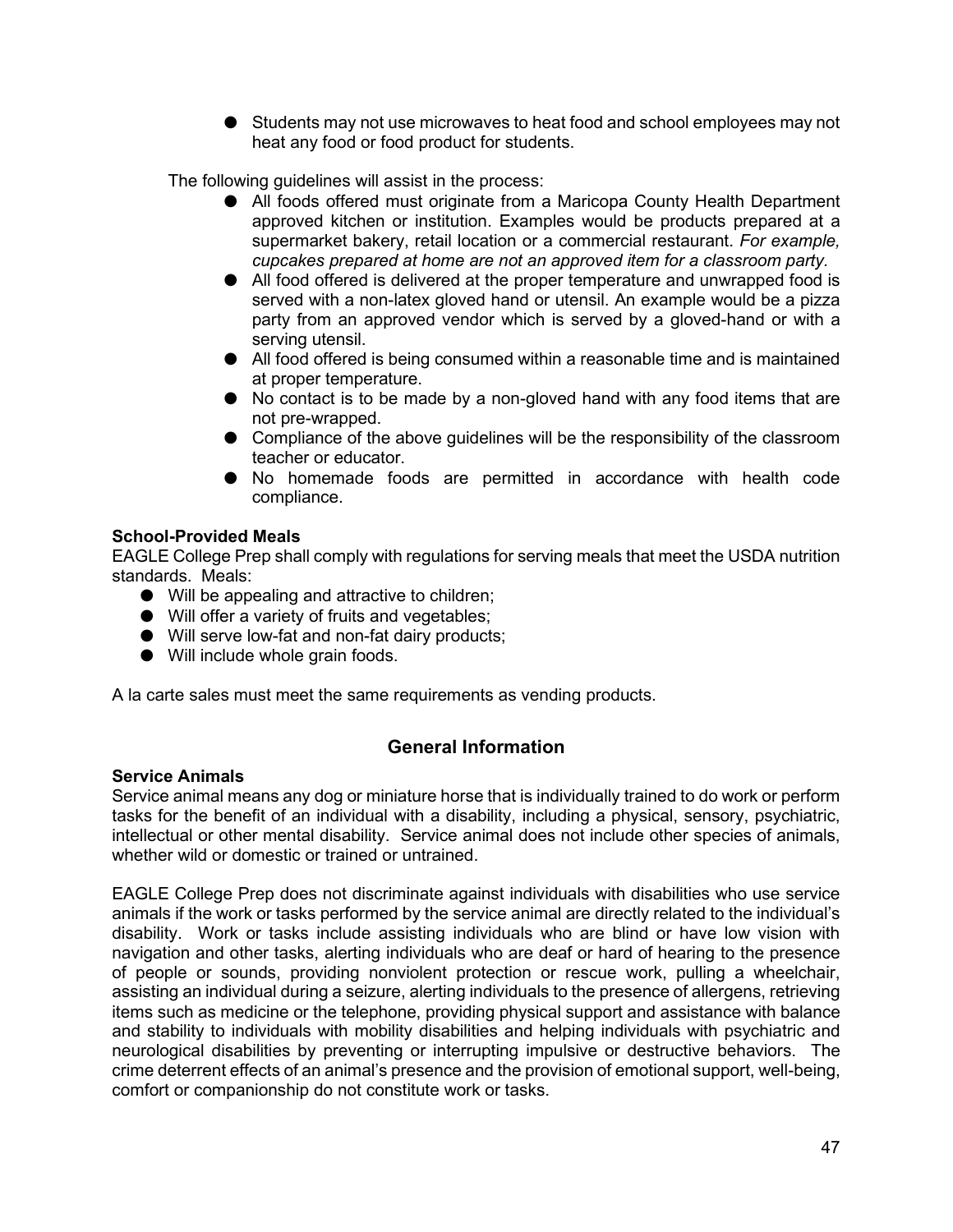Individuals with disabilities shall be permitted to be accompanied by their service animal in all areas of the School's facilities where members of the public, participants in services, programs or activities, or invitees are allowed to go. A service animal may be excluded from the School if one or more of the following apply:

- The animal poses a direct threat to the health or safety of others.
- The animal fundamentally alters the nature of the School, services or activities provided.
- The animal poses an undue burden.

A service animal shall be under the control of its handler. A service animal shall have a harness, leash, or other tether, unless either the handler is unable because of a disability to use a harness, leash or other tether, or use of the harness, leash or other tether would interfere with the service animal's safe, effective performance of work or tasks, in which case the service animal must be under the handler's control.

The school shall not be responsible for the training, feeding, or grooming of the service animal. The school must approve any person who is authorized by the owner to assist in care and supervision of the service animal while on school property.

A request for an individual with a disability to be accompanied by a service animal must be submitted to the principal at least three (3) days prior to bringing the service animal to school or to a school function. Forms are available by contacting the school office.

Service dog requests must provide proof of the following vaccinations: DHLPPC (distemper, hepatitis, leptospirosis, parainfluenza, parvovirus, and coronavirus) Bordetella, rabies. Miniature horse requests must provide proof of the following vaccinations: Equine Infectious Anemia (Coggins Test), rabies, tetanus, encephalomyelitis, rhinopneumonitis, influenza, and strangles.

All service animals must be: spayed or neutered; treated for and kept free of fleas and ticks; and kept groomed to avoid shedding and dander. Owners of the service animal are liable for any harm or injury caused by the animal to students, staff, visitors, and/or property.

#### <span id="page-48-0"></span>**Personal Items**

Personal items are not to be brought from home, excluding items for show-and-tell, class projects, clothing, backpacks, and classroom supplies. Students are to receive prior approval from the teacher before bringing items from home, and items are to be kept in the school office or with the teacher. Students bringing items to school without permission may face disciplinary action and parents are notified. If students inadvertently bring items to school and immediately turn them in to the school office, students may not face disciplinary action.

Items remaining on campus at the end of the school year are donated to a local charity or discarded. Students may not sell or trade personal items (i.e., trading cards, pens) on campus and may not exchange gifts at school, unless it is for a class activity approved by the teacher. Loss of items is to be reported to the classroom teacher and school office. EAGLE College Prep is not responsible for the loss or damage to personal items brought to school. Examples of items not allowed on campus are:

- Electronic equipment and games, such as an iPod or music player, headphones or earbuds, gaming devices or cartridges
- Non-motorized vehicles, such as rollerblades, skateboards, shoes with wheels, scooters (except as permitted and stowed for transportation to/from school)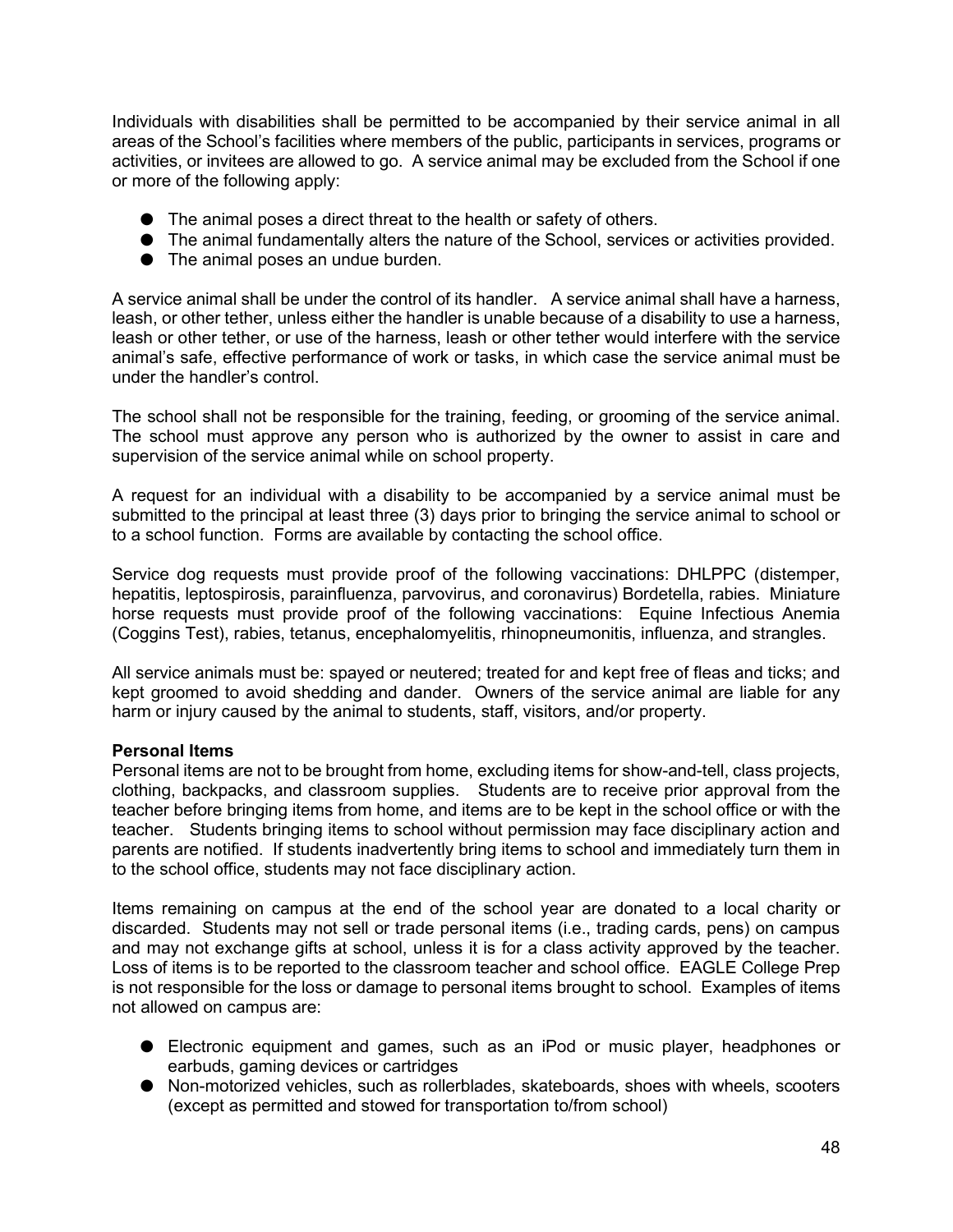- Toys, such as stuffed animals, hot wheel cars or playing/trading cards
- Candy, chips, Cheetos, gum, or soda
- Excessive amounts of cash

#### <span id="page-49-0"></span>**Cell Phones**

At EAGLE College Prep, we realize that cell phones are a part of society; however, they can be disruptive to the educational environment. To have an electronic communication device at school, students must have parental approval and a signed cell phone use agreement on file with the office. Student possession and use of cellular phones, smart watches, iPods, and other electronic signaling devices on school grounds, at school-sponsored activities, and while under the supervision and control of EAGLE College Prep employees is a privilege which will be permitted only under the circumstances described herein. The use of cell phones includes making phone calls, receiving phone calls, ringing or other sounds, playing music or video, text messaging, use of cell phone cameras, or any other electronic function. Cell phones should remain off at all times to avoid student consequences. At no time will any student operate a cell phone or other electronic device with audio and/or video capabilities in a locker room, bathroom, or other location where such operation may violate the privacy right or harassment of another person.

Students may not use cellular phones, smart watches, pagers, and other electronic signaling devices on campus unless under the direction and supervision of a staff member before or after school hours. These devices must be turned off and stored in a backpack during the instructional day. Unauthorized use of such devices disrupts the instructional program and distracts from the learning environment. Therefore, unauthorized use is grounds for confiscation of the device by school officials, including classroom teachers. Confiscated devices will be returned to the parent or guardian. Unauthorized use of such devices may result in disciplinary action.

#### <span id="page-49-1"></span>**Volunteer Policy**

The goal of the school's volunteer program is to assist our school in providing the best possible education for each student. The services of volunteers are utilized to accomplish the following objectives:

- Support teachers and personnel with non-instructional tasks
- Provide teachers with more time to work with students
- Provide additional individual attention to those children who need individual assistance
- Promote a school-home-community partnership for quality education
- Enrich the curriculum and children's learning opportunities

All volunteers must read, sign, and agree to abide by the rules set out in the school's Volunteer Handbook. Volunteers are required to receive in-service training about volunteering at the school site or off-campus activities. Please see the website or contact the school office to obtain the Volunteer Handbook and register for the training.

#### <span id="page-49-2"></span>**Conduct of Visitors/General Public on School Property**

The definition of *general public* is anyone who does not come under the definition of student, faculty member, staff member, or employee.

● All visitors, parents, guardians, etc. who visit the school for any reason (i.e. volunteering in the classroom, observation, meeting with school staff, etc.) are required to enter the school through the main/front doors, report to the school office, sign in, present and surrender identification, and wear a visitor badge at all times. In order to ensure the safety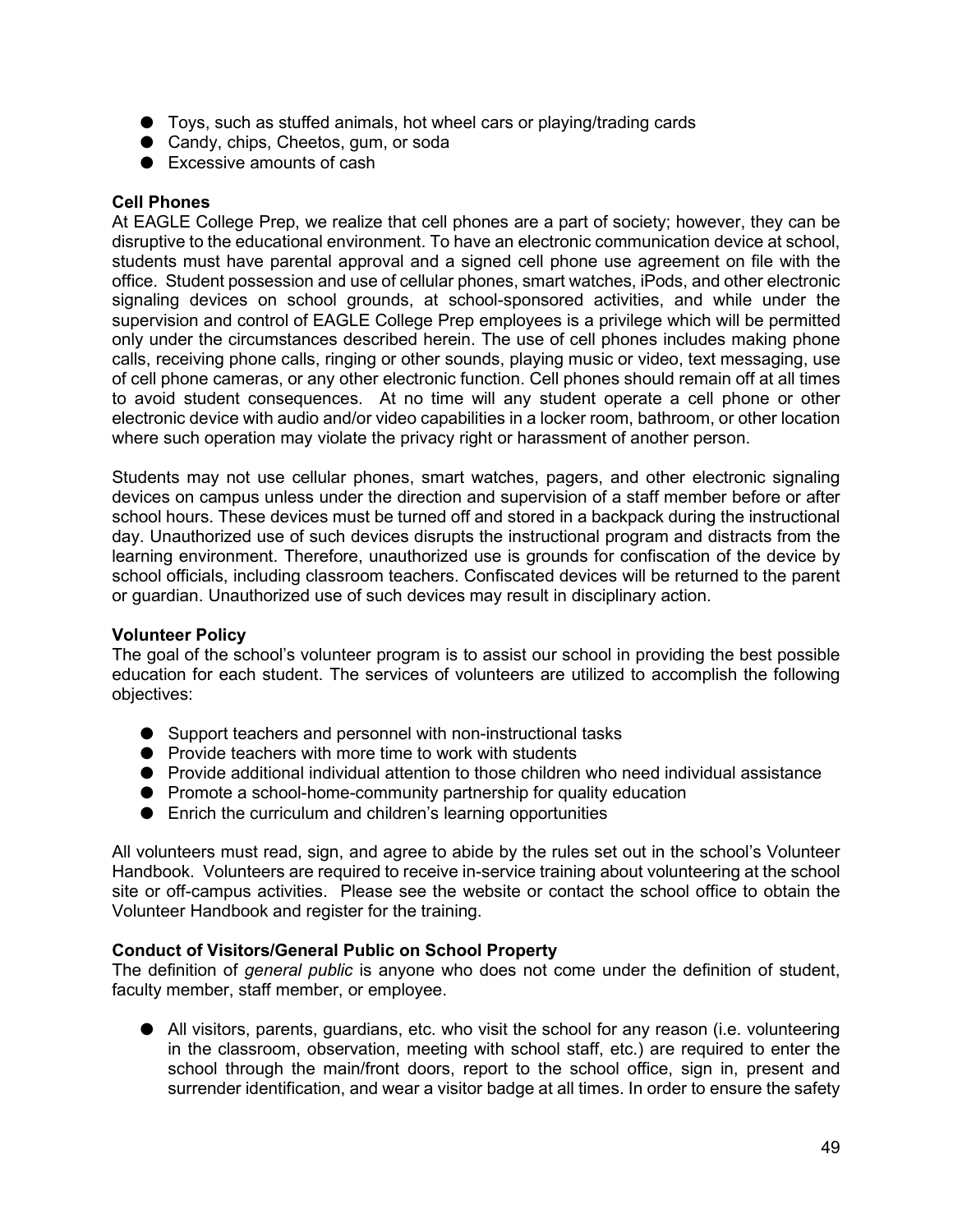of the campus community, entrance to the school through other entrances is not permitted by visitors. All visitors must always be escorted by a staff member.

- No person shall visit or audit a classroom or other school activity, nor shall any person come upon or remain upon school premises, without prior approval by the principal or the principal's authorized representative, nor shall any person conduct or attempt to conduct any activity on school premises without prior approval by the principal or principal's authorized representative.
- Any member of the general public considered by the principal, or a person authorized by the principal, to be in violation of these rules shall be instructed to leave school property. Failure to obey the instruction may subject the person to criminal proceedings pursuant to A.R.S. § 13-2911 and to any other applicable civil or criminal proceedings, or to tribal ordinance.
- Persons who engage in disorderly conduct of any kind may be subject to removal and exclusion from the school.
- No person shall possess or engage in the use of medical marijuana on school property or at school-sponsored events.

No person shall engage in conduct that may cause interference with or disruption of an educational institution. Interference with or disruption of an educational institution includes any act that might reasonably lead to the evacuation or closure of any property of the educational institution or the postponement, cancellation or suspension of any class or other school activity. For the purposes of this policy, an actual evacuation, closure, postponement, cancellation or suspension is not required for the act to be considered interference or disruption.

A person commits interference with or disruption of an educational institution by doing any of the following:

- Intentionally, knowingly or recklessly interfering with or disruption of the normal operations of the school by either:
	- o Threatening to cause physical injury to any employee or student of the school or any person on the property of the school.
	- o Threatening to cause damage to the school, the property of the school, or the property of any student or employee of the school.
- Intentionally or knowingly entering or remaining on the property of the school for the purpose of interfering with or denying lawful use of the property to others.
- Intentionally or knowingly refusing to obey a lawful order given by the principal, school operations manager, or another person designated to maintain order at the school.

The above identified acts need not be directed at a specific individual, the school, or specific property of the school to constitute a violation of this policy. Restitution for any financial loss caused by a violation of the policy may be required. Furthermore, an individual who interferes with or disrupts an educational institution is subject to misdemeanor or felony charges as provided in A.R.S. § 13-2911.

A person may also interfere with or disrupt the operation of the school by committing any of the following:

- Any conduct intended to obstruct, disrupt, or interfere with teaching, research, service, administrative, or disciplinary functions or any activity sponsored or approved by the School Board.
- Physical or verbal abuse or threat of harm to any person on property owned or controlled by the school or at school-sponsored functions.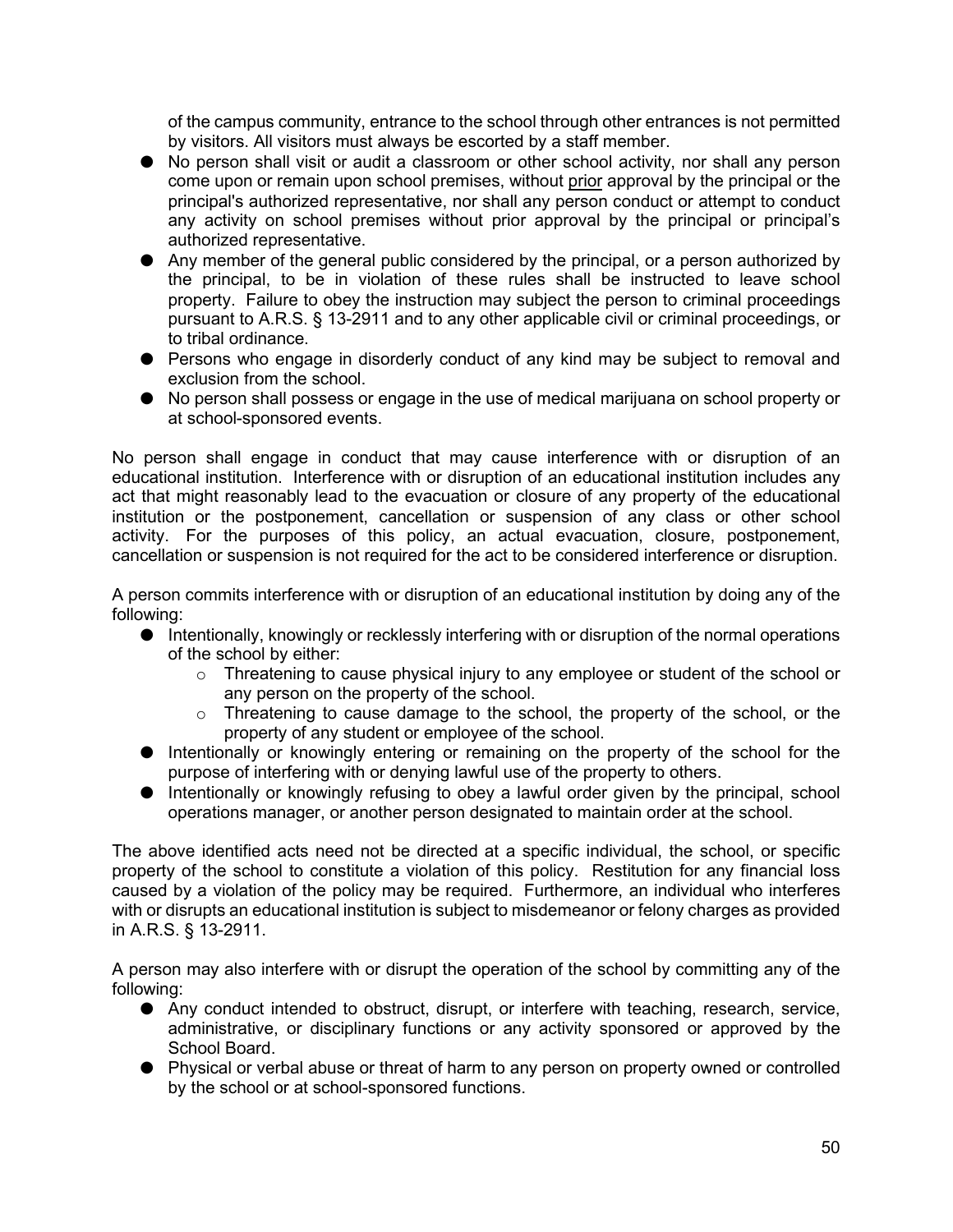- Forceful or unauthorized entry to or occupation of school facilities, including both buildings and grounds.
- Illicit use, possession, distribution, or sale of tobacco, alcohol, or drugs, other controlled substances, or other illegal contraband on school property or at school-sponsored functions.
- Use of speech or language that is offensive or inappropriate to the limited forum of the public-school educational environment.
- Failure to comply with the lawful directions of school officials or of law enforcement officers acting in performance of their duties, and failure to identify oneself to such officials or officers when lawfully requested to do so.
- Knowing violation of a school rule and/or Policy. Proof that an alleged violator has a reasonable opportunity to become aware of such rules and regulations shall be sufficient proof that the violation was done knowingly.
- Any conduct constituting an infraction of any federal, state, or city law or policy of the School Board.
- Carrying or possessing a weapon on School grounds unless the individual is a peace officer or has obtained specific authorization from the appropriate school administrator.

#### <span id="page-51-0"></span>**Student Early Check Out Policy**

We hold the safety of our students in the highest regard. Due to this, adults wishing to check out a student must provide an identification card to the office manager before a student will be dismissed to the adult. Additionally, students will only be released to adults listed on the student's emergency contact form. Students will not be allowed to be checked out during the fifteen (15) minutes prior to the dismissal procedure.

#### <span id="page-51-1"></span>**Teacher and Parent Communication**

Due to the critically important jobs our teachers have in educating our students, parents will not be able to speak to teachers during the school day unless an appointment is made at least 24 hours in advance. All parents/guardians who call the school office to speak to a teacher during school hours will be directed to the teacher's voicemail. Please be sure to leave your name, student's name, phone number, and reason for your call on the voicemail and the appropriate teacher will respond within 48 hours. If you do not receive a return phone call, please notify the office manager.

In order to build consistent and effective communication between home and the school, regular communication may include (but is not limited to):

- Regular school newsletters
- Regular classroom newsletters/updated classroom websites
- Electronic communication: emails, text messages, Class Dojo, etc.
- Parent teacher conferences
- Quarterly report cards
- Mid-quarter progress reports
- Extra-curricular activities
- Annual school calendar with reminder notices sent home throughout the year
- Teacher welcome letters
- EAGLE Scholar Showcase

In an effort to help parents/guardians develop skills to use at home that support their children's academic efforts and social development, EAGLE College Prep will provide parents/guardians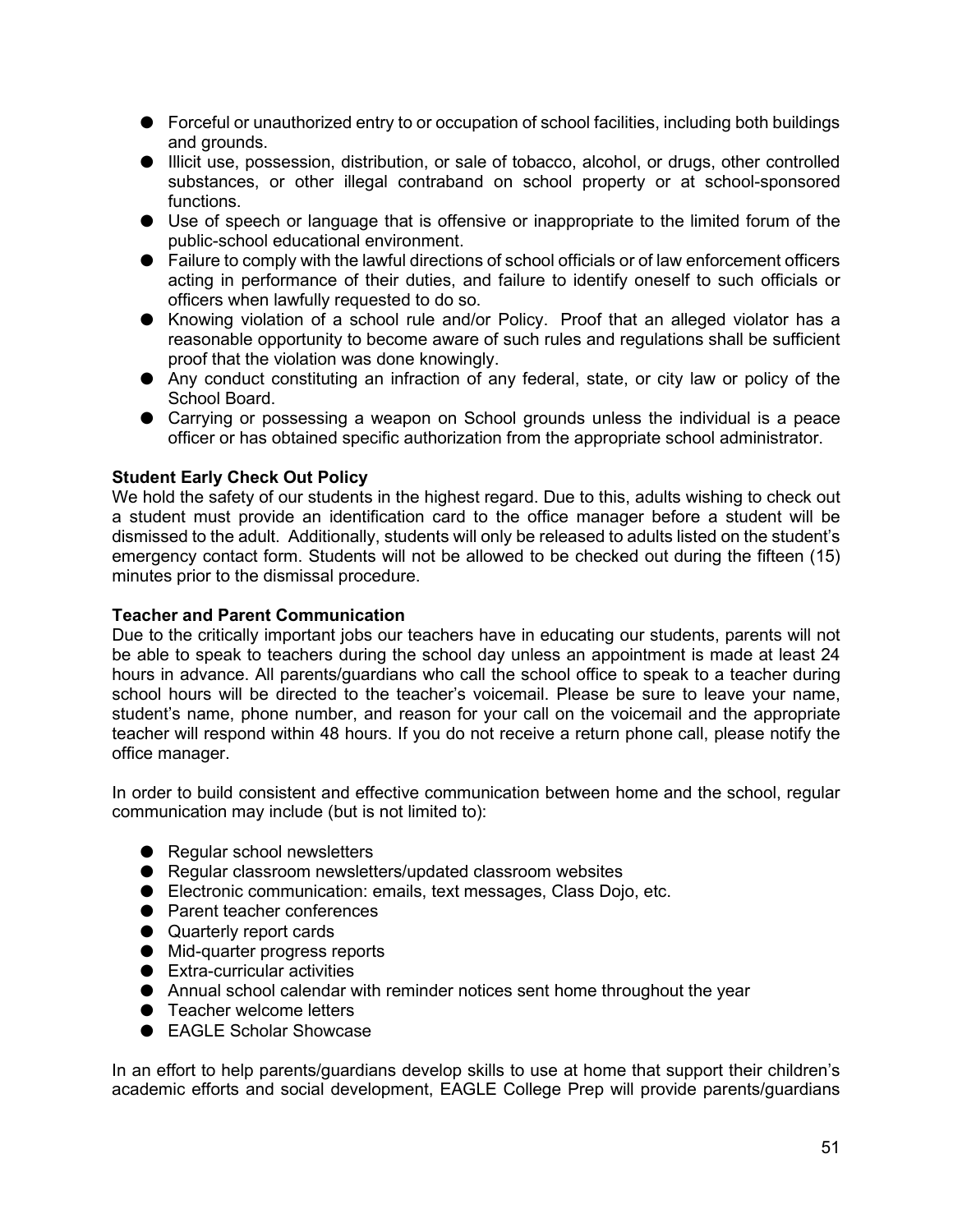with techniques and strategies that they may utilize to improve their children's academic success to assist their children in learning at home. Activities may include:

- Homework night
- Open House
- Literacy workshops for parents
- Love and Logic workshops for parents
- Character education workshops for parents
- Parent University

EAGLE College Prep will provide communication and opportunities for parents/guardians at school events in their native language to the extent possible. Parents/Guardians with disabilities will be accommodated as needed.

#### <span id="page-52-0"></span>**Supplies**

Supply lists for each grade have been created by classroom teachers and are posted on the web site and distributed in the enrollment packet. Supplies are for personal and/or community use, at the discretion of the teacher.

#### <span id="page-52-1"></span>**Lost and Found**

There is a designated lost and found area at the school. Loss of any item should be reported to the office manager immediately. If any article of value is found, it should be brought to the school office immediately. Unclaimed articles in the lost and found are donated to charity at the end of each month.

#### <span id="page-52-2"></span>**Field Trips**

Field trips are an extension of concepts taught in the classroom. Parents/Guardians are often asked to serve as chaperones for various field trips and their assistance is truly appreciated. The purpose of a parent/guardian volunteer is to actively supervise students assigned to them. To be eligible to volunteer as a chaperone, adults must complete the volunteer requirements described in the Volunteer Handbook prior to the field trip. This includes a short training provided by the school. Volunteers are expected not to purchase items for students in gift shops. Volunteers are asked not to bring any other children with them so that they are better able to focus their attention on the students participating in the field trip. Students and chaperones will be transported to and from all field trips on a bus. Only students exhibiting responsible behavior may go on field trips.

#### <span id="page-52-3"></span>**Fundraising Opportunity**

EAGLE College Prep may provide opportunities for individual students and clubs to raise funds to sponsor trips and events. All funds or items generated by the student through EAGLE College Prep fundraising events or private fundraising organizations for the benefit of any school program immediately becomes the property of EAGLE College Prep.

#### <span id="page-52-4"></span>**Tax Credit Donations**

Arizona taxpayers have the unique opportunity to direct their tax dollars and help fund EAGLE College Prep programs through the use of the free state tax credit – better than a deduction! Individuals can assign \$200.00 (\$400.00 if filing jointly) of the state tax dollars they have paid or will pay during this tax year. Simply donate that amount to the front desk using the ECA Tax Form posted on the family information page of the website. At tax time, donors receive that money back as part of their state tax return or reduction of what they owe. For instance, if your income requires \$800.00 to be paid in state taxes, and your employer withholds \$800.00 - you owe nothing. If you also choose to donate \$400.00 to the school, you will get a \$400.00 refund. Please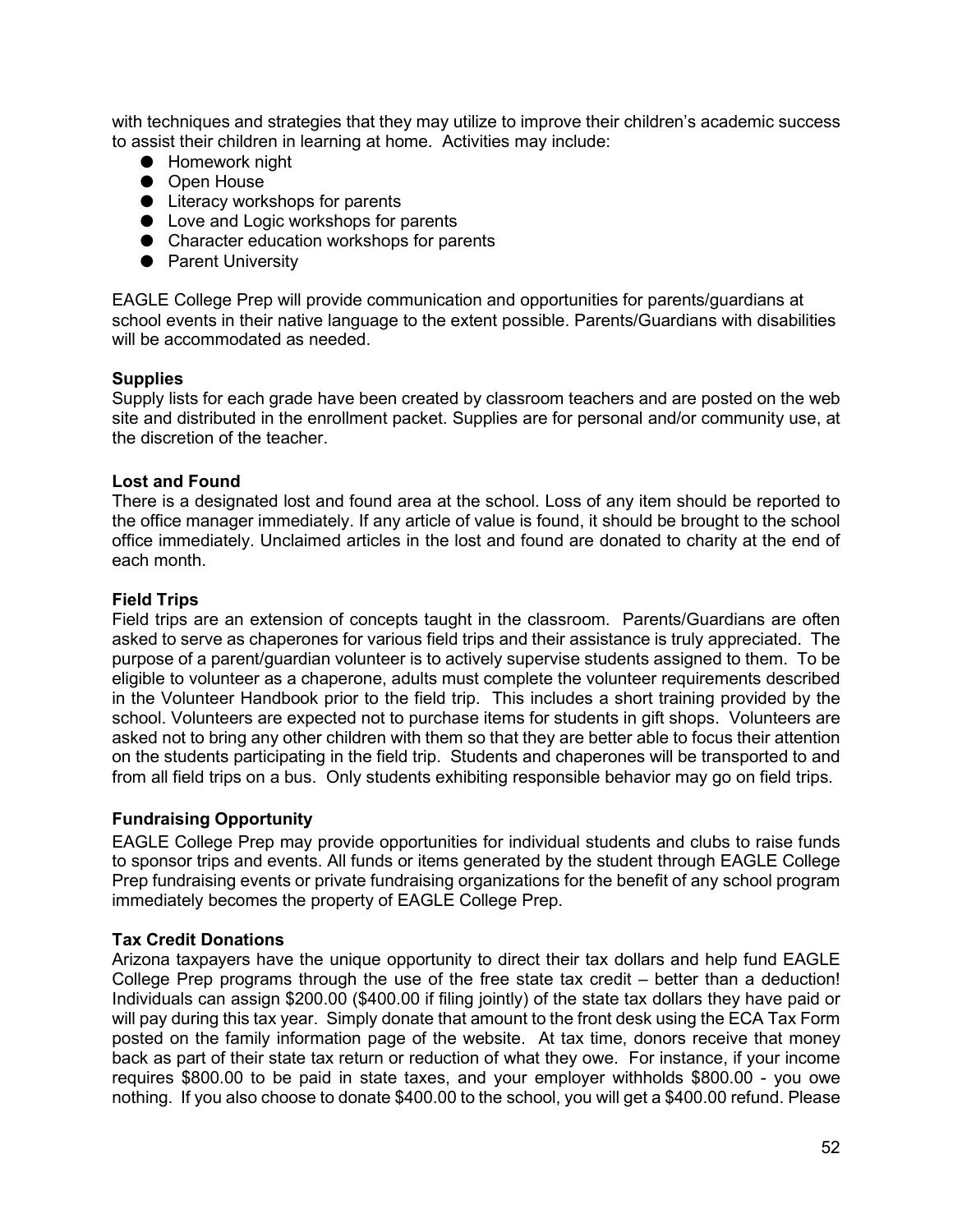consider this as you plan for the school year! Speak with your tax professional to see how the credit would change your tax situation.

#### <span id="page-53-0"></span>**Title 1 Parent Involvement**

Each school served under this part shall:

- 1. Convene an annual meeting, at a convenient time, to which all parents of participating children be invited and encouraged to attend, to inform parents of their school's participation, to explain requirements, and the right of the parents to be involved;
- 2. Offer flexible number of meetings, such as meetings in the morning or evening; and may provide, with funds, transportation, child care, or home visits;
- 3. Involve parents, in an organized, ongoing, and timely way, in the planning, review, and improvement of programs including the parent involvement policy and the joint development of a school-wide plan;
- 4. Provide parents timely information about programs; a description and explanation of the curriculum, the forms of academic assessment used to measure student progress, and the proficiency levels students are expected to meet; if requested by parents, opportunities for regular meetings to formulate suggestions and to participate, if appropriate, in decisions relating to their children;
- <span id="page-53-1"></span>5. If the school-wide program plan is not satisfactory, parents may submit comments on the plan.

#### **Homeless Education Policy**

This policy is intended to be in direct compliance with the Arizona Revised Statutes, Arizona Administrative Code and McKinney-Vento Homeless Education Assistance Improvements Act of 2001 (the Act) and should be read as consistent with those documents.

#### <span id="page-53-2"></span>**Definitions**

The term "homeless students" means individuals who lack a fixed, regular, and adequate nighttime residence and includes:

- Students who are sharing the housing of other persons due to loss of housing, economic hardship or a similar reason; are living in motels, hotels, trailer parks, or camping grounds due to the lack of alternative adequate accommodations; are living in emergency or transitional shelters; are abandoned in hospitals; or are awaiting foster care placement.
- Students who have a primary nighttime residence that is a public or private place not designed for or ordinarily used as a regular sleeping accommodation for human beings.
- Students who are living in cars, parks, public spaces, abandoned buildings, substandard housing, bus or train stations, or similar settings.
- Migratory students who qualify as homeless because the children are living in circumstances described above.
- The term "unaccompanied youth" includes a youth who is not in the physical custody of a parent or legal guardian.

#### <span id="page-53-3"></span>**Liaison for Homeless Students**

The student services manager and/or office manager will serve as the liaison for homeless students and will carry out pertinent duties. Such duties include: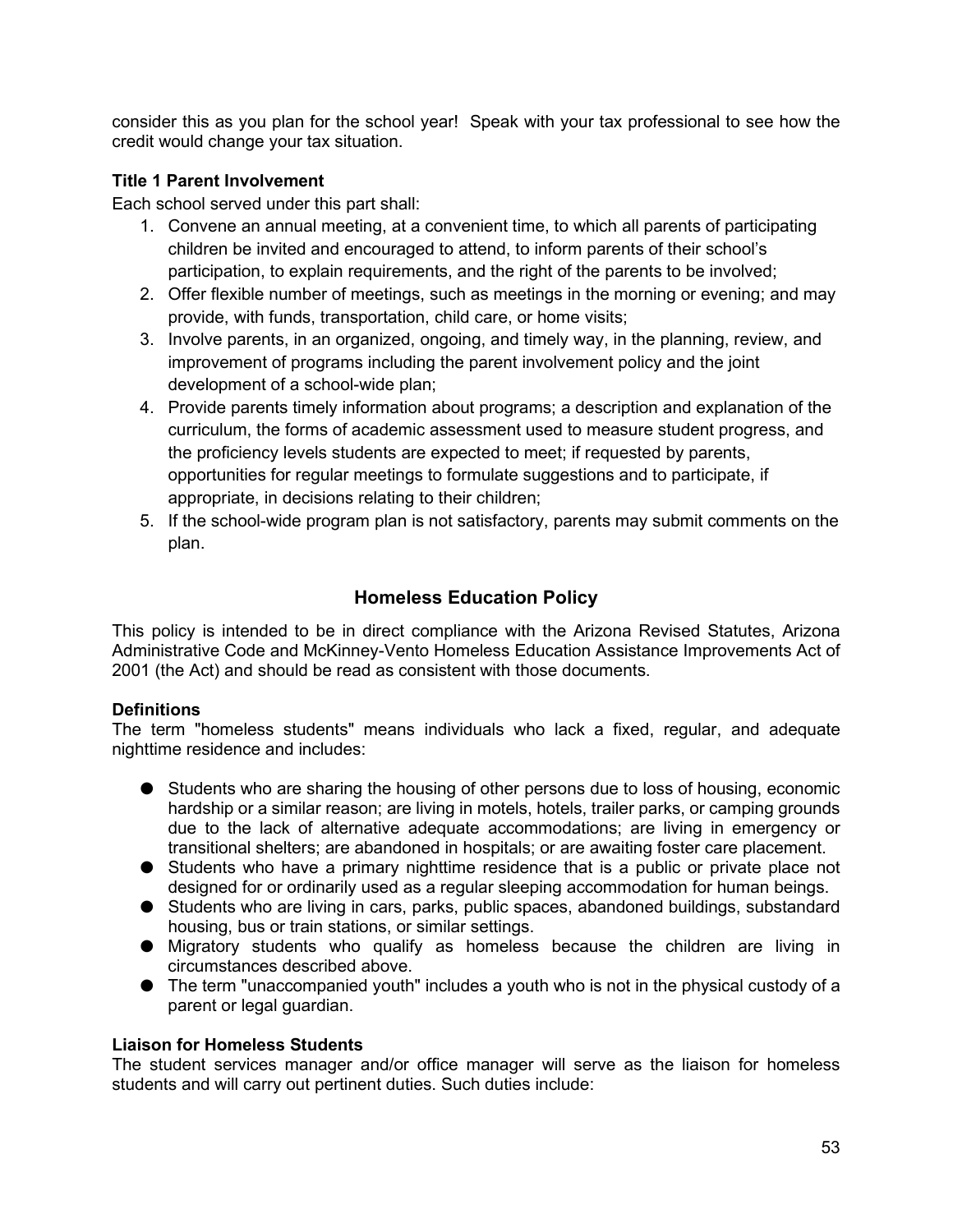- Identifying homeless children and youths as identified by school personnel and through coordination activities with other entities and agencies.
- Ensuring that homeless children and youths are enrolled in school and have a full and equal opportunity to succeed.
- Ensuring that homeless families, children, and youths receive educational services for which they are eligible including referrals to health care services, dental services, and mental health services; referral to AZEIP; and referral to Head Start and preschool programs.
- Ensuring that the parents or guardians of homeless children and youths are informed of the educational and related opportunities available to their children and are provided with meaningful opportunities to participate in the education of their children.
- Disseminating public notice of the educational rights of homeless children and youths.
- Mediating enrollment disputes.
- Informing the parent or guardian of a homeless child or youth of all transportation services to the school and assisting with providing these services.
- Reporting to the State Coordinator for Homeless Education necessary information to assess the educational needs of homeless children and youths at EAGLE College Prep

#### <span id="page-54-0"></span>**Enrollment**

Before enrollment, it shall be determined that the student first meets the definition of a homeless student under the Act. The Act guarantees a child qualified as homeless the right to attend one of two schools: the school of origin or the school of residency. As a charter school, EAGLE College Prep has the obligation to enroll homeless students as a "school of origin." The school of origin is defined as the school that the child last attended before experiencing homelessness or the school where the student was last enrolled. The school of residency is defined as the neighborhood school identified by the attendance area in which the student is currently residing. Therefore, only homeless students for whom the last school of attendance or enrollment was EAGLE College Prep will be immediately enrolled. All other homeless students will be referred to their school of residency or their last school of origin for enrollment.

When EAGLE College Prep is the school of origin, the school will keep students in homeless situations to the extent feasible, unless it is against the parent/guardian wishes. Students will be allowed to stay in the school the entire time that they are homeless and until the end of the academic year in which they move into permanent housing.

#### **Health**

<span id="page-54-1"></span>Health screenings are provided annually in order to identify students with health problems such as vision or hearing deficits that may now, or in the future, affect their education. Parents/Guardians are requested to notify the school office if a student has a health problem. School personnel make every effort to comply with physicians' recommendations.

School officials deal with illnesses and accidents that occur at school. We cannot keep an ill child in school. Our main interest is the health and safety of all students in our school. In order to protect students that are more susceptible to secondary illnesses and protect other students from possible communicable diseases, please keep your student home when he/she is ill.

Any student with a temperature of 100 degrees Fahrenheit or more may not attend school. If sent home from school with a fever, students may not return to school until they are without fever for twenty-four (24) hours. Parents/Guardians are requested to keep students home if the following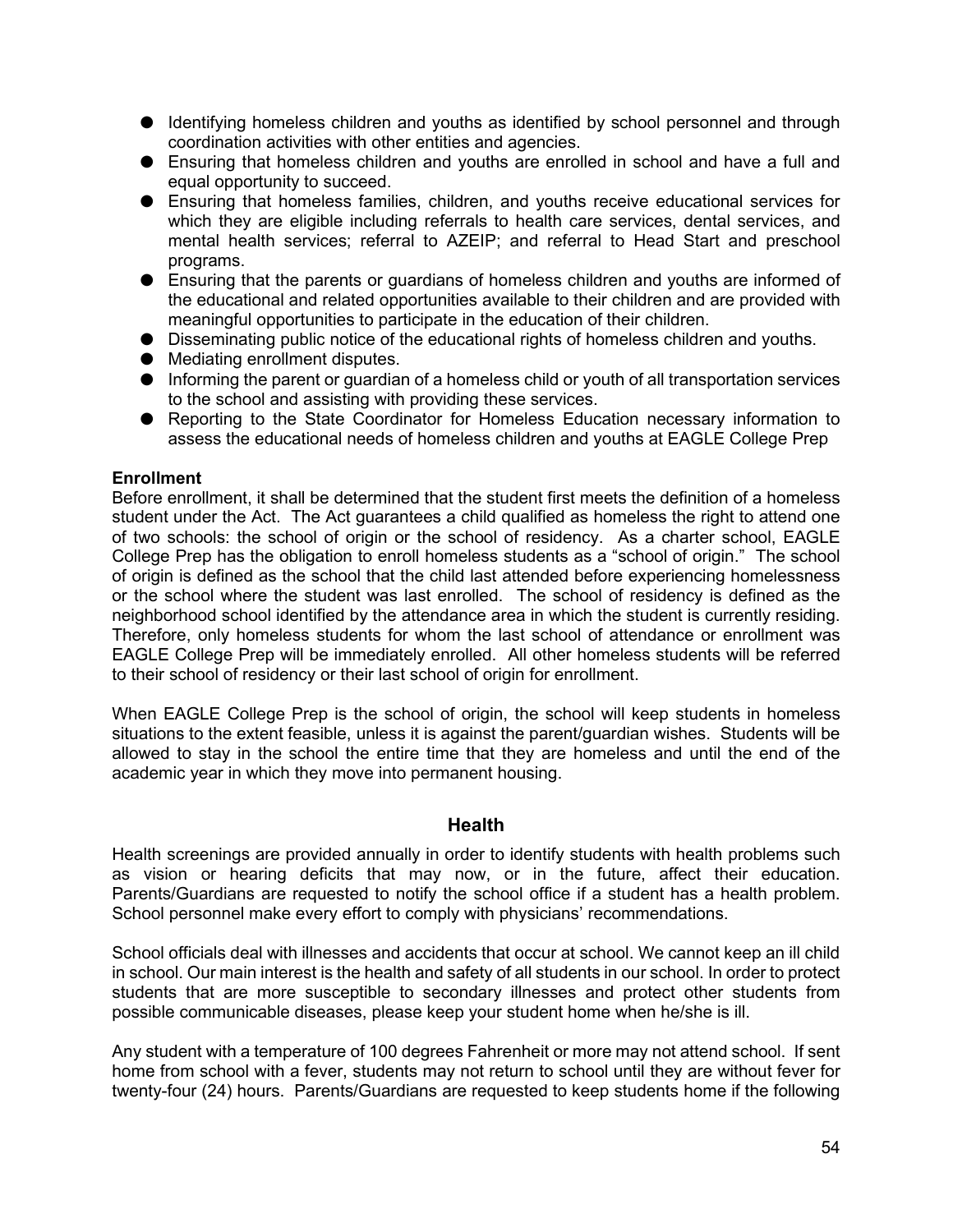symptoms are present: nausea and vomiting, elevated temperature, yellow or green nasal discharge, red or inflamed eyes, cold symptoms, any skin rash unless it has been diagnosed by a physician as non-infectious, severe headache, or other pain. State law requires that students be excluded from school if they are suspected of having a communicable disease.

#### <span id="page-55-0"></span>**Health Screening Programs**

- *Hearing:* We follow the guidelines recommended by the Arizona Department of Health Hearing Conservation program. Hearing tests are given to students at specified grade levels.
- *Vision:* We follow the guidelines of the Arizona Department of Health Services Vision program. Vision tests are given to pupils at specified grade levels.
- *Pink Eye:* Pink eye (conjunctivitis) is an eye infection with symptoms of red, swollen, runny and/or sticky eyelids, especially in the morning. Bacteria or a virus can cause pink eye that is easily spread from person to person by contact with discharge from the infected person's eyes. When it is necessary to send a child home because of pink eye symptoms, we encourage the parent to call their doctor and report the symptoms. If medication is prescribed, the child can return to school after using the medication for 24 hours.

#### <span id="page-55-1"></span>**Head Lice Policy**

EAGLE College Prep Head Lice Policy is designed to ensure the well-being and safety of all students, staff, and visitors to our campus in the event of a lice outbreak. The Head Lice Policy has the following goals:

- Decrease school absenteeism
- Support families in their efforts to control and eliminate head lice
- Maintain student privacy

#### <span id="page-55-2"></span>**Procedures for Management of Head Lice in Schools**

In detection of head lice, it is important to keep the following elements in mind:

- Implementation of head lice detection and control procedures is based on current scientific research and best practice.
- School staff will follow head lice detection and management procedures.
- Information about head lice infestation is to be shared on a "need to know" basis as deemed appropriate by the building administrator.
- Confidentiality of student information will be maintained in compliance with FERPA
- The importance of school staff documenting head lice surveillance efforts
	- 1. When a student is found to have *live* lice:
		- The parent is notified and information related to detection and elimination of head lice can be provided at that time or sent home with the student in a sealed envelope. Best practice is to also attempt contact personally.
		- The student is not sent home from school, however if the parent offers to pick up the student, that is acceptable.
		- The parent is instructed that the student must be treated before returning to school.
		- In some cases (based on administration's professional judgment), it may be appropriate to have the student's head checked upon return to school.
			- o If lice and/or nits are found, the parent is notified to keep nit-picking and combing (at least daily per day for the next two weeks).
			- $\circ$  Follow up head checks may be done by school staff to confirm lice management efforts.
		- Record these head checks in the school's Confidential Lice Log.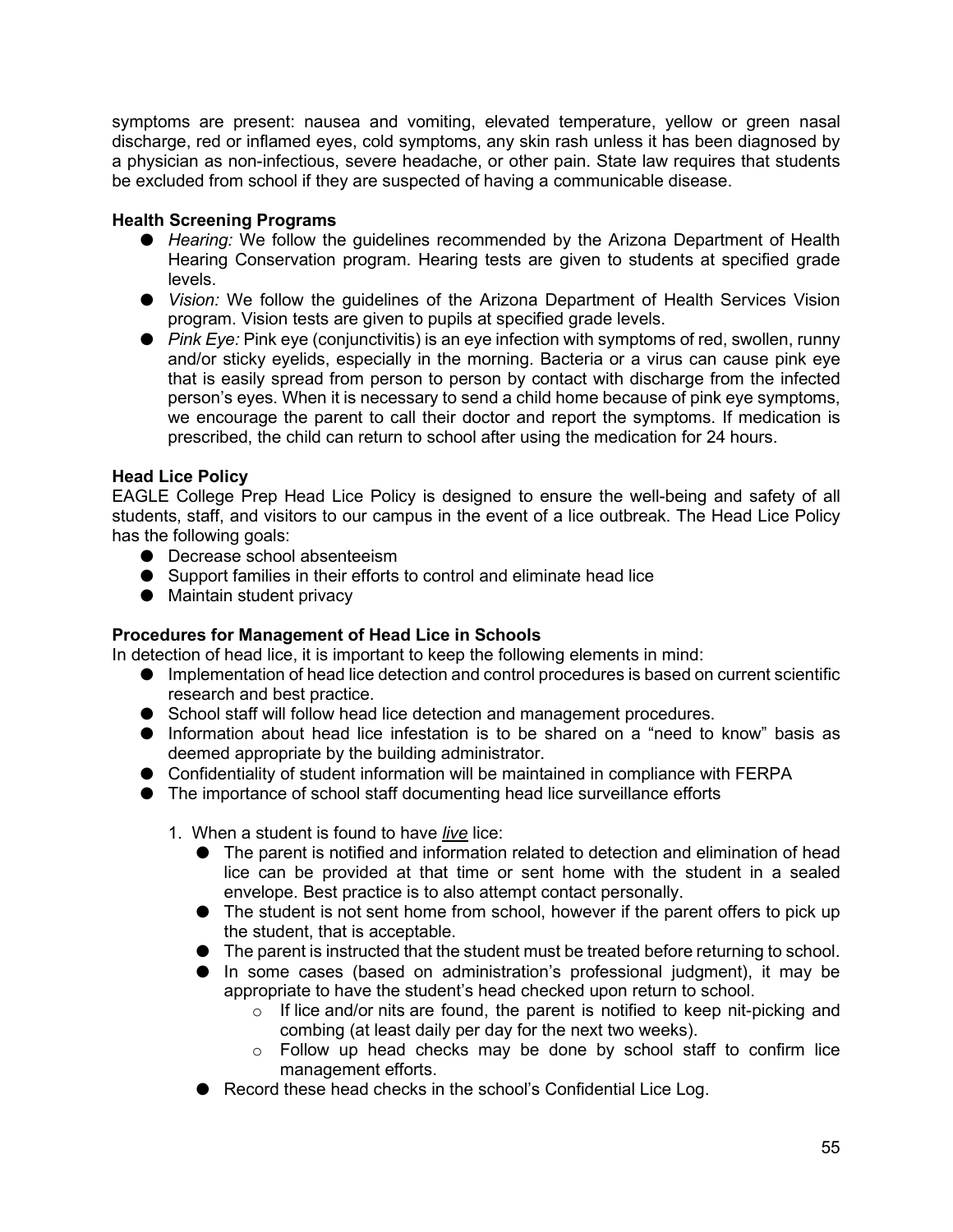- If live lice/nits are found the process of notification to parents/guardians begins again.
- 2. When a student is found to have *nits* present (*no live lice* detected):
	- The parent is notified and encouraged to treat the student and nit-pick (at least daily for the next two weeks). Best practice is to also attempt contact personally.
	- The student is not sent home from school.
	- Information related to detection and elimination of head lice is sent home in a plain envelope with the student.
	- If future checks reveal an increased number of nits present or it is obvious to the screener that the student's hair has not been treated, the parent will be contacted for follow-up and support.
- 3. When to check beyond the identified student with live lice or nits:

If live lice or nits are detected in a student it is best practice to:

- Determine if the student has siblings. If yes, then check the siblings for the presence of lice.
- If a student is found to have head lice, they are to be documented on the confidential lice log and parent notification is to occur as previously stated.

Full Classroom screenings for head lice are NOT done: "Current evidence does not support the efficacy and cost-effectiveness of classroom or school-wide screening for decreasing the incidence of head lice among children "(per CDC, May 2007).

#### 4. Classroom environment:

The classroom is only one of many environments where head lice can be transmitted. According to the CDC, most transmissions occur in the home environment (friends, sleepovers, camp, etc.)

Classroom tips:

- Notify the custodian to vacuum the affected classroom and all upholstered furniture.
- Stuffed animals and pillows can be bagged for two weeks.
- Past practices of separating coats, jackets, combs, brushes or other personal items have been found not to be as important as in the past:
	- o "…inanimate objects (such as combs, brushes, hats, helmets, headphones and hair accessories) are insignificant in harboring or transmitting head lice or their eggs. Hence, there is little, if any, reason to focus efforts … to bag clothing, toys or other items with the intent of reducing the transmission of head lice
- No environmental pesticide treatments (pesticide bombs) are to be used.
- Girls with long hair may want to wear their hair in "contained" hair styles (ponytails, buns, braids, etc.).
- Encourage students to avoid sharing hats, combs, coats, pillows, or other personal items.

The building administrator can use professional judgment to determine when unusual measures are necessary to respond to extraordinary cases.

5. Notification procedures: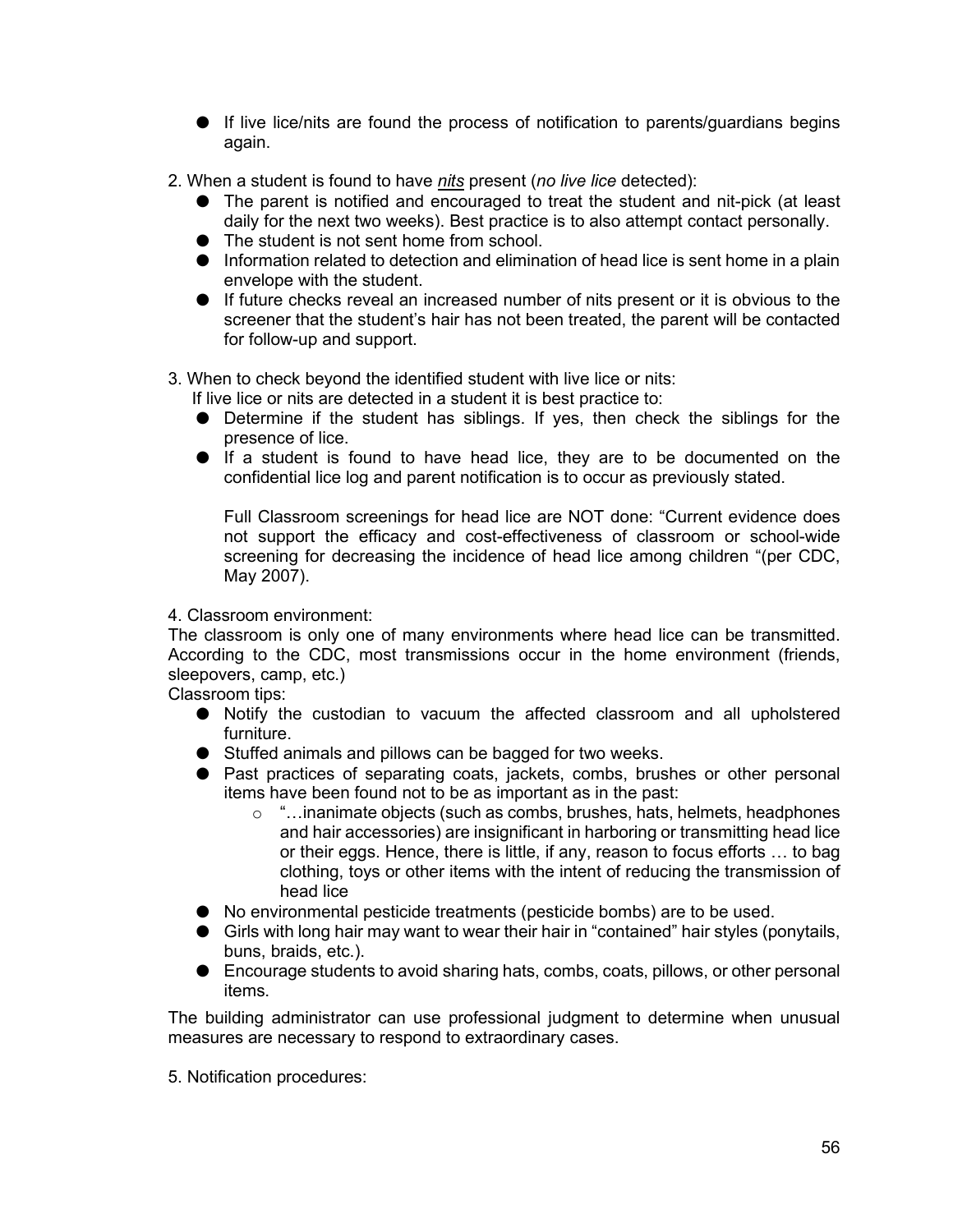The customary notification for the presence of head lice is to be done on an individual/case by case basis to the parent/guardian of an infested student. Classroom notifications are not done with typical head lice cases. In very unusual cases, it may be appropriate in the professional opinion of the school principal to consider a general parent/guardian notification for a high number of identified cases of head lice.

#### 6. Exclusion procedure support:

"No healthy child should be excluded from school or allowed to miss school time because of head lice or nits…" Note: the presence of severe infestations of untreated head lice can be disruptive to the educational setting. In the rare case that a student has either: 1) chronic head lice infestation or 2) severe head lice infestation that is disruptive to the learning environment, the building administer will be consulted.

#### 7. Documentation:

All students identified with head lice will have their names and the dates the lice/nits were found, recorded in a confidential lice log maintained in the office. The confidential lice log is to be shredded at the end of the year; this is considered a "working" document and is not FERPA compliant as a method of documentation. If a student is checked in the office for head lice that head check is to be documented as a Health Room visit in school medical log as well.

#### <span id="page-57-0"></span>**Emergency Contact**

Parents/Guardians must make arrangements to have either a parent, neighbor, or other responsible person available at all times to pick up a child who is ill. It is very important that parents/guardians inform the school immediately of any phone number or address changes**.**  School officials may contact the Department of Child Safety if a child is not picked up within two hours of the parent/guardian being contacted.

#### <span id="page-57-1"></span>**Emergency Form**

Parents/Guardians are required to complete an emergency medical referral form for each of their children every year to inform the school of how to contact you or another responsible adult if your child becomes ill or is injured at school. Parents/Guardians are expected to notify school officials regarding students' health problems including allergies to foods, medicine, insect stings, etc. It is important to notify the office of your address, home phone number, business phone number, or emergency phone number changes during the school year.

#### <span id="page-57-2"></span>**Immunizations**

School officials maintain health records on each student. An immunization record for school attendance must be completed, current, and on-file before a student can attend. Arizona law (A.R.S. § 15-872) requires that the parent/guardian, prior to school attendance, furnish a complete, up-to-date immunization record. Every parent/guardian must furnish the month and year of the child's immunizations and sign an immunization history form. The immunization requirements for a child entering EAGLE College Prep are:

- Rubeola (measles)
- Rubella (German measles)
- Poliomyelitis (polio)
- Tetanus
- Pertussis
- Mumps
- Diphtheria
- $\bullet$  Hepatitis B (3 doses for all students)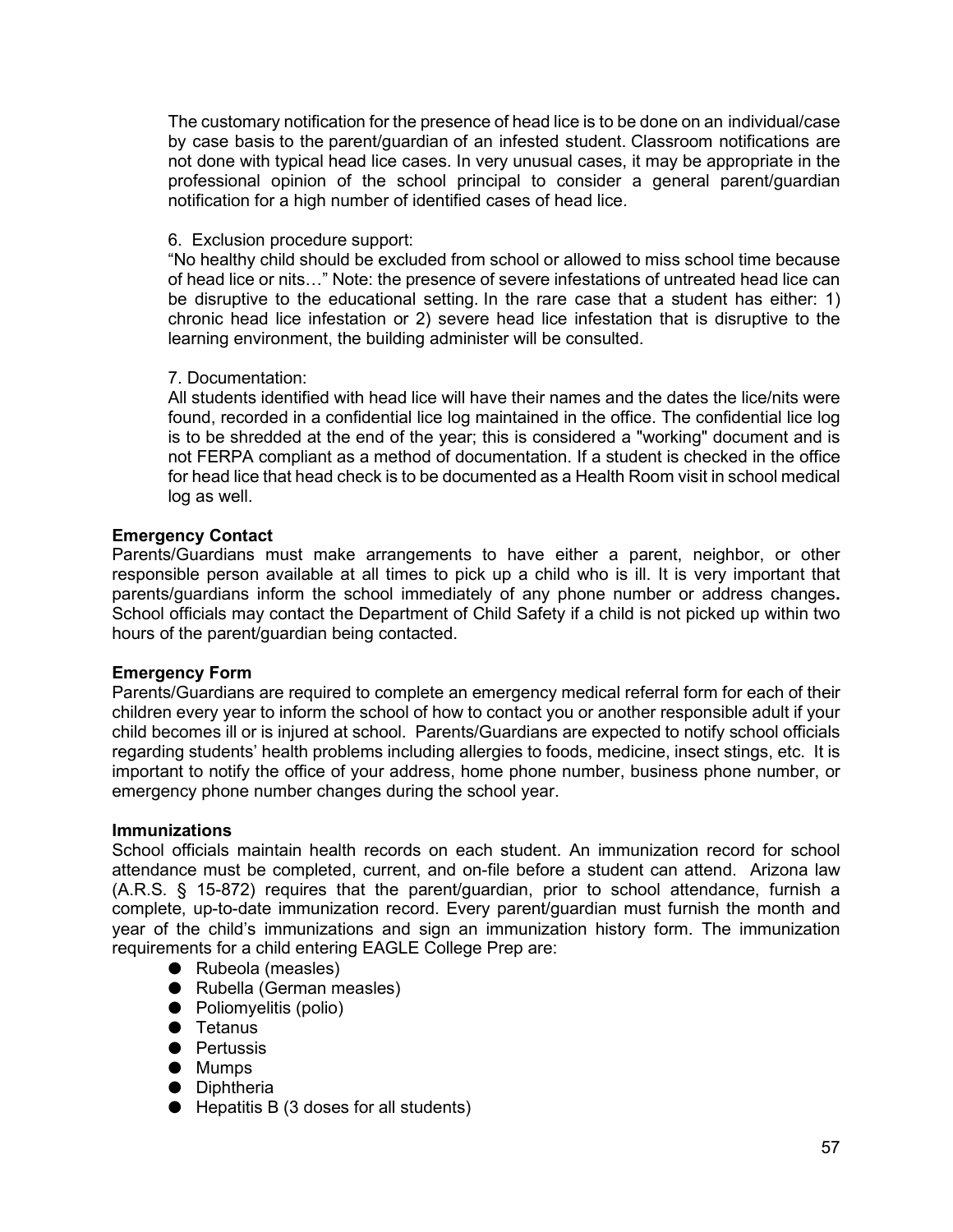- Varicella or history of chicken pox
- Meningococcal (age 11 years or older)

Arizona law does provide exemptions from immunization requirements for the following:

- Medical reasons
- Personal beliefs

Although the law allows exemptions, the Maricopa County Health Department may require the school to exclude a student from school in the case of an outbreak of any of the diseases covered by the immunization requirements. The student will be notified when he or she may return to school.

#### <span id="page-58-0"></span>**Medication**

School officials administer prescription medication in the school setting in accordance with specific regulations that come from state law. All medications must be brought to the school office by an adult and picked up from the school office by an adult. Only medications, which are needed to treat an existing ailment, are stored in a secured (locked) medicine cabinet in the school office. All medications not picked up by the end of the school year or by the date of expiration will be disposed of by school officials.

Medication to be given two (2) and/or three (3) times daily are to be given at home, unless specifically ordered by the doctor to be given at school.

For prescription medication, there must be a written order from the physician stating the name of the medication, the dosage and the time it is to be administered and that it must be administered during school hours. There must be written permission from the parent/guardian for the medication to be administered at school. The medication must be in the original prescription container labeled by the pharmacist. Pharmacies will provide a duplicate container for school use upon request. No medications in envelopes, foil, or baggies will be accepted.

Pursuant to A.R.S. § 15-341(A)(35)(36), students who have been diagnosed with anaphylaxis and/or breathing disorders may carry and self-administer emergency medications while at school and at school-sponsored activities. The student's name must be on the medication container and annual written documentation, which authorizes the possession and self-administration of the medication from the student's parent is required.

#### <span id="page-58-1"></span>**Restricted Physical Education Activities**

If for any reason you feel your child should have restricted physical education activities, please provide the office manager with a doctor's statement giving the reason and the length of the restriction. This information will be forwarded to the classroom teacher.

#### <span id="page-58-2"></span>**Diabetes Management Policy**

In accordance with A.R.S. § 15-344.01, the management of students with diabetes in the classroom, on School grounds and at school-sponsored activities shall be in compliance with this policy.

Students attending EAGLE College Prep ("The School") with diabetes shall have a Diabetes Medical Management Plan (DMMP) on file with the School and the DMMP shall be updated and submitted annually.

The DMMP shall: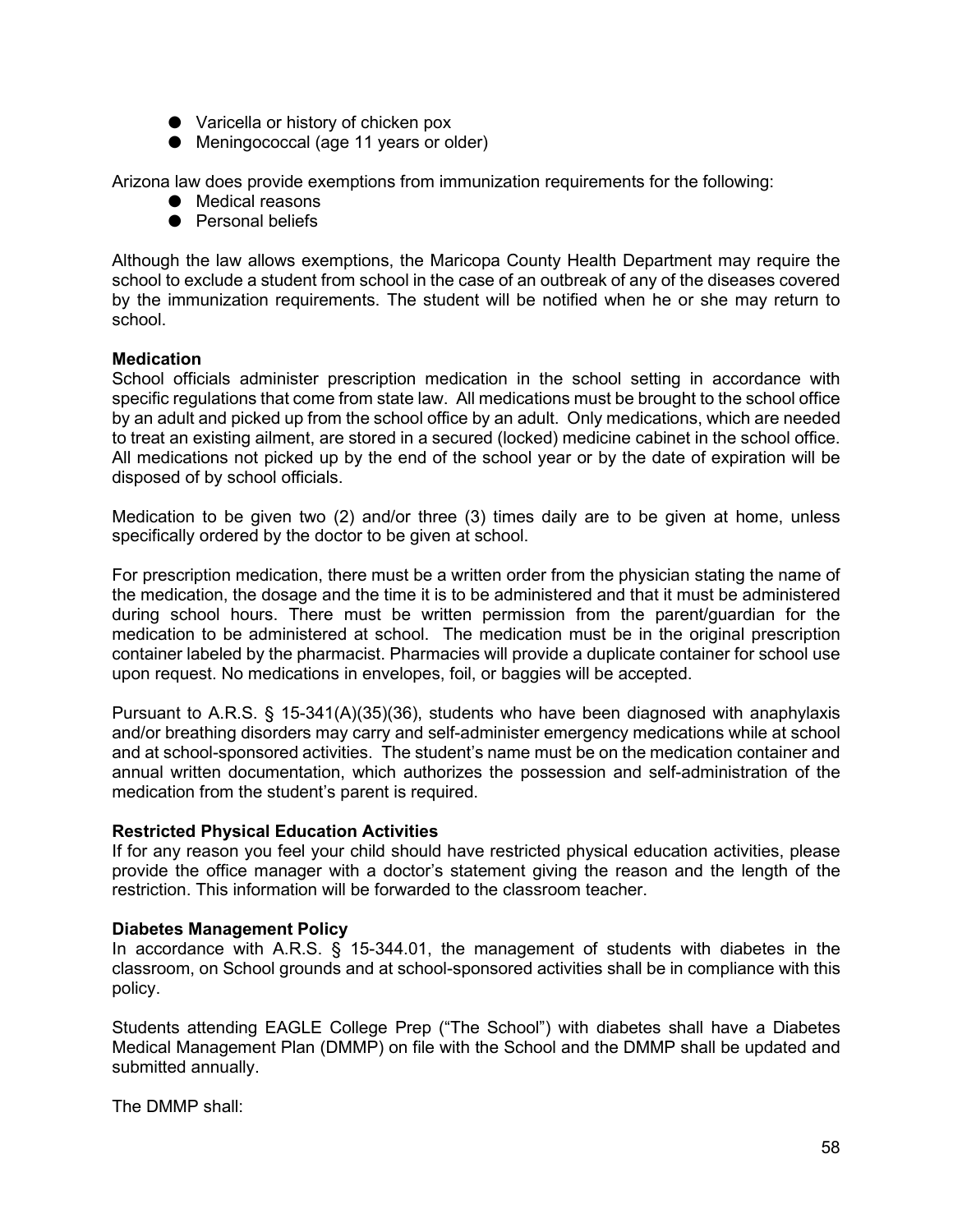- $\bullet$  Be provided by the parent or guardian;
- Be signed by the appropriately licensed health professional or nurse practitioner;
- Authorize the student to carry appropriate medications and monitoring equipment;
- Acknowledge that the student is capable of self-administering medications and equipment;
- Specify a method to dispose of equipment and medications in a manner agreed on by the parent or guardian and the School; and
- List the medications, monitoring equipment, and nutritional needs that are medically appropriate for the student to self-administer and that have been prescribed or authorized for the student.

#### <span id="page-59-0"></span>Student Self-Administration of Medication

Students are to take extraordinary precautions to ensure that any medication or equipment is secure and shall never make the medication and/or equipment available to another student. The student shall immediately report to School Administration any theft or loss of the medication and/or equipment brought to the School. Violation of these procedures may subject the student to disciplinary action.

- Students are required to practice proper safety precautions for the handling and disposal of the equipment and medications authorized under the DMMP.
- Medication must come in the prescription container as provided by the physician and/or pharmacy.
- If a student fails to practice proper safety precautions, the School may withdraw student's authorization to self-monitor blood glucose and/or diabetes medication and develop a plan for administration by a designed staff member.

#### <span id="page-59-1"></span>School Administration of Medication

If a student is not capable of self-monitoring blood glucose and/or self-administering medications, any medication administration services specified in the student's DMMP shall be provided by the School.

Two or more staff members shall be identified as designated staff members for the purposes of the administration of diabetic medications including storing, supervising ingestion, and recording.

School employees shall not be subject to any penalty or disciplinary action for refusing to serve as a designated staff member. Designated staff members shall receive training by an appropriately licensed health professional as to the implementation of a student's DMMP.

The School, its employees and members of its governing body, are immune from civil liability with respect to actions taken to adopt this Policy and all decisions made and actions taken that are based on good faith compliance with this Policy.

#### <span id="page-59-2"></span>**Wellness Policy**

Our utmost concern is the safety of our students. We comply with the rules and regulations set forth by the Maricopa County Health Code, United States Department of Agriculture federal guidelines and EAGLE College Prep board policies. Our guidelines will standardize the way in which food comes onto campus and is distributed to students.

#### **Reporting Child Abuse**

<span id="page-59-3"></span>**Child abuse is something that will not be ignored at EAGLE College Prep.** According to Arizona State law (A.R.S. § 13-3620), school employees are mandated to report suspected child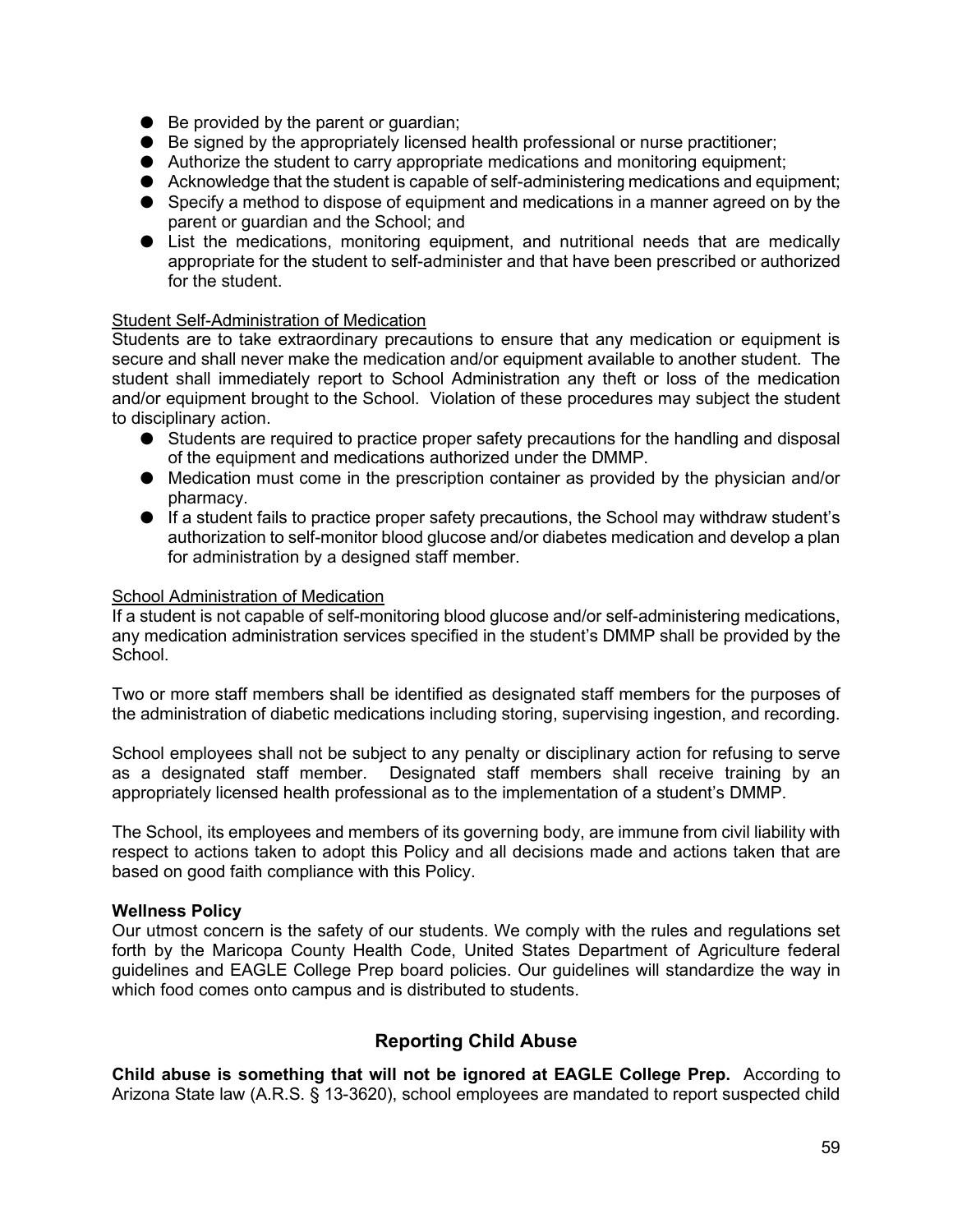<span id="page-60-0"></span>abuse and/or neglect to the Department of Child Safety (DCS) in the Department of Economic Services or the law enforcement authorities. This generally includes suspected non-accidental physical injuries, sexual abuse, or neglect.

#### **Restraint and Seclusion**

This Policy addresses the behavior management techniques to be used with students attending EAGLE College Prep. Behavior management techniques such as restrain, seclusion, temporary removal from the classroom and confinement shall be utilized in accordance with the following standards:

#### <span id="page-60-1"></span>**Temporary Removal**

Teachers are authorized to temporarily remove a student from a class. A teacher may temporarily remove a student and send them to the Principal, or to another administrator, as long as the removal is done in accordance with:

- The rules established for the referral of students, as outlined in the School's behavior management and expectations Policy; or
- The conditions of A.R.S. § 15-841, when applicable.

#### <span id="page-60-2"></span>**Confinement**

Under A.R.S. § 15-843, the Principal shall ensure that disciplinary practices involving the confinement of students left alone in an enclosed space shall include the following:

- Prior written parental notification that confinement may be used for disciplinary purposes is included in the student's enrollment packet or admission form.
- Written parental consent has been obtained before confinement is allowed for any student in the School.
- An exemption to prior written parental consent exists if a school principal or teacher determines that the student poses imminent physical harm to self or others. In this instance, the school principal or teacher shall make reasonable attempts to notify the student's parent or guardian in writing by the end of the same day that confinement was used.

#### <span id="page-60-3"></span>**Use of Restraint and Seclusion**

The use of restraint or seclusion is not to be limited, by policy or practice, to students with disabilities. Restraint and Seclusion are defined in A.R.S. § 15-105 as follows:

"Restraint" means any method or device that immobilizes or reduces the ability of a student to move the student's torso, arms, legs or head freely, including physical force or mechanical devices. The following are not considered to be a restraint:

- a) Methods or devices implemented by trained school personnel or used by a student for the specific and approved therapeutic or safety purposes for which the method or device is designed and, if applicable, prescribed.
- b) The temporary touching or holding of the hand, wrist, arm, shoulder or back for the purpose of inducing a student to comply with a reasonable request or to go to a safe location.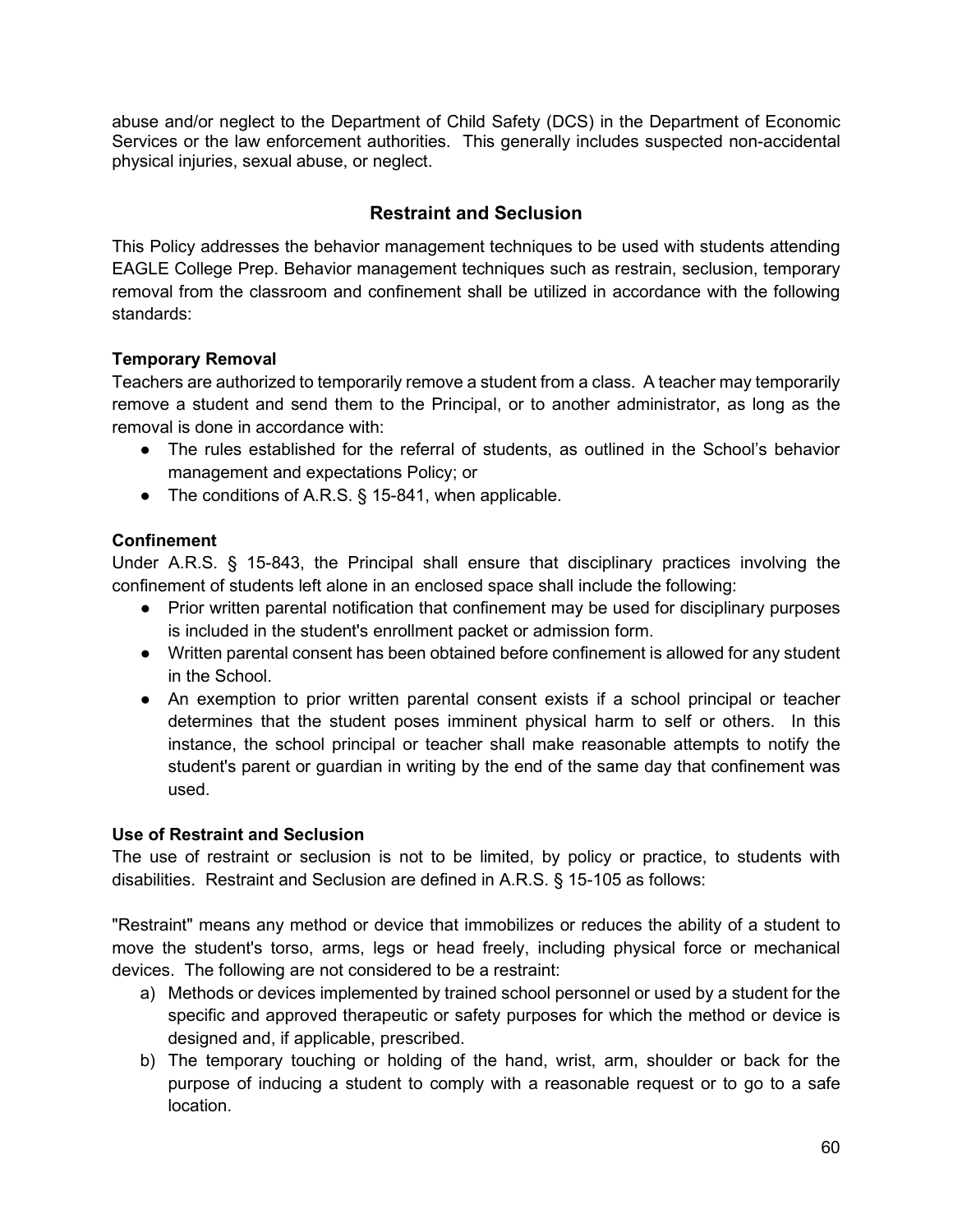- c) The brief holding of a student by one adult for the purpose of calming or comforting the student.
- d) Physical force used to take a weapon away from a student or to separate and remove a student from another person when the student is engaged in a physical assault on another person.

"Seclusion" means the involuntary confinement of a student alone in a room from which egress is prevented. Seclusion does not include the use of a voluntary behavior management technique, including a timeout location, as part of a student's education plan, individual safety plan, behavioral plan or individualized education program that involves the student's separation from a larger group for purposes of calming.

Restraint or seclusion techniques may be used on any student if both of the following apply:

- 1. The student's behavior presents an imminent danger of bodily harm to the student or others; and
- 2. Less restrictive interventions appear insufficient to mitigate the imminent danger of bodily harm.

If a restraint or seclusion technique is used on a student:

- The use of restraint or seclusion is to be used only in an emergency to protect persons from imminent, serious physical harm to self or others.
- The restraint or seclusion technique shall be used only by school personnel who are trained in the safe and effective use of restraint and seclusion techniques unless an emergency situation does not allow sufficient time to summon trained personnel.
- School personnel shall maintain continuous visual observation and monitoring of the student while the restraint or seclusion technique is in use. If seclusion is utilized, school staff must reassess the child every thirty (30) minutes and if the need for seclusion extends beyond one hour, an administrator's approval is required for continued seclusion.
- Any area used for seclusion must be free of objects that could cause harm, must provide for adequate visual and audio supervision of the student, must provide adequate lighting and ventilation, and must not be locked.
- The restraint or seclusion technique shall end when the student's behavior no longer presents an imminent danger to the student or others.
- The restraint technique employed may not impede the student's ability to breathe.
- The restraint technique may not be out of proportion to the student's age or physical condition.
- A student who has required crisis management on the part of the school staff more than three (3) times in a semester must have a functional behavioral assessment (FBA) and, if appropriate, a behavior intervention plan (BIP) developed within a reasonable time following the third (3rd) restraint or seclusion incident.

EAGLE College Prep requires the following procedures to be adhered to when a restraint or seclusion technique has been used on a student: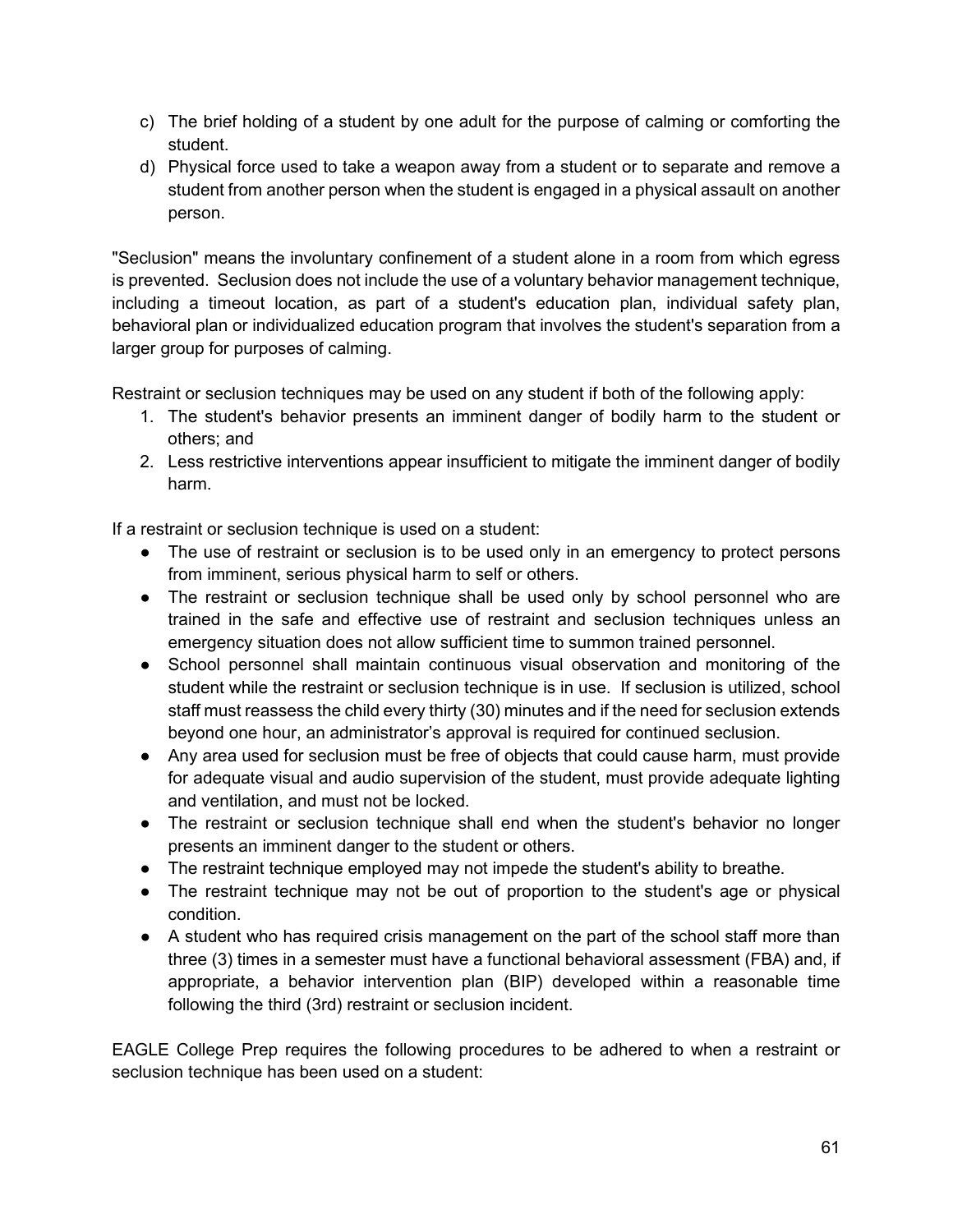- 1) School personnel shall provide the student's parent or guardian with written or verbal notice on the same day that the incident occurred, unless circumstances prevent sameday notification. If the notice is not provided on the same day of the incident, notice shall be given within twenty-four hours after the incident.
- 2) Within a reasonable time following the incident, school personnel shall provide the student's parent or guardian with written documentation that includes information about any persons, locations or activities that may have triggered the behavior, if known, and specific information about the behavior and its precursors, the type of restraint or seclusion technique used and the duration of its use.
- 3) Schools shall review strategies used to address a student's dangerous behavior if there has been repeated use of restraint or seclusion techniques for the student during a school year. The review shall include a review of the incidents in which restraint or seclusion technique were used and an analysis of how future incidents may be avoided, including whether the student requires a functional behavioral assessment.
- 4) If the need to contact and request support from law enforcement instead of using a restraint or seclusion technique on a student is determined necessary, the school shall comply with the reporting, documentation and review procedures established under the paragraphs above.

#### <span id="page-62-0"></span>**Corporal Punishment**

For the purposes of this Policy, corporal punishment is defined as the deliberate infliction of pain intended to discipline or reform a person's bad attitude and/or behavior. EAGLE College Prep prohibits the use of corporal punishment.

#### **Section 504 Services**

<span id="page-62-1"></span>In compliance with Section 504 of the Rehabilitation Act of 1973, no otherwise qualified individual with disabilities shall, solely by reason of his or her disability, be excluded from the participation in, be denied the benefits of, or be subjected to discrimination under any program or activity in EAGLE College Prep.

The law also requires that facilities be readily accessible for use by individuals with disabilities. EAGLE College Prep complies with the requirement of this law. Questions concerning the law may be addressed to the Dean of Students listed in this handbook. The Dean of Students serves as the Section 504 Coordinator for the School.

#### <span id="page-62-2"></span>**Grievance Procedure**

Any person who believes she or he has been subjected to discrimination on the basis of disability by a student, staff member, or third party may file a grievance under this procedure. Examples of disability discrimination can include, but are not limited to, disability-based harassment; limiting or denying a qualified individual with a disability in the enjoyment of any right, privilege, advantage, or opportunity enjoyed by others receiving an aid, benefit or service; treating a student differently on the basis of disability; denying a student with a disability a free and appropriate education; and failing to make modifications of "policies, practices or procedures" when such modification is necessary to accommodate individuals with disabilities.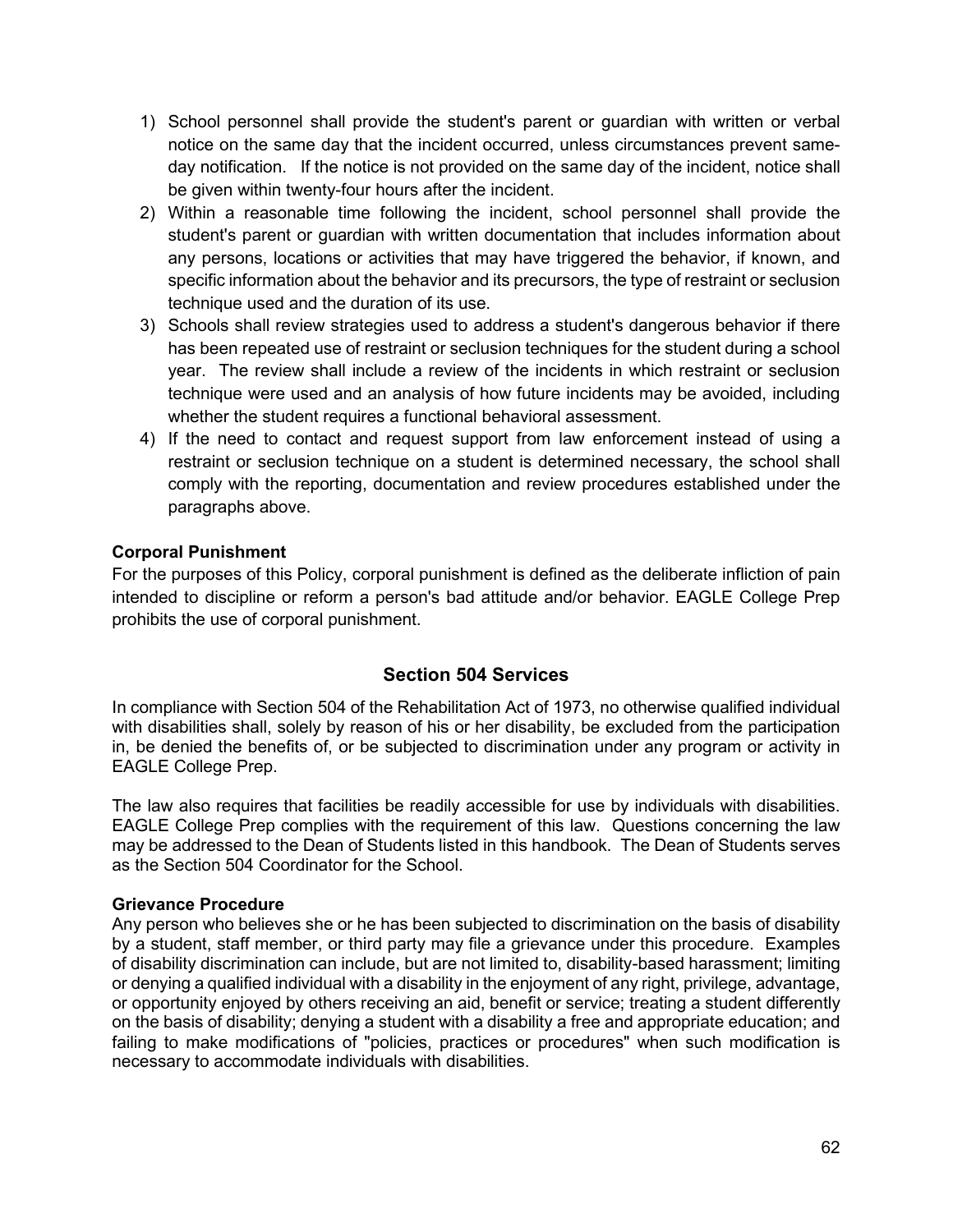EAGLE College Prep prohibits retaliation against anyone who files a grievance or cooperates in the investigation of a grievance.

- Grievances must be submitted to the Section 504/ADA Coordinator within sixty (60) calendar days of the date the person filing the grievance becomes aware of the alleged discriminatory action.
- A complaint should be in writing, containing the name and address of the person filing it. The complaint must state the problem or action alleged to be discriminatory and the remedy or relief sought. If the Complainant is unable to put the complaint in writing, the School shall provide reasonable accommodations to assist the Complainant with submission of his/her complaint. (Note: Please see the attached Complaint form, which may be used to file a complaint in conformance with these procedures).
- The Section 504/ADA Coordinator (or her/his designee) shall conduct an investigation of the complaint. This investigation may be informal, but it must be thorough, affording all interested persons an opportunity to submit evidence relevant to the complaint, including the opportunity to present witnesses. The Section 504/ADA Coordinator will maintain the files and records of the School relating to such grievances.
- The Section 504/ADA Coordinator will issue a written decision on the grievance no later than thirty (30) school days after its filing, unless extenuating circumstances require an extension of the 30 day timeline. In such a case, the Section 504/ADA Coordinator (or her/his designee) will communicate with the Complainant concerning the need for an extension.
- The person filing the grievance may appeal the decision of the Section 504/ADA Coordinator by writing to the School's Executive Director within fifteen (15) calendar days of receiving the Section 504/ADA Coordinator's decision. The Executive Director shall issue a written decision in response to the appeal no later than thirty (30) school days after its filing.
- The School shall maintain confidentiality as required by the Family Educational Rights and Privacy Act (FERPA).
- The availability and use of this grievance procedure do not prevent a person from filing a complaint of discrimination on the basis of disability with the U. S. Department of Education, Office for Civil Rights.

The School will make appropriate arrangements to ensure that disabled persons are provided other accommodations, if needed, to participate in this grievance process. Such arrangements may include, but are not limited to, providing interpreters for the deaf, providing taped cassettes of material for the blind, providing a scribe for submission of the complaint, or assuring a barrierfree location for the proceedings. The Section 504/ADA Coordinator will be responsible for making such arrangements.

#### **Special Education Services**

<span id="page-63-0"></span>EAGLE College Prep makes available special education and related services to all eligible students. Our teachers are trained to teach to diverse learning styles and ability levels. EAGLE College Prep believes in close collaboration between staff, general education teachers, special education teachers, and parents. For more information about our special education programs, please contact the principal.

#### <span id="page-63-1"></span>**Child Find**

In compliance with the Individuals with Disabilities Education Act (IDEA) and Section 504 of the Rehabilitation Act, the School is required to provide a Free Appropriate Public Education (FAPE) for all students who enroll in the School.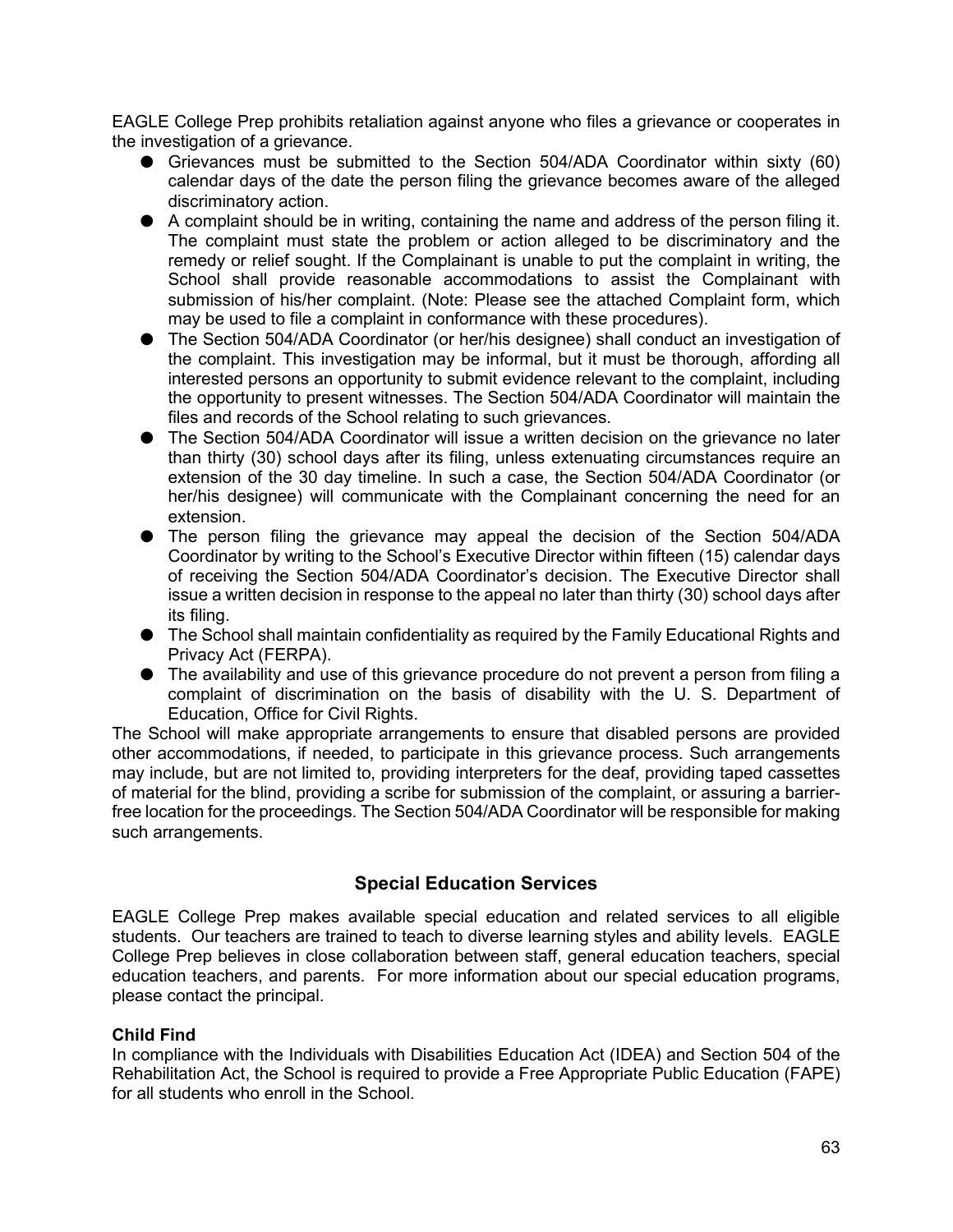All new students will be screened within forty-five (45) days of their initial enrollment. The classroom teacher will complete the screening after reviewing the student's abilities in the areas of vision and hearing; cognitive or academic; communication; motor; social or behavioral; and adaptive development. If any concerns are noted, the student will be referred for additional help.

#### <span id="page-64-0"></span>**Procedural Safeguards**

Parents of a student with a disability (or suspected of having a disability) are entitled to a Procedural Safeguards Notice, which explains the rights of the parent and student to ensure they are protected through the special education process. A copy of the procedural safeguards notice is offered to parents once annually and in specific instances; however, copies are always available by contacting the school office.

#### <span id="page-64-1"></span>**Referral**

Students are referred to the Child Study Team (CST) when interventions developed by the teacher and/or parents have proven unsuccessful. The CST typically consists of the student's parents, principal, and teachers. The CST generates additional intervention ideas to try in the classroom. As the teacher tries the interventions, the student's progress is charted. If the interventions are unsuccessful and sufficient progress is not made, the team will determine if a 504 Accommodation Plan or a special education evaluation is needed. Before any testing is scheduled, written parental consent will be obtained.

#### <span id="page-64-2"></span>**Evaluation**

A special education evaluation will be considered after the CST has made a referral and suspects that the student may have a disability. Before the evaluation can be conducted, informed parental consent is required. EAGLE College Prep contracts with private specialists to provide needed services for students requiring related services. Services include but are not limited to school psychologist, speech therapy, and occupational therapy. Results from the evaluation will then be shared with the Multidisciplinary Evaluation Team (MET), which consists of the student's parents, principal, classroom teacher, school psychologist, special education teacher, and any other needed personnel (i.e., speech therapist, occupational therapist, etc.). The results of the evaluation determine a student's eligibility for special education services, but do not automatically qualify a student for these services. The IDEA sets out the rules and regulations regarding eligibility and the determination of whether a student qualifies for special education services. By law, EAGLE College Prep must follow these rules and regulations.

#### <span id="page-64-3"></span>**Individualized Education Plan (IEP)**

If it is determined by the MET that the student qualifies for special education services under the definition and guidelines of the IDEA, an Individualized Education Plan (IEP) will be written for the student, setting out specific goals, accommodations, services, and placement. The IEP must be reviewed at least annually or at the request of an IEP team member.

#### **Title IX/Sexual Harassment/Discrimination**

<span id="page-64-4"></span>Title IX of the Federal Education Amendments Act ("Title IX") protects people from discrimination based on sex in education programs or activities that receive Federal financial assistance. The School does not discriminate on the basis of sex and adheres to all conditions established by Title IX by recognizing the right of every student who attends the School to do so without the fear of sexual harassment. The School's Grievance Procedure and Title IX Policy may be found on the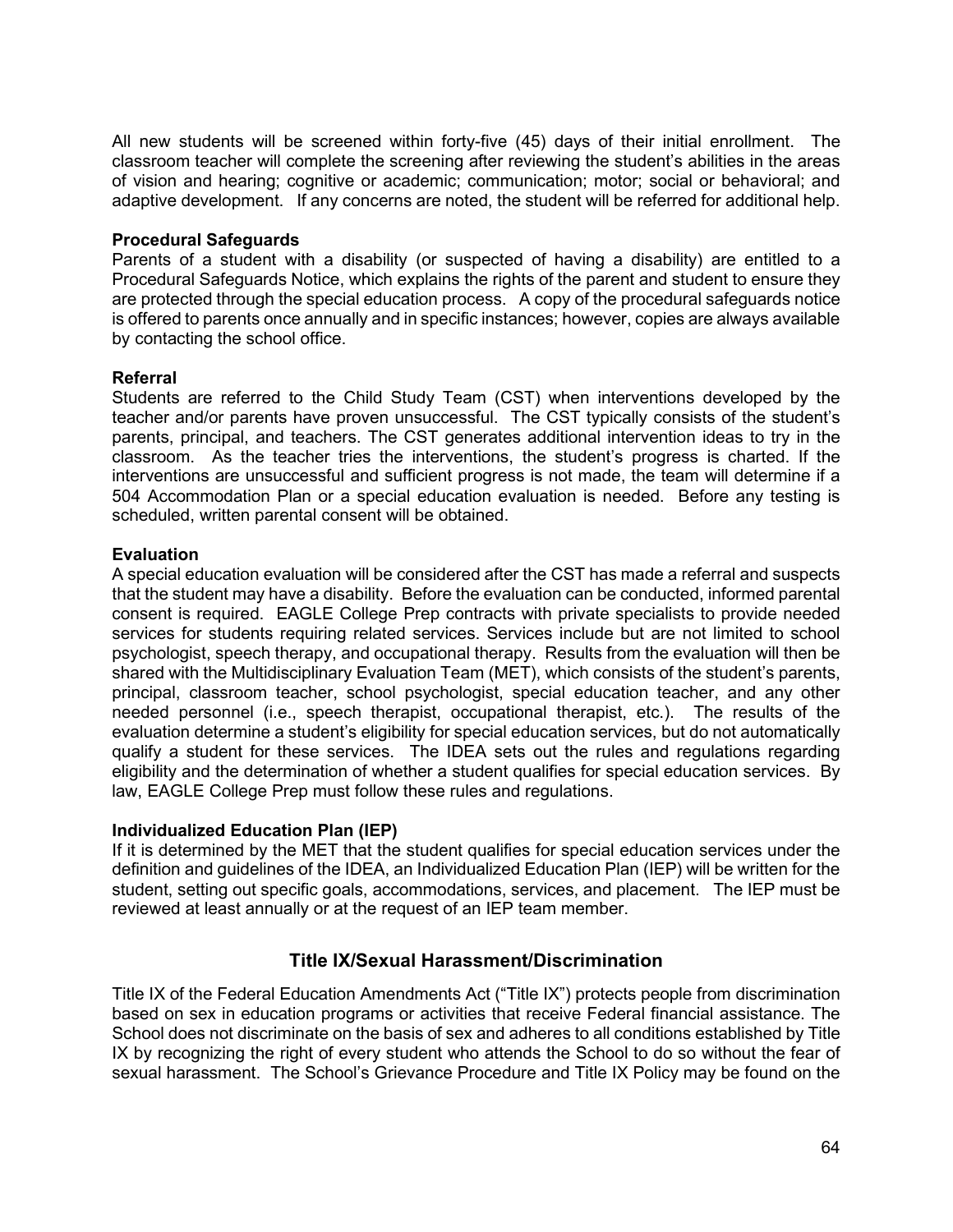School's website. Inquiries about the application of Title IX or formal complaints should be directed to the School's Title IX Coordinator:

| <b>Susan Contino</b>             | <b>Leah Coffin</b>               |
|----------------------------------|----------------------------------|
| <b>Title IX Coordinator</b>      | <b>Title IX Coordinator</b>      |
| <b>School Operations Manager</b> | <b>School Operations Manager</b> |
| 2435 W. Pecan Road               | 2450 W. South Mountain Avenue    |
| Phoenix, AZ 85040                | Phoenix, AZ 85041                |
| Office: 602-268-1212             | Office: 602.323.5400             |
| Fax: 602-237-5140                | Fax: 602.323.5401                |
| susan.contino@eagleprep.org      | leah.coffin@eagleprep.org        |

Sexual harassment is defined as conduct on the basis of sex that satisfies one or more of the following: (1) An employee of the School conditioning the provision of an aid, benefit, or service of the School on an individual's participation in unwelcome sexual conduct; (2) Unwelcome conduct determined by a reasonable person to be so severe, pervasive, and objectively offensive that it effectively denies a person equal access to the School's education program or activity; or (3) "Sexual assault" as defined in 20 U.S.C. 1092(f)(6)(A)(v), "dating violence" as defined in 34 U.S.C. 12291(a)(10), "domestic violence" as defined in 34 U.S.C. 12291(a)(8), or "stalking" as defined in 34 U.S.C. 12291(a)(30).

Any person may report sex discrimination, including sexual harassment, regardless of whether the person reporting is the person alleged to be the victim of the reported conduct or not. A report may be made in person, by mail, by telephone, or by electronic mail, using the contact information listed for the Title IX Coordinator, or by any other means that results in the Title IX Coordinator receiving the person's verbal or written report. Complaints of sex discrimination that are not sexual harassment will be handled pursuant to the School's regular procedures for resolving student or employee grievances promptly and equitably. Formal complaints of sexual harassment will be handled using the grievance procedure set forth in the School's Policy. The School shall follow grievance procedures that provide for the prompt and equitable resolution of formal complaints from students and employees alleging sexual harassment.

#### **Appendix A: Student Concerns, Complaints and Grievances Form**

<span id="page-65-0"></span>

| Name:      | Date:      |
|------------|------------|
| Address:   |            |
| Telephone: | Alt.Phone: |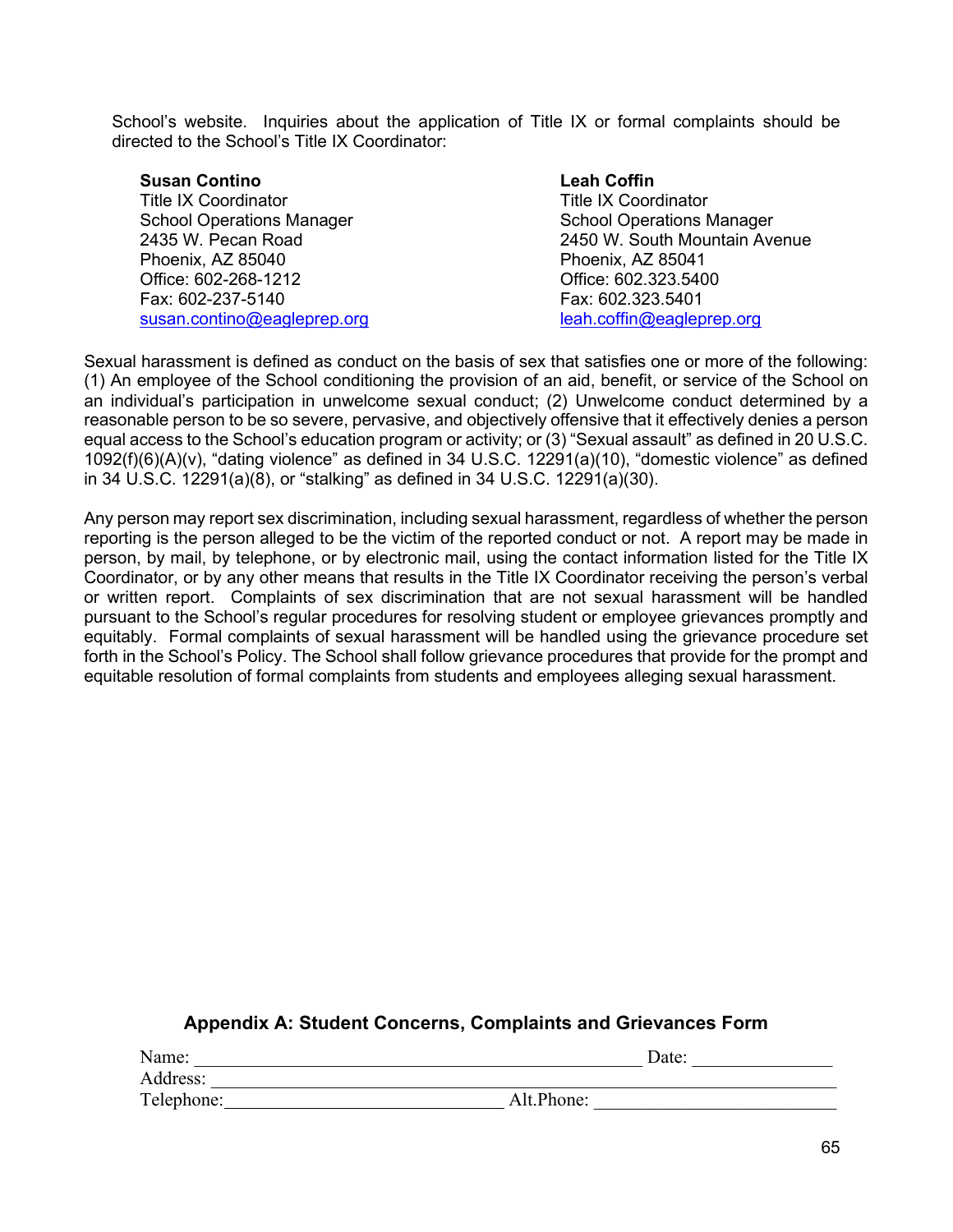E-mail Address:

*I wish to complain against:*

Name of person, school (department), program, or activity: \_\_\_\_\_\_\_\_\_\_\_\_\_\_\_\_\_\_\_\_\_\_

Specify your complaint by stating the problem as you see it. Describe the incident, the participants, the background to the incident, and any attempts you have made to solve the problem. Be sure to note relevant dates, times, and places. *Additional pages may be attached if more space is needed.*

 $\mathcal{L}_\mathcal{L} = \mathcal{L}_\mathcal{L} = \mathcal{L}_\mathcal{L} = \mathcal{L}_\mathcal{L} = \mathcal{L}_\mathcal{L} = \mathcal{L}_\mathcal{L} = \mathcal{L}_\mathcal{L} = \mathcal{L}_\mathcal{L} = \mathcal{L}_\mathcal{L} = \mathcal{L}_\mathcal{L} = \mathcal{L}_\mathcal{L} = \mathcal{L}_\mathcal{L} = \mathcal{L}_\mathcal{L} = \mathcal{L}_\mathcal{L} = \mathcal{L}_\mathcal{L} = \mathcal{L}_\mathcal{L} = \mathcal{L}_\mathcal{L}$ 

\_\_\_\_\_\_\_\_\_\_\_\_\_\_\_\_\_\_\_\_\_\_\_\_\_\_\_\_\_\_\_\_\_\_\_\_\_\_\_\_\_\_\_\_\_\_\_\_\_\_\_\_\_\_\_\_\_\_\_\_\_\_\_\_\_\_\_\_\_\_\_\_\_\_\_\_\_\_  $\mathcal{L}_\mathcal{L} = \{ \mathcal{L}_\mathcal{L} = \{ \mathcal{L}_\mathcal{L} = \{ \mathcal{L}_\mathcal{L} = \{ \mathcal{L}_\mathcal{L} = \{ \mathcal{L}_\mathcal{L} = \{ \mathcal{L}_\mathcal{L} = \{ \mathcal{L}_\mathcal{L} = \{ \mathcal{L}_\mathcal{L} = \{ \mathcal{L}_\mathcal{L} = \{ \mathcal{L}_\mathcal{L} = \{ \mathcal{L}_\mathcal{L} = \{ \mathcal{L}_\mathcal{L} = \{ \mathcal{L}_\mathcal{L} = \{ \mathcal{L}_\mathcal{$ 

\_\_\_\_\_\_\_\_\_\_\_\_\_\_\_\_\_\_\_\_\_\_\_\_\_\_\_\_\_\_\_\_\_\_\_\_\_\_\_\_\_\_\_\_\_\_\_\_\_\_\_\_\_\_\_\_\_\_\_\_\_\_\_\_\_\_\_\_\_\_\_\_\_\_\_\_\_\_  $\mathcal{L}_\mathcal{L} = \mathcal{L}_\mathcal{L} = \mathcal{L}_\mathcal{L} = \mathcal{L}_\mathcal{L} = \mathcal{L}_\mathcal{L} = \mathcal{L}_\mathcal{L} = \mathcal{L}_\mathcal{L} = \mathcal{L}_\mathcal{L} = \mathcal{L}_\mathcal{L} = \mathcal{L}_\mathcal{L} = \mathcal{L}_\mathcal{L} = \mathcal{L}_\mathcal{L} = \mathcal{L}_\mathcal{L} = \mathcal{L}_\mathcal{L} = \mathcal{L}_\mathcal{L} = \mathcal{L}_\mathcal{L} = \mathcal{L}_\mathcal{L}$ 

 $\mathcal{L} = \{ \mathcal{L} \mid \mathcal{L} \text{ and } \mathcal{L} \text{ and } \mathcal{L} \text{ and } \mathcal{L} \text{ and } \mathcal{L} \text{ and } \mathcal{L} \text{ and } \mathcal{L} \text{ and } \mathcal{L} \text{ and } \mathcal{L} \text{ and } \mathcal{L} \text{ and } \mathcal{L} \text{ and } \mathcal{L} \text{ and } \mathcal{L} \text{ and } \mathcal{L} \text{ and } \mathcal{L} \text{ and } \mathcal{L} \text{ and } \mathcal{L} \text{ and } \mathcal{L} \text{ and } \mathcal{L$ 

Date the alleged action of complaint occurred:  $\blacksquare$ 

If there is anyone who could provide more information regarding this, please list name(s), address(es), and telephone number(s):

 $\mathcal{L}_\mathcal{L} = \{ \mathcal{L}_\mathcal{L} = \{ \mathcal{L}_\mathcal{L} = \{ \mathcal{L}_\mathcal{L} = \{ \mathcal{L}_\mathcal{L} = \{ \mathcal{L}_\mathcal{L} = \{ \mathcal{L}_\mathcal{L} = \{ \mathcal{L}_\mathcal{L} = \{ \mathcal{L}_\mathcal{L} = \{ \mathcal{L}_\mathcal{L} = \{ \mathcal{L}_\mathcal{L} = \{ \mathcal{L}_\mathcal{L} = \{ \mathcal{L}_\mathcal{L} = \{ \mathcal{L}_\mathcal{L} = \{ \mathcal{L}_\mathcal{$  $\mathcal{L}_\mathcal{L} = \mathcal{L}_\mathcal{L} = \mathcal{L}_\mathcal{L} = \mathcal{L}_\mathcal{L} = \mathcal{L}_\mathcal{L} = \mathcal{L}_\mathcal{L} = \mathcal{L}_\mathcal{L} = \mathcal{L}_\mathcal{L} = \mathcal{L}_\mathcal{L} = \mathcal{L}_\mathcal{L} = \mathcal{L}_\mathcal{L} = \mathcal{L}_\mathcal{L} = \mathcal{L}_\mathcal{L} = \mathcal{L}_\mathcal{L} = \mathcal{L}_\mathcal{L} = \mathcal{L}_\mathcal{L} = \mathcal{L}_\mathcal{L}$  $\mathcal{L}_\mathcal{L} = \mathcal{L}_\mathcal{L} = \mathcal{L}_\mathcal{L} = \mathcal{L}_\mathcal{L} = \mathcal{L}_\mathcal{L} = \mathcal{L}_\mathcal{L} = \mathcal{L}_\mathcal{L} = \mathcal{L}_\mathcal{L} = \mathcal{L}_\mathcal{L} = \mathcal{L}_\mathcal{L} = \mathcal{L}_\mathcal{L} = \mathcal{L}_\mathcal{L} = \mathcal{L}_\mathcal{L} = \mathcal{L}_\mathcal{L} = \mathcal{L}_\mathcal{L} = \mathcal{L}_\mathcal{L} = \mathcal{L}_\mathcal{L}$ 

#### **The Projected Solution**

Indicate what you think can and should be done to solve the problem. Be as specific as possible:  $\mathcal{L}_\mathcal{L} = \mathcal{L}_\mathcal{L} = \mathcal{L}_\mathcal{L} = \mathcal{L}_\mathcal{L} = \mathcal{L}_\mathcal{L} = \mathcal{L}_\mathcal{L} = \mathcal{L}_\mathcal{L} = \mathcal{L}_\mathcal{L} = \mathcal{L}_\mathcal{L} = \mathcal{L}_\mathcal{L} = \mathcal{L}_\mathcal{L} = \mathcal{L}_\mathcal{L} = \mathcal{L}_\mathcal{L} = \mathcal{L}_\mathcal{L} = \mathcal{L}_\mathcal{L} = \mathcal{L}_\mathcal{L} = \mathcal{L}_\mathcal{L}$ 

 $\mathcal{L}_\mathcal{L} = \{ \mathcal{L}_\mathcal{L} = \{ \mathcal{L}_\mathcal{L} = \{ \mathcal{L}_\mathcal{L} = \{ \mathcal{L}_\mathcal{L} = \{ \mathcal{L}_\mathcal{L} = \{ \mathcal{L}_\mathcal{L} = \{ \mathcal{L}_\mathcal{L} = \{ \mathcal{L}_\mathcal{L} = \{ \mathcal{L}_\mathcal{L} = \{ \mathcal{L}_\mathcal{L} = \{ \mathcal{L}_\mathcal{L} = \{ \mathcal{L}_\mathcal{L} = \{ \mathcal{L}_\mathcal{L} = \{ \mathcal{L}_\mathcal{$ \_\_\_\_\_\_\_\_\_\_\_\_\_\_\_\_\_\_\_\_\_\_\_\_\_\_\_\_\_\_\_\_\_\_\_\_\_\_\_\_\_\_\_\_\_\_\_\_\_\_\_\_\_\_\_\_\_\_\_\_\_\_\_\_\_\_\_\_\_\_\_\_\_\_\_\_\_.

*I certify that this information is true and correct to the best of my knowledge*.

 $\frac{1}{2}$  ,  $\frac{1}{2}$  ,  $\frac{1}{2}$  ,  $\frac{1}{2}$  ,  $\frac{1}{2}$  ,  $\frac{1}{2}$  ,  $\frac{1}{2}$  ,  $\frac{1}{2}$  ,  $\frac{1}{2}$  ,  $\frac{1}{2}$  ,  $\frac{1}{2}$  ,  $\frac{1}{2}$  ,  $\frac{1}{2}$  ,  $\frac{1}{2}$  ,  $\frac{1}{2}$  ,  $\frac{1}{2}$  ,  $\frac{1}{2}$  ,  $\frac{1}{2}$  ,  $\frac{1$ 

Signature of Complainant Date Signed

 $\mathcal{L}_\text{max}$  , and the contract of the contract of the contract of the contract of the contract of the contract of the contract of the contract of the contract of the contract of the contract of the contract of the contr Signature of Administrator or staff member Date received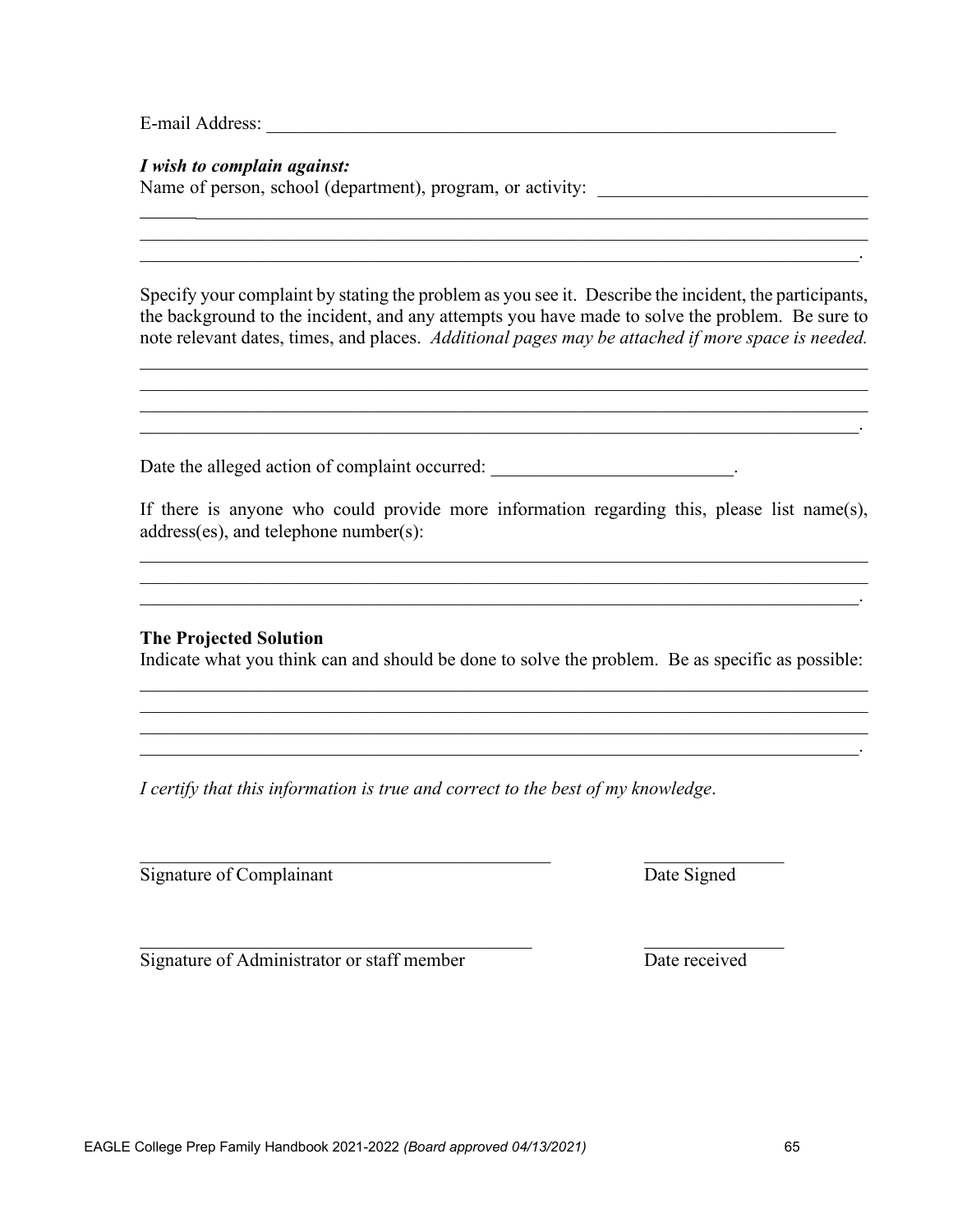#### **Appendix B: Bully Complaint Form**



#### **Bully Complaint Form**

<span id="page-67-0"></span>This report MUST be completed to file a complaint relating to an incident of alleged bullying (for the purposes of this form, bullying encompasses bullying, harassment, and discrimination) and submitted to the Administrator/designee of the victim's school, area, or district location.

"If more than one person accused, complete a separate form for each.

| VICTIM FULL NAME:  | School/ Office Location: | Gerder.    | Grade: | Age: |
|--------------------|--------------------------|------------|--------|------|
|                    |                          | <b>M/F</b> |        |      |
| ACCUSED FULL NAME: | School/ Office Location: | Gerder.    | Grade: | Age: |
|                    |                          | <b>M/F</b> |        |      |

Has similar behavior of the accused been observed in the past directed at the same person?

| Administrator/Designee of Victims School/Office Location:                                                                                                                                                                                                                                       |                                            | Date: |                                            |                         |
|-------------------------------------------------------------------------------------------------------------------------------------------------------------------------------------------------------------------------------------------------------------------------------------------------|--------------------------------------------|-------|--------------------------------------------|-------------------------|
| Date of the most recent bullying behavior:                                                                                                                                                                                                                                                      | Time of the most recent bullying behavior: |       | Location of most recent bullying behavior: |                         |
| Write a description of the bullying behavior (include in detail: who, what, where, when, how) attach additional pages if necessary:                                                                                                                                                             |                                            |       |                                            |                         |
|                                                                                                                                                                                                                                                                                                 |                                            |       |                                            |                         |
|                                                                                                                                                                                                                                                                                                 |                                            |       |                                            |                         |
|                                                                                                                                                                                                                                                                                                 |                                            |       |                                            |                         |
|                                                                                                                                                                                                                                                                                                 |                                            |       |                                            |                         |
|                                                                                                                                                                                                                                                                                                 |                                            |       |                                            |                         |
|                                                                                                                                                                                                                                                                                                 |                                            |       |                                            |                         |
|                                                                                                                                                                                                                                                                                                 |                                            |       |                                            |                         |
| List all of the witnesses' name, age, and grade levels.<br>1. <b>Contract of the Contract of Contract Contract Contract Contract Contract Contract Contract Contract Contract Contract Contract Contract Contract Contract Contract Contract Contract Contract Contract Contract Contract C</b> |                                            |       |                                            |                         |
|                                                                                                                                                                                                                                                                                                 |                                            |       |                                            |                         |
| з.                                                                                                                                                                                                                                                                                              | <b>Chade Level: Age:</b> Age:              |       |                                            |                         |
| 4. Attach additional witness lists if necessary                                                                                                                                                                                                                                                 |                                            |       |                                            |                         |
| List evidence of bullying behavior (threat or message - written or electronic): Attach if possible                                                                                                                                                                                              |                                            |       |                                            |                         |
|                                                                                                                                                                                                                                                                                                 |                                            |       |                                            |                         |
|                                                                                                                                                                                                                                                                                                 |                                            |       |                                            |                         |
|                                                                                                                                                                                                                                                                                                 |                                            |       |                                            |                         |
| To the best of my knowledge, all of the information on this form is true and accurate. I am aware that a false reporting is a criminal offense.                                                                                                                                                 |                                            |       |                                            |                         |
| Signature of person filing this complaint: www.complaint.com with a state of the state of person in the state of                                                                                                                                                                                |                                            |       | Determination and the control of           |                         |
| Print Name: North American Commission and Commission and Commission                                                                                                                                                                                                                             |                                            |       |                                            |                         |
|                                                                                                                                                                                                                                                                                                 |                                            |       |                                            |                         |
| $\circ$ Check and print name here if someone other than the complainant assisted in completing this form:                                                                                                                                                                                       |                                            |       |                                            |                         |
| Check here if you wish to remain anonymous, and omit identifying information about yourself.<br>۰<br>Please note: the school, administration, District and/or school Board may not take formal disciplinary action based solely on an anonymous complaint.                                      |                                            |       |                                            |                         |
| Name of person receiving form:                                                                                                                                                                                                                                                                  | Title of person receiving form:            |       | Date form was received:                    | Time form was received: |
|                                                                                                                                                                                                                                                                                                 |                                            |       |                                            |                         |
|                                                                                                                                                                                                                                                                                                 |                                            |       |                                            |                         |

Thank you. This report will be investigated within 2 sohool/work days. If you suspect IMMEDIATE danger exists, please contact law enforcement.